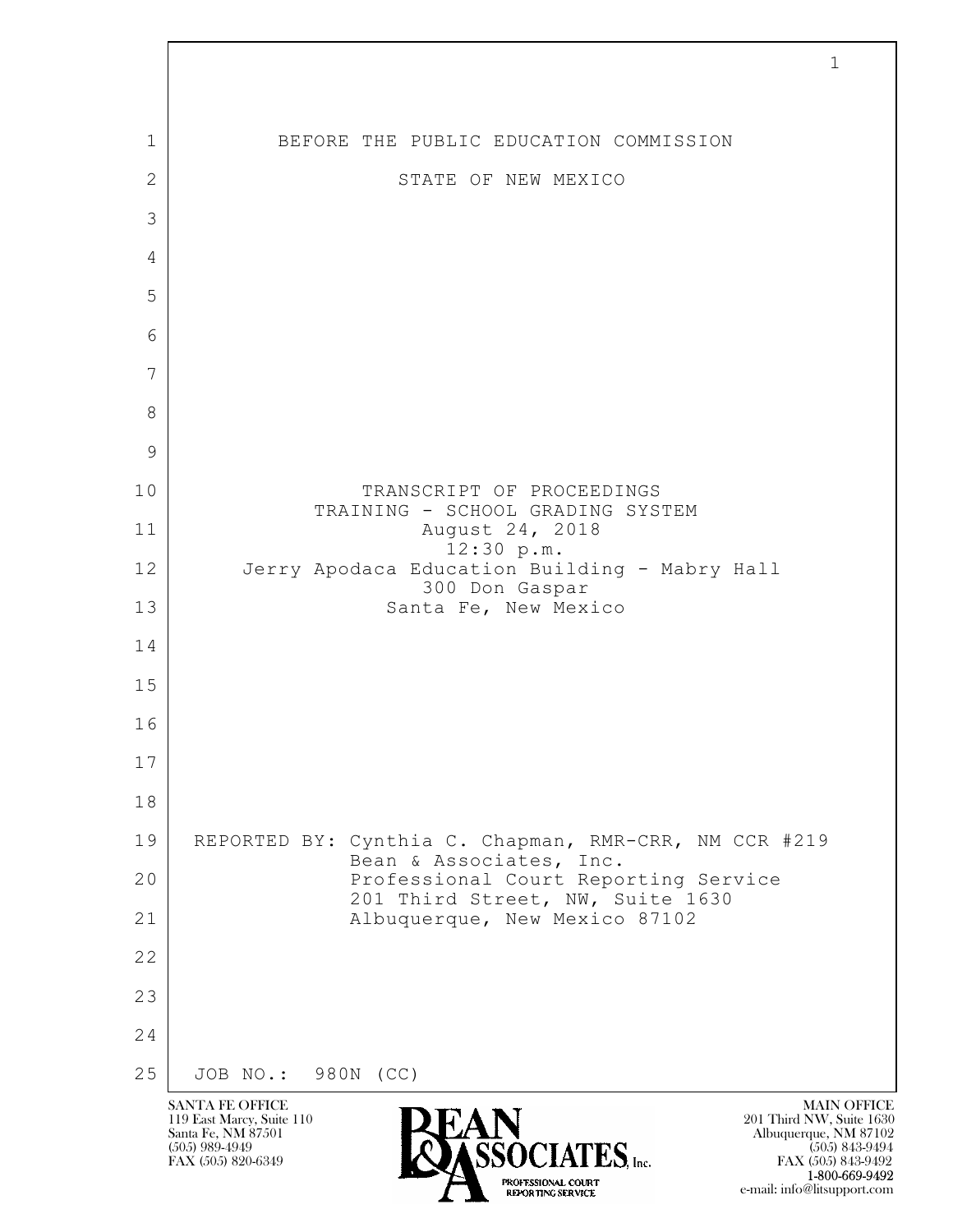| $\mathbf{1}$ |                                              | A P P E A R A N C E S                                                                                               |
|--------------|----------------------------------------------|---------------------------------------------------------------------------------------------------------------------|
| 2            |                                              | COMMISSIONERS:                                                                                                      |
| 3            |                                              | MS. KARYL ANN ARMBRUSTER, Secretary<br>MR. TIM CRONE, Member                                                        |
| 4<br>5       |                                              | MS. DANIELLE JOHNSTON, Member<br>MS. CARMIE TOULOUSE, Member                                                        |
| 6            |                                              | PED STAFF:                                                                                                          |
| 7            |                                              | MS. KATIE POULOS, Assistant Secretary of Education                                                                  |
| 8            |                                              | Attachments:                                                                                                        |
| 9            |                                              | 1. School Grading Report Card 2018 - Maggie Cordova<br>Elementary School                                            |
| 10<br>11     |                                              | 2. School Grading Report Card 2018 - New America<br>School - Las Cruces                                             |
| 12           | 3.                                           | NMPED A-F School Grading FAQs                                                                                       |
| 13           | 4.                                           | New Mexico A-F School Grading Technical Guide<br>2018                                                               |
| 14<br>15     | 5.                                           | NMPED School Letter Grades and Academic Growth -<br>Power Point Printout                                            |
| 16           |                                              |                                                                                                                     |
| 17<br>18     |                                              |                                                                                                                     |
| 19           |                                              |                                                                                                                     |
| 20           |                                              |                                                                                                                     |
| 21           |                                              |                                                                                                                     |
| 22           |                                              |                                                                                                                     |
| 23           |                                              |                                                                                                                     |
| 24           |                                              |                                                                                                                     |
| 25           |                                              |                                                                                                                     |
|              | <b>SANTA FE OFFICE</b><br>Santa Fe, NM 87501 | <b>MAIN OFFICE</b><br><b>PEAN</b><br>119 East Marcy, Suite 110<br>201 Third NW, Suite 1630<br>Albuquerque, NM 87102 |

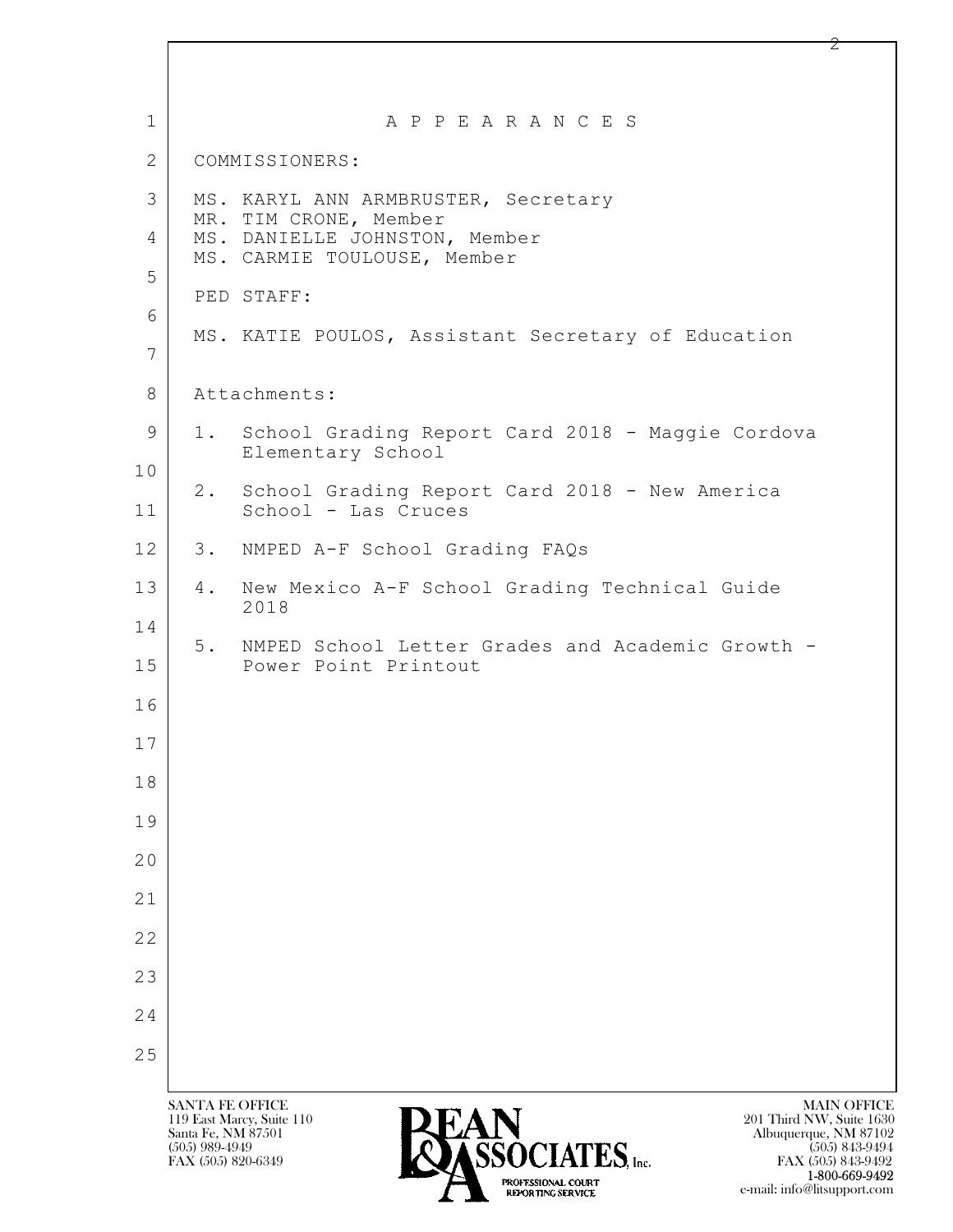$\mathbf{L}$  1 MS. KATIE POULOS: I have a couple 2 resources for you, but I'll start. I do this -- and 3 I love doing this training for our school boards.  $4$  And I -- and I start it the same way every time, 5 which is I ask our school boards to think of a proud 6 report card moment and a disappointing report card 7 moment. 8 And I always ask them, either for 9 yourself, five years ago, when you were still in 10 high school, or your children or your grandchildren. 11 COMMISSIONER ARMBRUSTER: Can I say one 12 | thing? I don't know that Cindy has to write these 13 comments that we're doing unless it applies to this. 14 Do you think she does? I don't want to take away 15 your job. 16 I mean, the questions; because my purpose 17 on asking for this is to be able to give it to 18 | someone else. And so I don't know that they need 19 these silly little comments we're making; not what 20 Katie's saying, but what I'm saying. 21 MS. FRIEDMAN: Well, I think if you want 22 her to transcribe it, then she should transcribe it. 23 COMMISSIONER JOHNSTON: We'll have to mind 24 our silly comments. 25 MS. KATIE POULOS: So we ask them to

119 East Marcy, Suite 110<br>Santa Fe, NM 87501

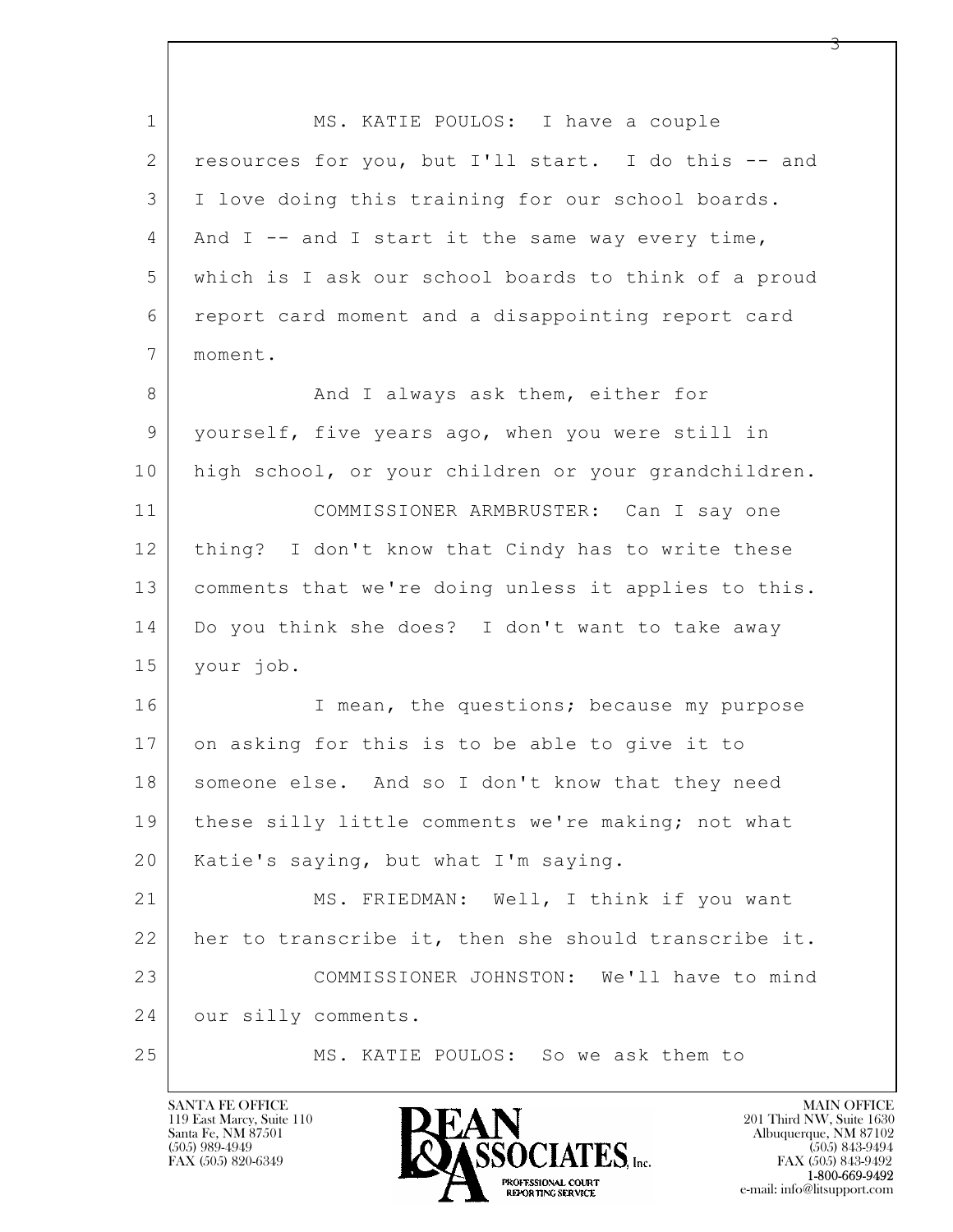$\mathbf{L}$  1 reflect on that and to reflect on what was the 2 moment, how and why did it happen, and what was the 3 reaction and the response. 4 So, anybody? 5 COMMISSIONER JOHNSTON: Oh. I have to 6 tell my story. 7 | MS. KATIE POULOS: Good. 8 COMMISSIONER JOHNSTON: In junior high 9 school -- I was not a stellar student, ever. I did 10 the ninth grade twice. 11 So I had an extra year in middle school. 12 But when I was in seventh grade, it's been so long 13 ago that what you got was a paper report card, and 14 | the teachers would each record your grades. 15 | So I had an "D-plus" in an English course.  $16$  So on the bus home, I tried to change it to an 17 A-plus. I did change it to A-plus, so my parents 18 didn't see that. They never said a word. 19 I failed the ninth grade. I had to go 20 home and tell them. And they said, "Well, we'll 21 | just take care of that." 22 I don't know if there were these 23 conversations in secret that I didn't know about. 24 My parents were absolutely so supportive of all of  $25$  that.

119 East Marcy, Suite 110<br>Santa Fe, NM 87501

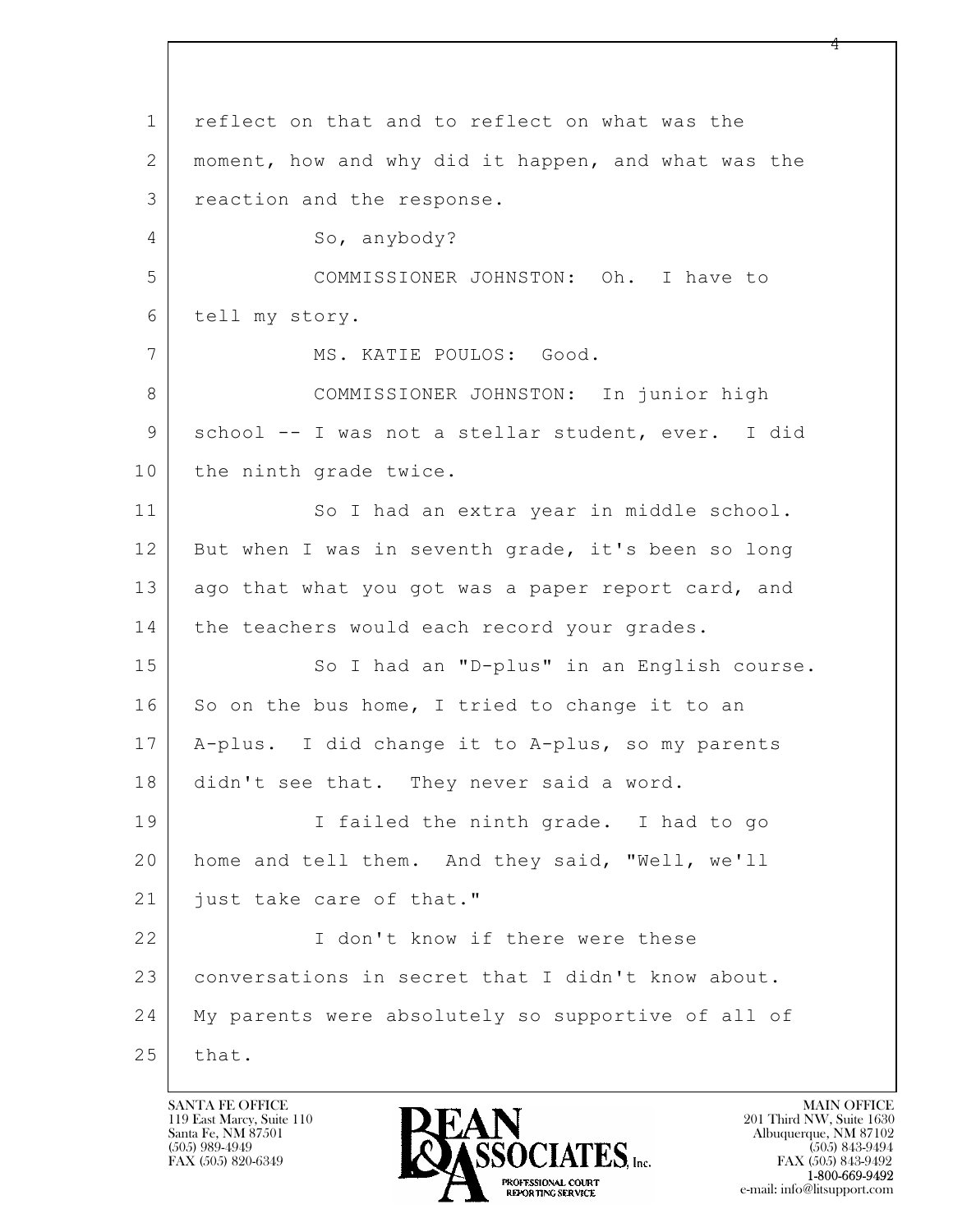$\mathbf{L}$  1 But, yeah, I changed it to a "D." I 2 worked hard to make that "D," as far as I know; so I 3 changed it. Lots of disappointing. 4 | And I will liken it to looking at the 5 report cards of the middle schools in the South 6 Valley. Seeing those rows of "F"s gave me, just, in 7 the pit of my stomach, that sadness that you get 8 when you haven't learned anything, when you haven't 9 learned a thing, and you know it. 10 MS. KATIE POULOS: But we don't stop with 11 the sadness, right? 12 COMMISSIONER JOHNSTON: That's right. I'm 13 sitting here today. I finally made it out. 14 MS. KATIE POULOS: We don't stop with the 15 sadness. What do we do? 16 There's two things, right? There's one, 17 what do we do to change this? And then there's also 18 | the other part, which is, what can we celebrate, 19 | right? And those are really important to ground us 20 in this, because that's why we do what we do with 21 school grades. 22 And there are some people with student 23 report cards who say, "Done. Nothing can be done." 24 We throw our hands up, and we just say, "I give up." 25 | That's not getting anybody anywhere,

119 East Marcy, Suite 110<br>Santa Fe, NM 87501

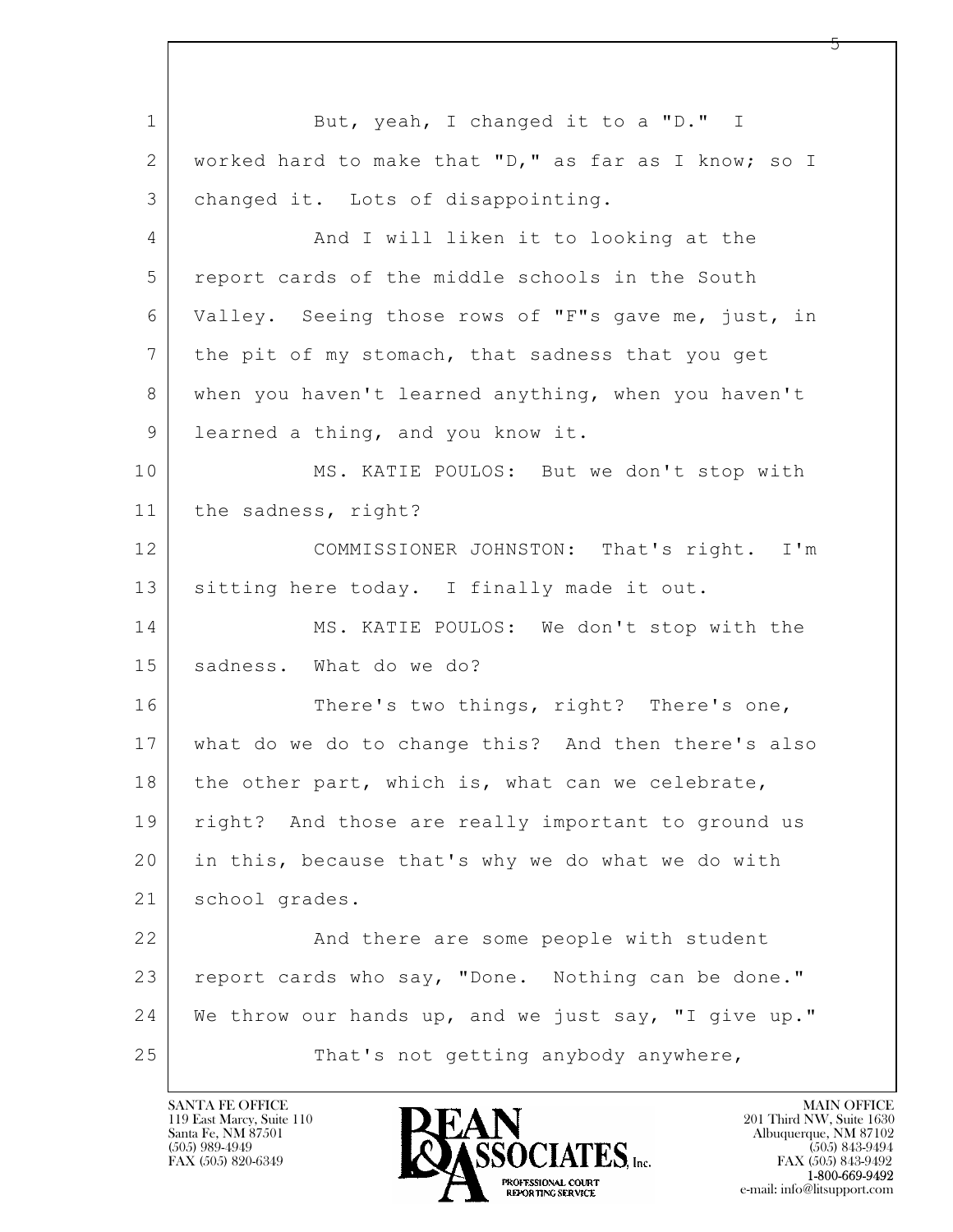1 | right?

| 2 | What we at the PED want is we want the             |
|---|----------------------------------------------------|
| 3 | schools -- we know it doesn't tell you everything. |
| 4 | We know that. Neither does my individual student   |
| 5 | report card; it doesn't tell me everything.        |
| 6 | But what we want is these are the things           |
|   |                                                    |

7 we are grading you on, and these are the things we 8 want you to say, okay, if we're where we want to be, 9 let's celebrate that. But let's not stop there, 10 | right? Let's celebrate it and let's figure out 11 where we can go from there. But we can always do 12 better.

 $\mathbf{L}$  13 But where it's disappointing, it's not 14 intended to be an end-all be-all. It is intended to 15 be a place where we, a community of learners, of 16 educators, of leaders, can get together and say, 17 "What needs to happen? What do we have to do 18 differently, because what we did didn't work?" 19 But we also do have to acknowledge that 20 there is a reality, especially with charter schools, 21 where if we cannot do that, if we never do that, 22 there may be a point in time where we say, "If we  $23$  can't do any better, then this might not be the 24 | right program to continue with." 25 And that's a hard decision.

119 East Marcy, Suite 110<br>Santa Fe, NM 87501



FAX (505) 843-9492 e-mail: info@litsupport.com

რ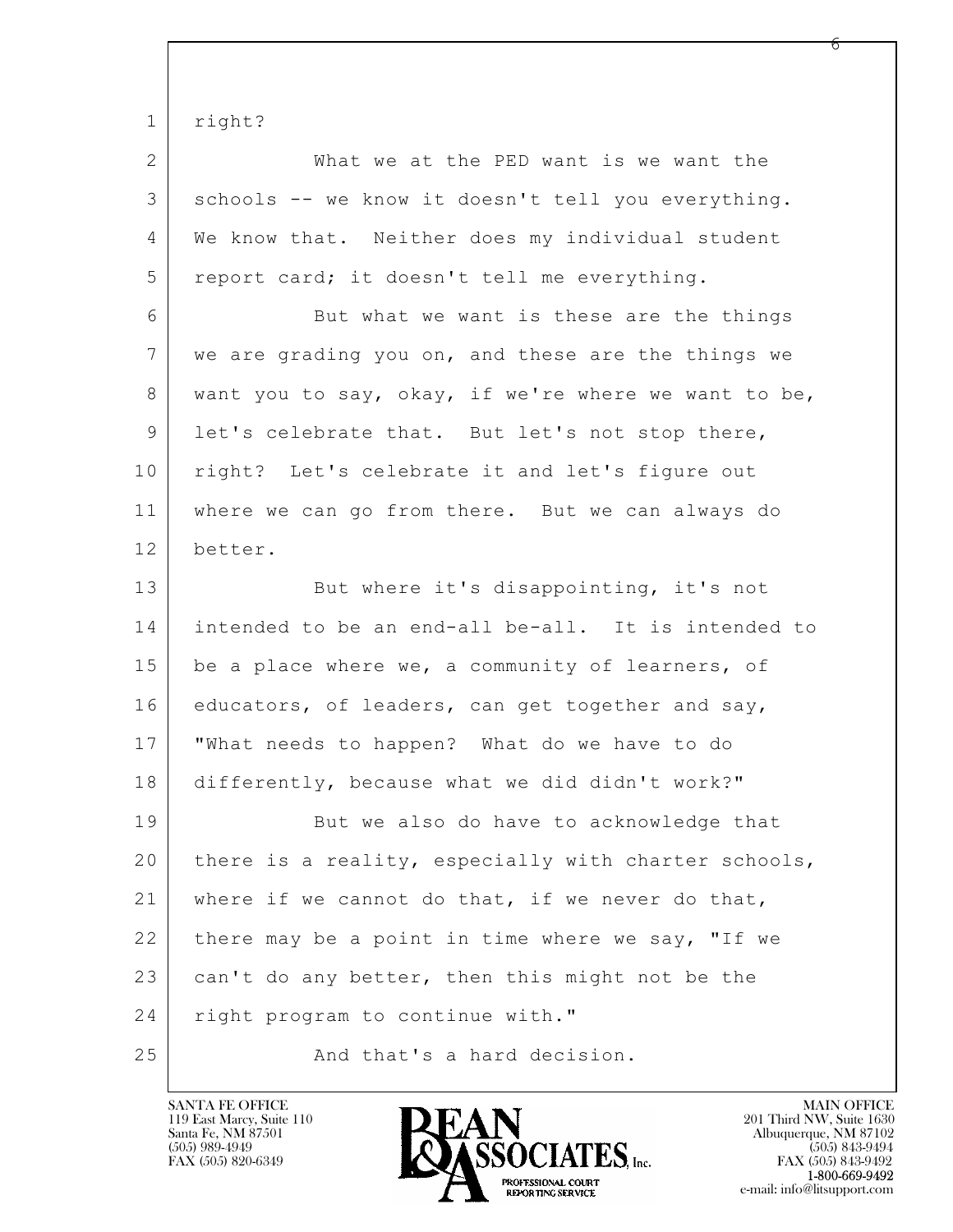$\mathbf{L}$  1 1 And I commend the work you have done over 2 | the past years to make those very hard decisions. 3 They are not easy, right? We don't do it the first 4 time you get an "F." It is when we continually 5 prove that we either cannot or will not make the 6 changes necessary to ensure our children are 7 learning to read and write and are equipped and 8 prepared to be successful in their lives, whether 9 | it's college or career. 10 So with that, that is the intro. What I 11 do have for you -- and when you get the slides, 12 you'll see different ones. Our slides, we use two 13 juxtaposing schools to take people through the 14 school report card, because there are a lot of 15 myths. 16 "If you are a high performing school and 17 your kids are proficient, you can't keep going up 18 and that grade is going to drop." 19 That is a myth. 20 | TIF your students are not proficient, if 21 | they're not coming in, reading at grade level, if 22 they're not coming in from well-off families, can't 23 do it. Can't do it." 24 That is a myth. 25 | The two juxtaposing report cards that we

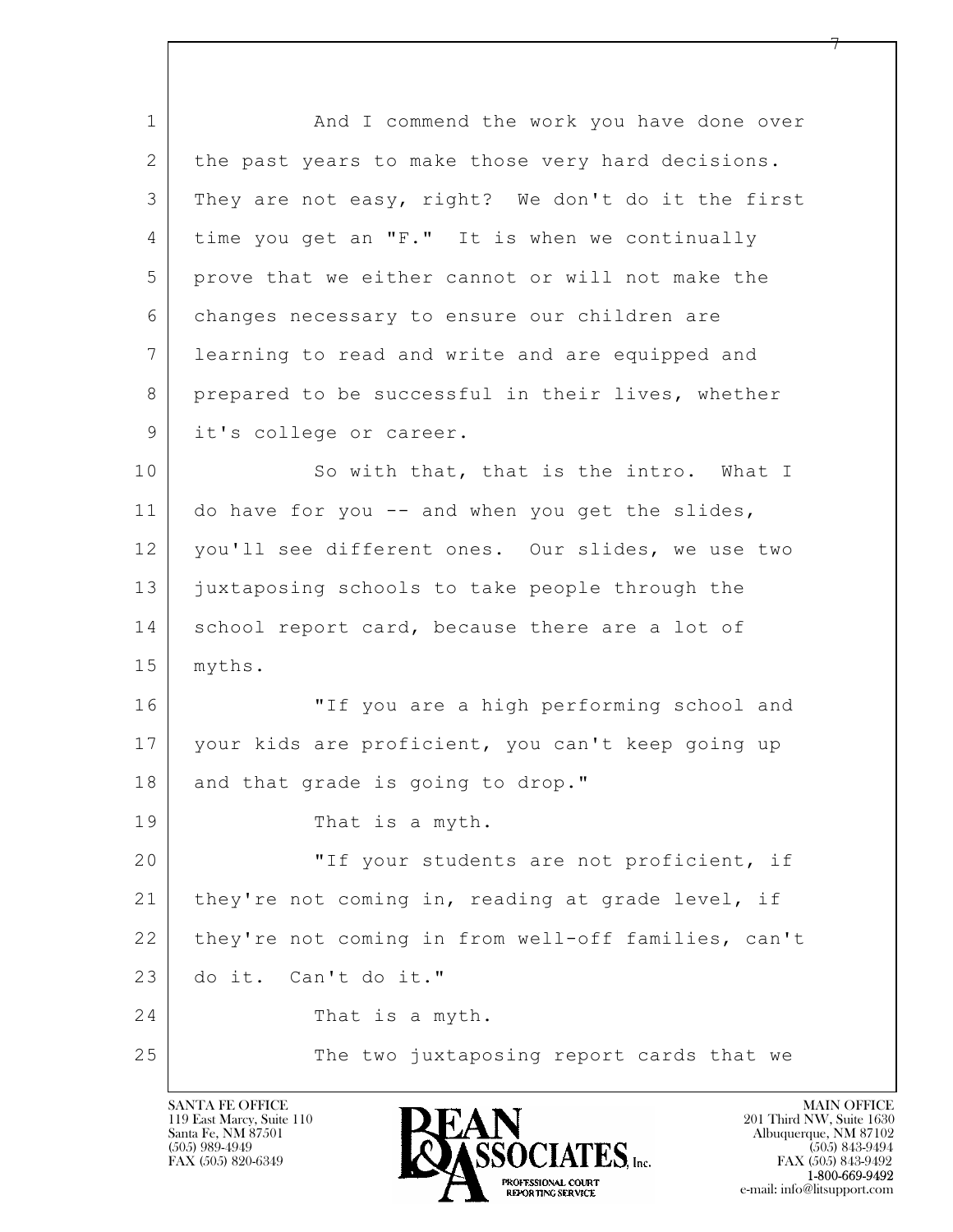$\mathbf{L}$  1 typically give you are Mission Achievement and 2 Success and AIMS. They sit on either side of those 3 myths. 4 | And they both have "A"s, meaning they're 5 both doing two things: getting their kids to 6 proficiency, and continuing to grow their students. 7 In comparison, we're going to talk a lot 8 about this -- in comparison to similar students in 9 other schools throughout the state, okay? 10 So what I have for you -- I have two 11 different school grades, because I think this is 12 important. I have for you New America-Las Cruces, 13 one of our schools that has -- it's a SAM school, 14 and it has improved. It has been able to push the 15 | school grade up. 16 The other is actually not a -- not a 17 charter school, because I was looking for a school 18 that sits on the other side of the myth, or that if 19 your students come in, and they are -- you have lots 20 of proficiency, you're going to be an "A," right? 21 School grades are not all about 22 proficiency. And I have Maggie Cordova Elementary 23 School in Rio Rancho. I don't actually know enough 24 | about this to say this. I looked for a school that 25 had high proficiency and low school grades, because

119 East Marcy, Suite 110<br>Santa Fe, NM 87501

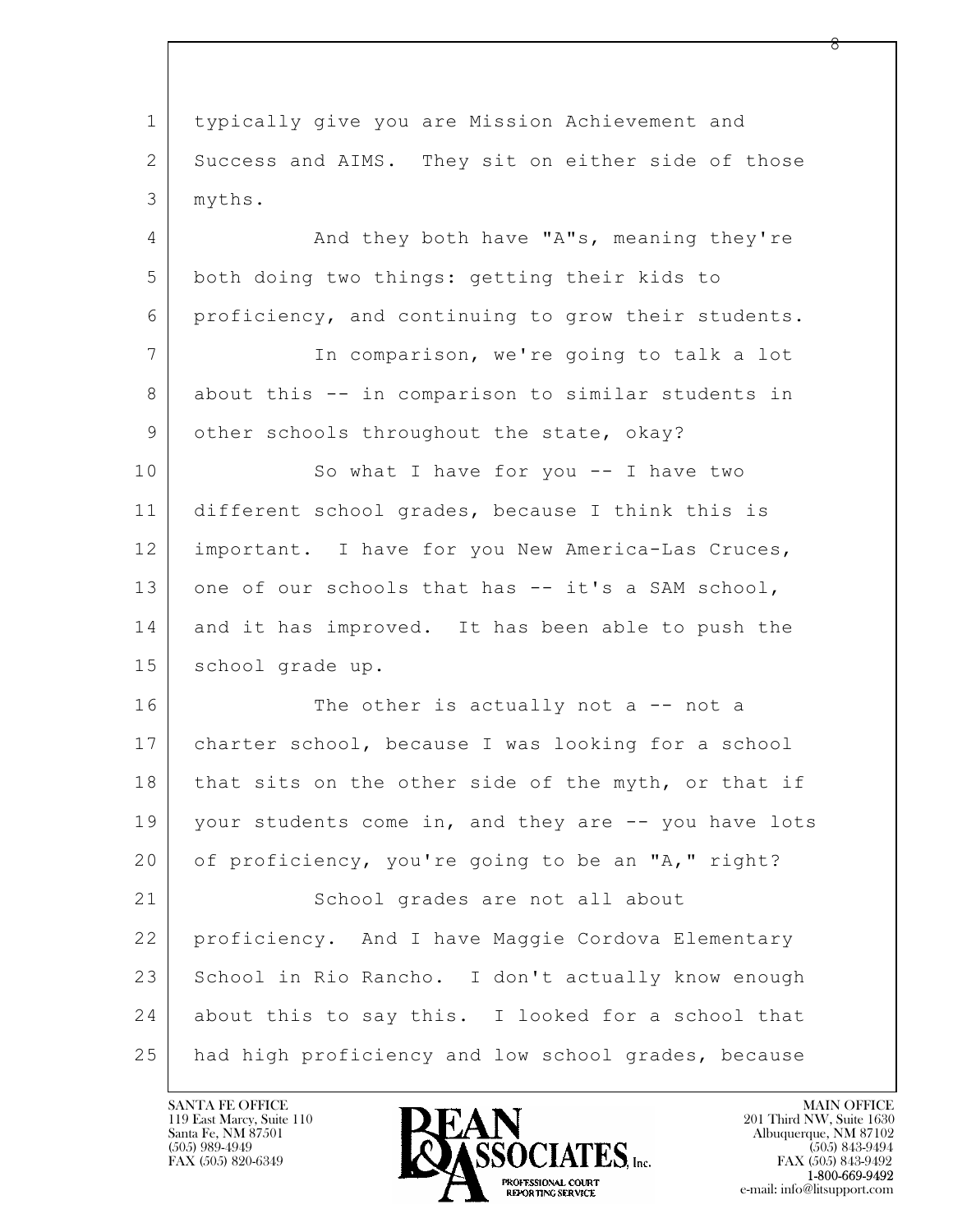$\mathbf{L}$  1 it hits on this idea that we're not just going after 2 proficiency; we're going after growth. Growth is a 3 huge part of our school report card. 4 So I have those for you. 5 COMMISSIONER JOHNSTON: What you're saying 6 about Maggie Cordova is they have proficiency, but 7 they're not showing growth, so it's reflecting 8 through the years? 9 MS. KATIE POULOS: Over the years in their 10 school grade. Why I also give you two school report 11 cards is you need to see there are differences 12 between elementary and middle and high school. And 13 high school gets really confusing, because they 14 don't actually technically get all of the elements 15 of a high school report card until they have a class 16 that could have graduated, a class that started with 17 them in the ninth grade and now has reached a point 18 | where they could have been a twelfth grade. 19 So what I'm going to do is actually just 20 take you through the report card, just on the face, 21 so you know what's there and talk about each of the 22 elements. And then we're going to dig into the 23 | specific data. 24 And then I've got school grading FAQs and 25 the technical quide, because I think those are

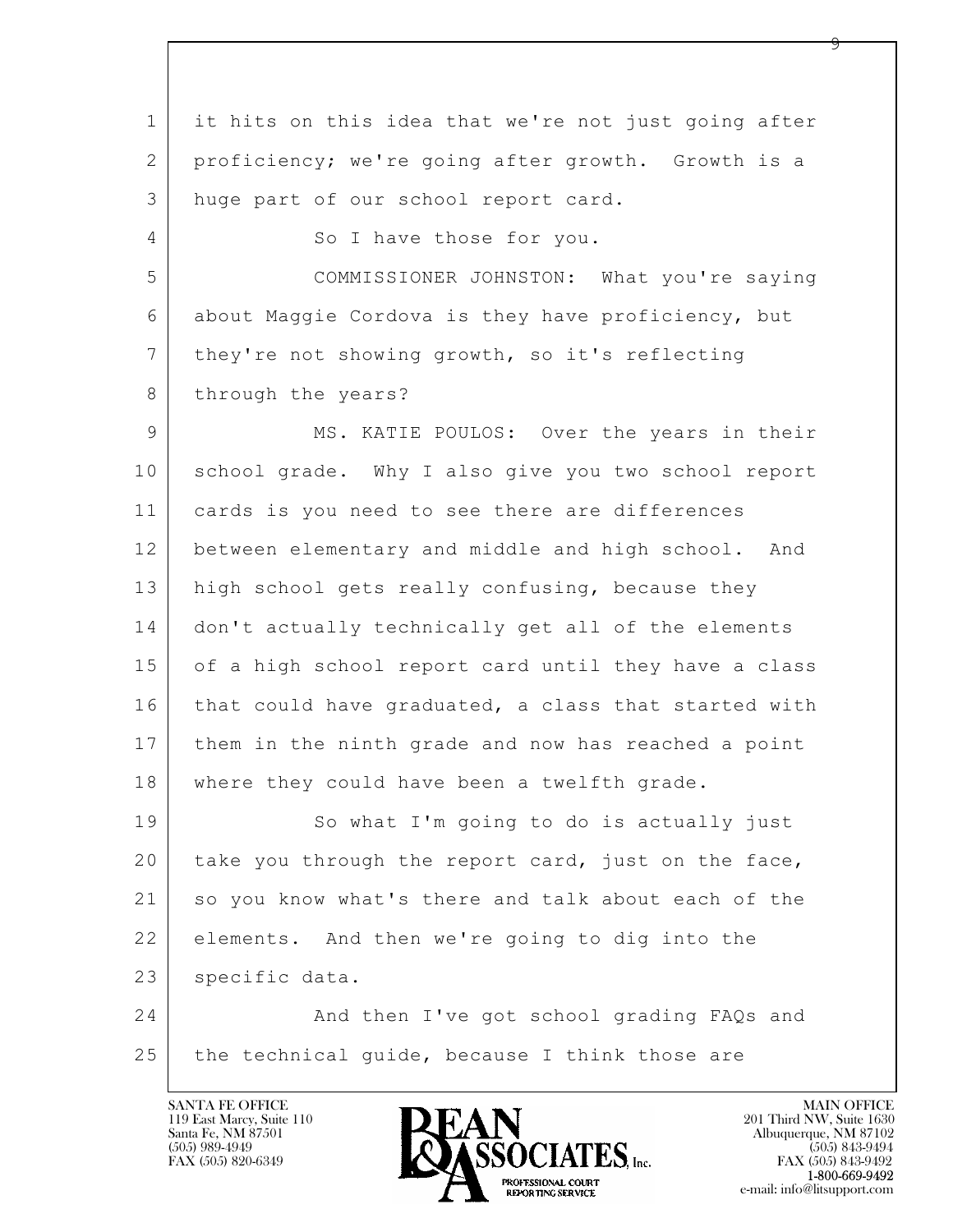| $\mathbf 1$     | really important, and we can dig in with specific    |
|-----------------|------------------------------------------------------|
| 2               | questions.                                           |
| 3               | So when you just initially look at the               |
| 4               | front of the report cards, in the upper right-hand   |
| 5               | corner, you see the overall school grade and the     |
| 6               | overall score. Just for your information, if you     |
| $7\phantom{.0}$ | flip to the back of that first page, you will see,   |
| 8               | on the top, the points that -- that range -- the     |
| 9               | range of points for each school grade.               |
| 10              | And that's important, because what it                |
| 11              | tells you is how close or far away they are from     |
| 12              | that school grade that they got, right? So if        |
| 13              | they -- if you look at New America-Las Cruces,       |
| 14              | they're a "C" as a 58.23. A "C" range is from 50 to  |
| 15              | 64.9. So they're pretty solidly a "C." If they're    |
| 16              | a "C" that's sitting at 50.01 points, you need to be |
| 17              | thinking about that a little bit differently, and,   |
| 18              | more importantly, the school does, right; especially |
| 19              | 'cause if they take out the bonus points, that can   |
| 20              | have a huge impact.                                  |
| 21              | And so just keeping that in mind, knowing            |
| 22              | where they're sitting in the range is important to   |
| 23              | the overall understanding, especially if you're      |
| 24              | looking over multiple years and you're seeing, over  |
| 25              | multiple years, they're falling or rising within     |

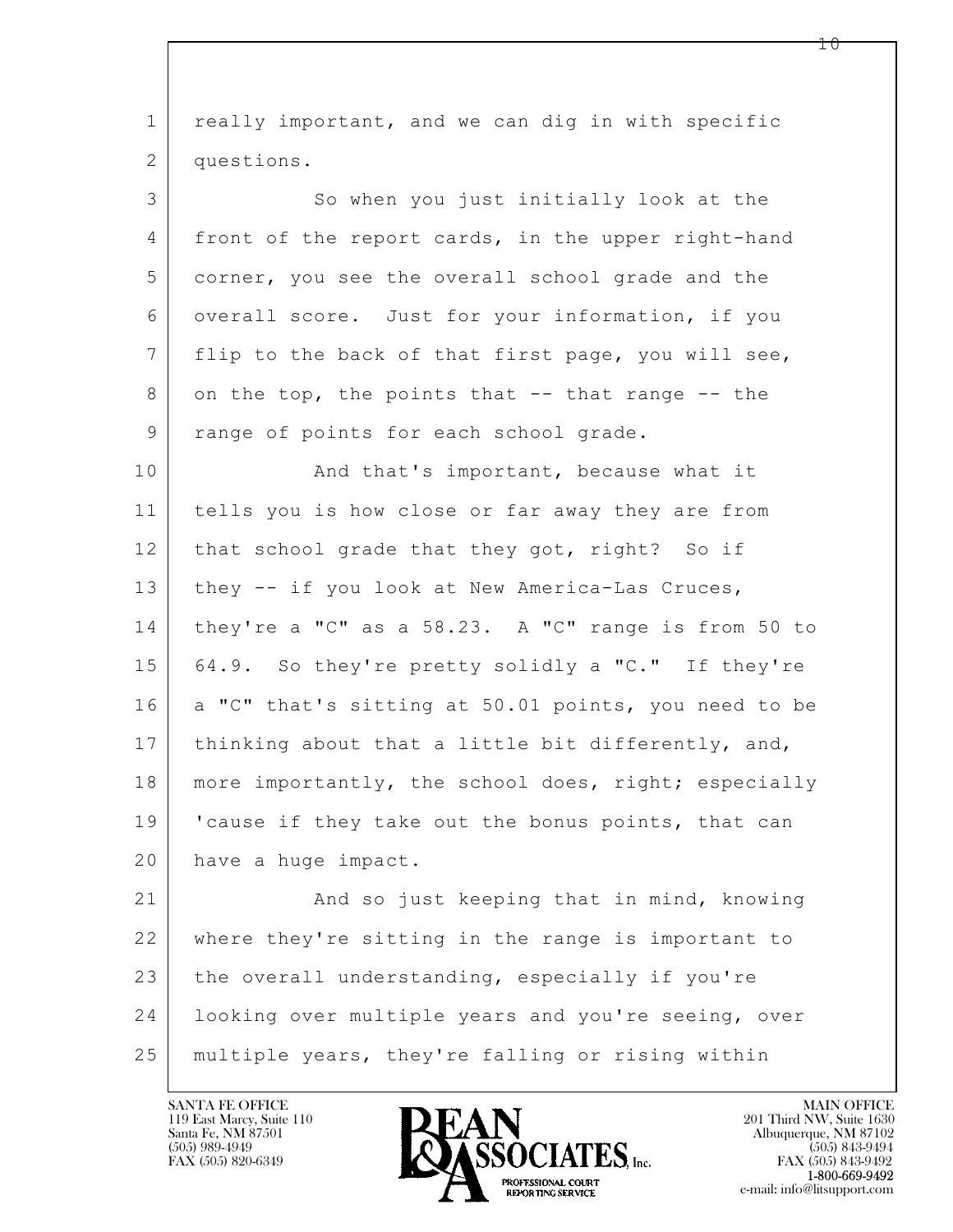1 that grade range, getting better, getting worse, 2 staying consistent; those are things that you're 3 | going to want to look at.

4 One of the things that you don't see on 5 either of these report cards, but you might see on 6 some report cards, is an asterisk right next to the 7 school grade. If there is an asterisk next to the 8 school grade -- which, again, you do not see here on 9 either of these -- but if there is, that means that 10 their letter grade was dropped by one letter grade 11 because they did not meet the minimum threshold of 12 at least 95 percent of their students who were 13 enrolled in the 120th day having been assessed in 14 both math and reading.

15 So that -- now, you've got to make sure, 16 right? You've got to go back and look, because 17 you'll see the points, and you can look at the 18 points and see where they fall in that range. 19 You may actually have a school that earned

 $\mathbf{L}$  20 an "F" that has an asterisk beside it that actually 21 earned an "F," and you just can't drop any lower 22 | than that, right? So that could be a possibility. 23 So you just want to be careful of that and know 24 whether they actually did drop, or if that was the 25 score they earned and then that can be part of their

119 East Marcy, Suite 110<br>Santa Fe, NM 87501



FAX (505) 843-9492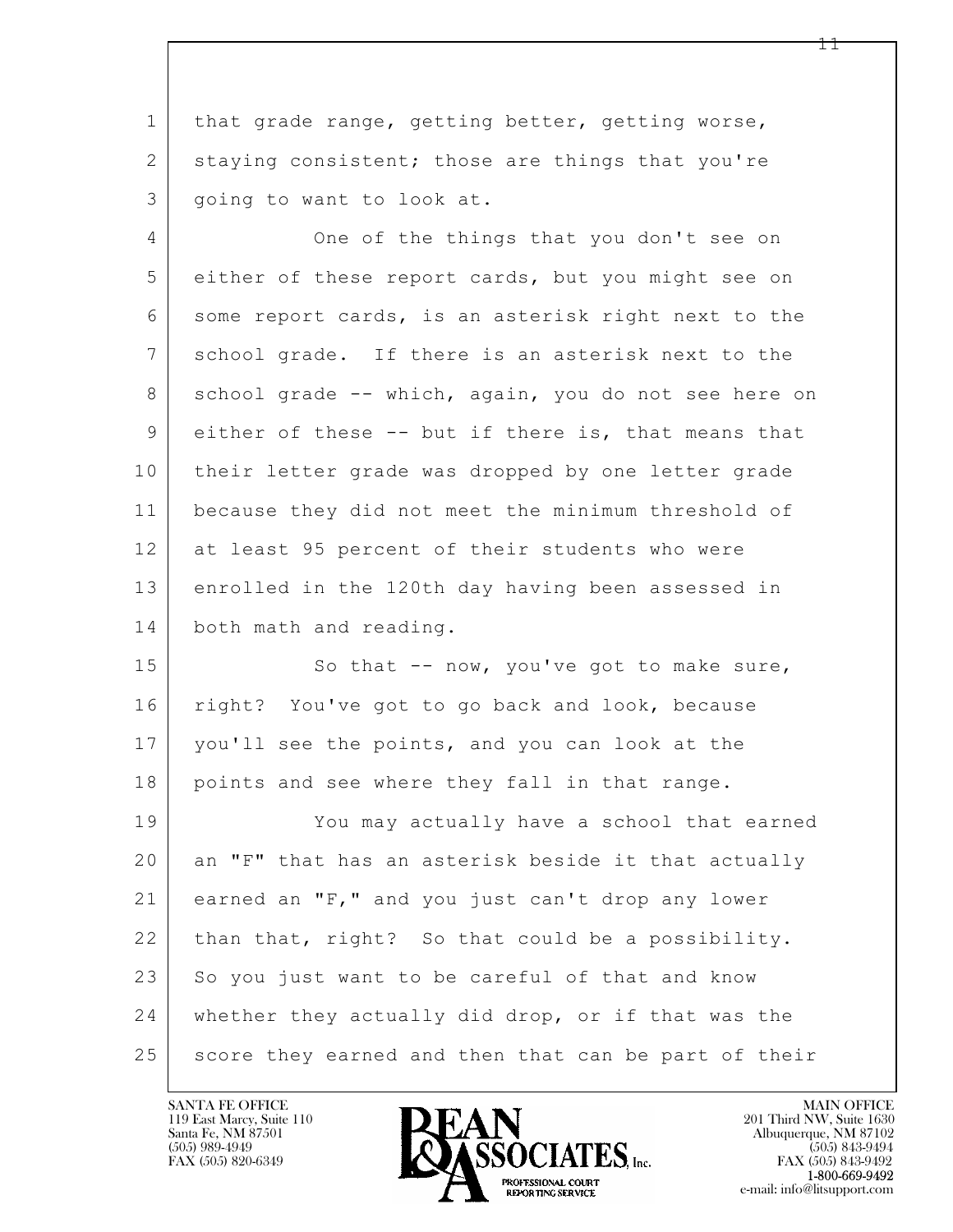$\mathbf{L}$  1 discussion. 2 And, again, at their level, at the board 3 level, at the school level, that should certainly be 4 part of their discussion. 5 You'll also -- just quickly, you'll see 6 the school name, the districts, the grade range, 7 their school code. You'll also see a notation up at 8 the top there that says, "C - State benchmark 9 | established in 2012." 10 When we started school grading, we got the 11 | midpoint, the average, of each of the point 12 categories. So what was the average for current 13 | standing, what was the average for school 14 improvement, all the way down, what were the average 15 points earned in 2012 across the State of New 16 Mexico. And that's where we hit our "C" benchmark. 17 So we haven't changed that since 2012. We 18 set that and said, "We're going to let schools 19 continue to get better." 20 Schools could all get better than that and 21 could be better. If that ever happened, we would 22 then raise the benchmarks for what it took to earn a 23 | "C." But right now, we're existing off of the 24 benchmark that was set in 2012. 25 | Chay. So then I'm going to take you, just

119 East Marcy, Suite 110<br>Santa Fe, NM 87501

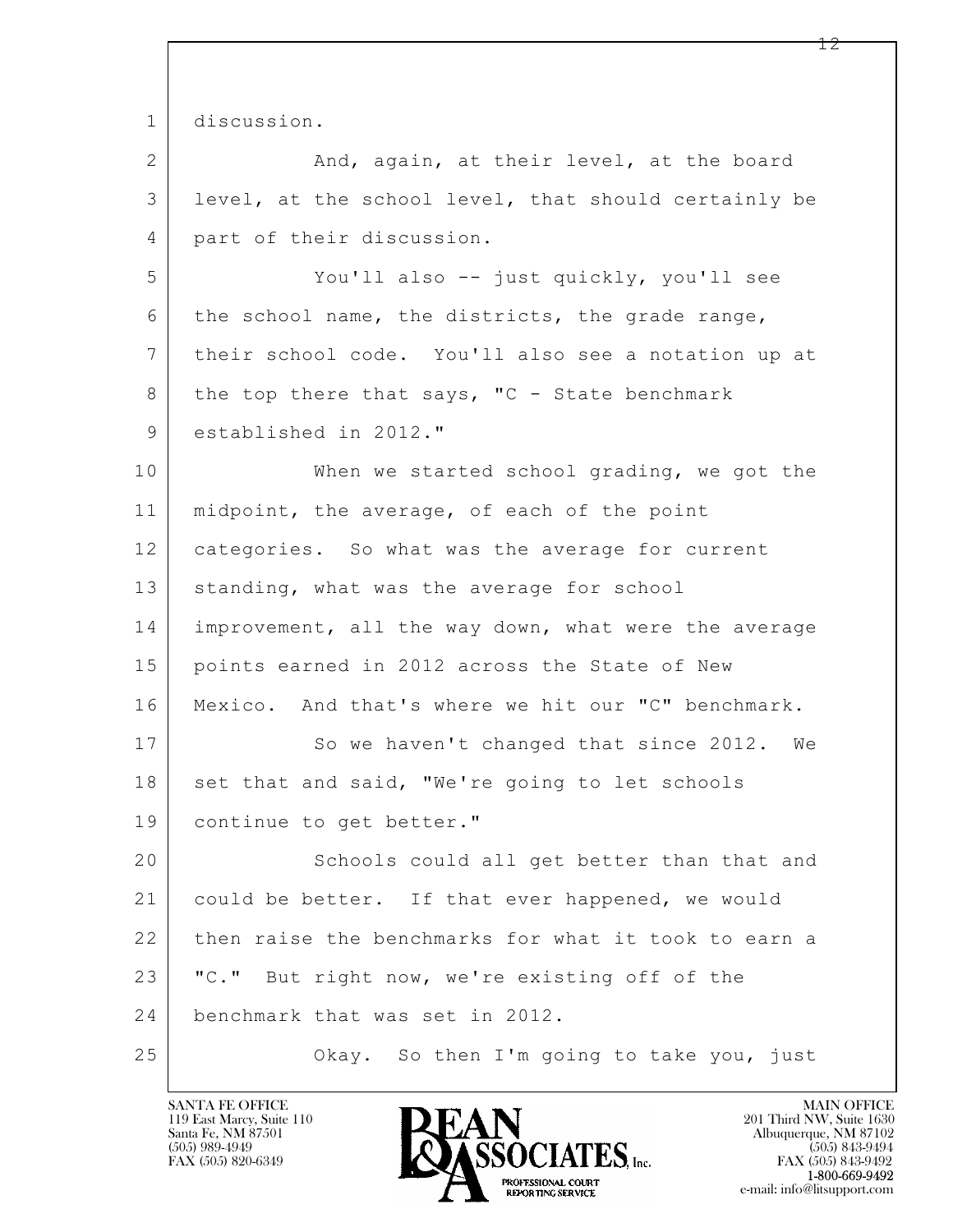| $\mathbf{1}$   | quickly, through the different categories. We have   |
|----------------|------------------------------------------------------|
| $\mathbf{2}$   | Current Standing; you'll see that in both            |
| 3              | elementary, middle models, and high school models,   |
| $\overline{4}$ | okay?                                                |
| 5              | The Current Standing is the proficiency              |
| 6              | measure. But this is really, really important.       |
| $7\phantom{.}$ | Current Standing is the proficiency measure. But it  |
| 8              | is not only proficiency. We calculate it using both  |
| 9              | straight proficiency -- did they hit the 4 and 5     |
| 10             | level? -- and growth, the value-added measure of     |
| 11             | growth, okay? And we'll talk about the specific      |
| 12             | breakdown in points.                                 |
| 13             | Do know that you probably have heard over            |
| 14             | the last couple of years, we are putting a heavier   |
| 15             | emphasis on proficiency. It's really important to    |
| 16             | note that's in the proficiency measure. So within    |
| 17             | the proficiency measure right now, you see, for      |
| 18             | New America-Las Cruces, it's, overall, worth         |
| 19             | 30 points. That is broken down between proficiency   |
| 20             | and growth.                                          |
| 21             | When we first transitioned over to PARCC,            |
| 22             | we weighted growth more heavily in those 30 points;  |
| 23             | and then we moved to a world in which it was equally |
| 24             | weighted between growth and proficiency in those     |
| 25             | 30 points. And now we're at a place where more of    |

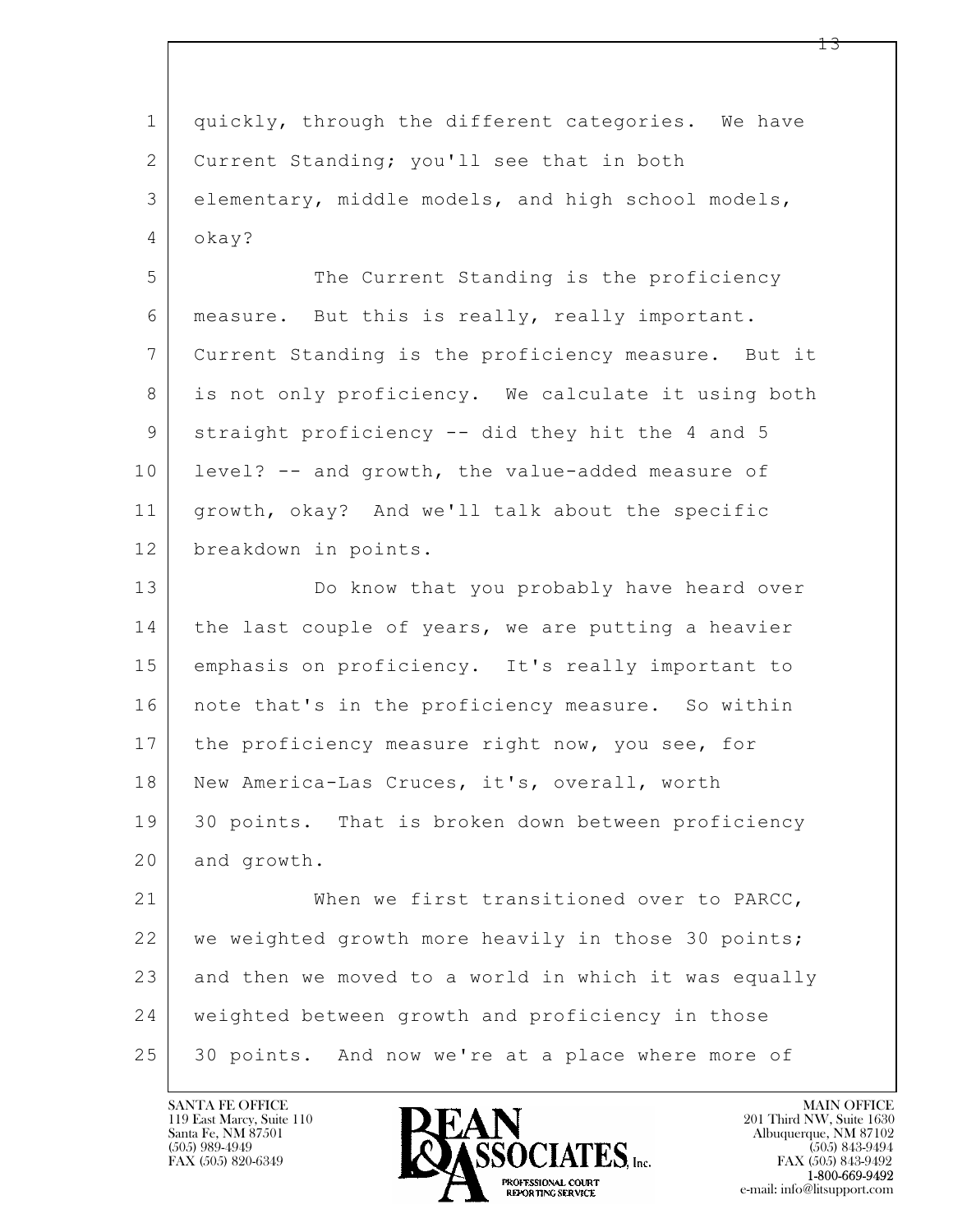$\mathbf{L}$  1 those 30 points are coming from proficiency than 2 growth. 3 But we still, then, if you look down, have 4 three more indicators that are solely growth, right? 5 The next three indicators, school improvement, 6 improvement of higher performing students, and 7 improvement of lowest performing students, are all 8 growth measures. So when you look at our high 9 school report card, just taking a quick glance, it's 10 actually 10, 20, 30, 40 points out of the whole 11 | school grade are coming from growth, almost half. 12 When we look at our elementary-middle 13 models, that's 10, 20, and then 15 -- so 10, 20, 30,  $14$  | 45 -- it's 45 -- oh, and I actually skipped --15 sorry. 16 So it's 10, 20, 30, 40; 20, 40, 50, 65. 17 In our elementary and middles, 65 out of the hundred 18 points you can earn on school grades come from 19 growth. 20 In the high schools, 40 out of the 21 | 100 points come from growth. Okay? 22 ATTENDEE: Does that change every year, 23 | Katie? I'm sorry. 24 MS. KATIE POULOS: It was changing, 25 because we were in the proper proficiency measure.

119 East Marcy, Suite 110<br>Santa Fe, NM 87501

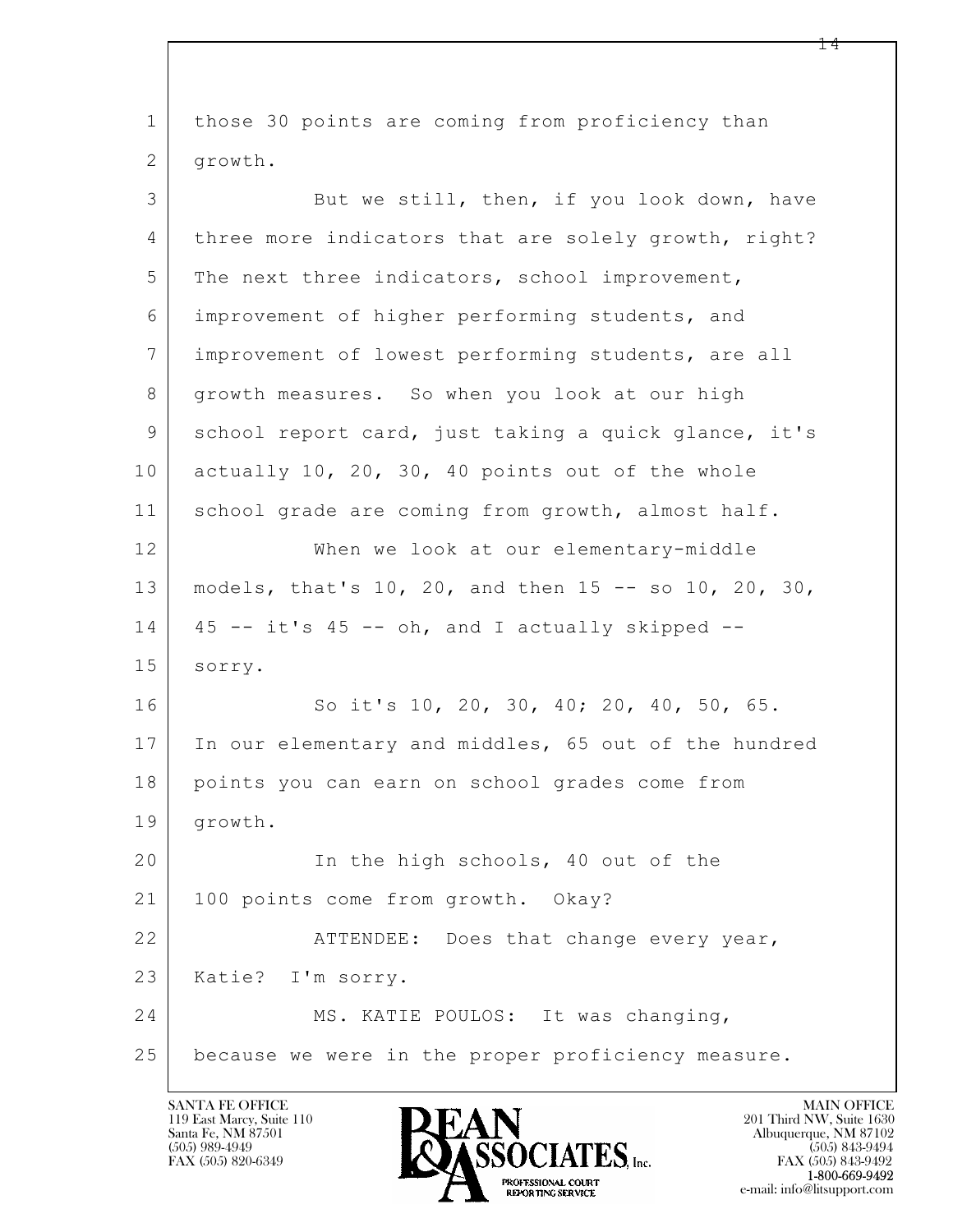$\mathbf{L}$  1 In the Current Standing measure, we were phasing 2 back over to more of those points. So three years  $3$  ago, it  $-$  from elementary-middles, it was 20, 40, 4 50, 75. Then it was 20, 40, 50, 70. And now it's  $5$  65. So it was 75, 70, 65, because we slowly phased 6 in more proficiency. 7 ATTENDEE: Your kids are more proficient 8 if you're growing them. 9 | MS. KATIE POULOS: We were taking into 10 account the transition to PARCC. 11 | ATTENDEE: Is that going to continue that 12 way? 5, 5? 13 MS. KATIE POULOS: ESSA does -- under our 14 ESSA plan -- and I'll pull that up. Under our ESSA 15 | plan, we are going to put more weighting on 16 proficiency. That's one of the things going under 17 the ESSA plan. 18 ATTENDEE: So this pattern will continue. 19 MS. KATIE POULOS: No, it will be 20 different. 21 So we talked about current standing. 22 That's a split between proficiency -- it's what 23 percentage of your students do you get to 24 proficiency in math and reading. 25 School improvement is, overall, is the

119 East Marcy, Suite 110<br>Santa Fe, NM 87501

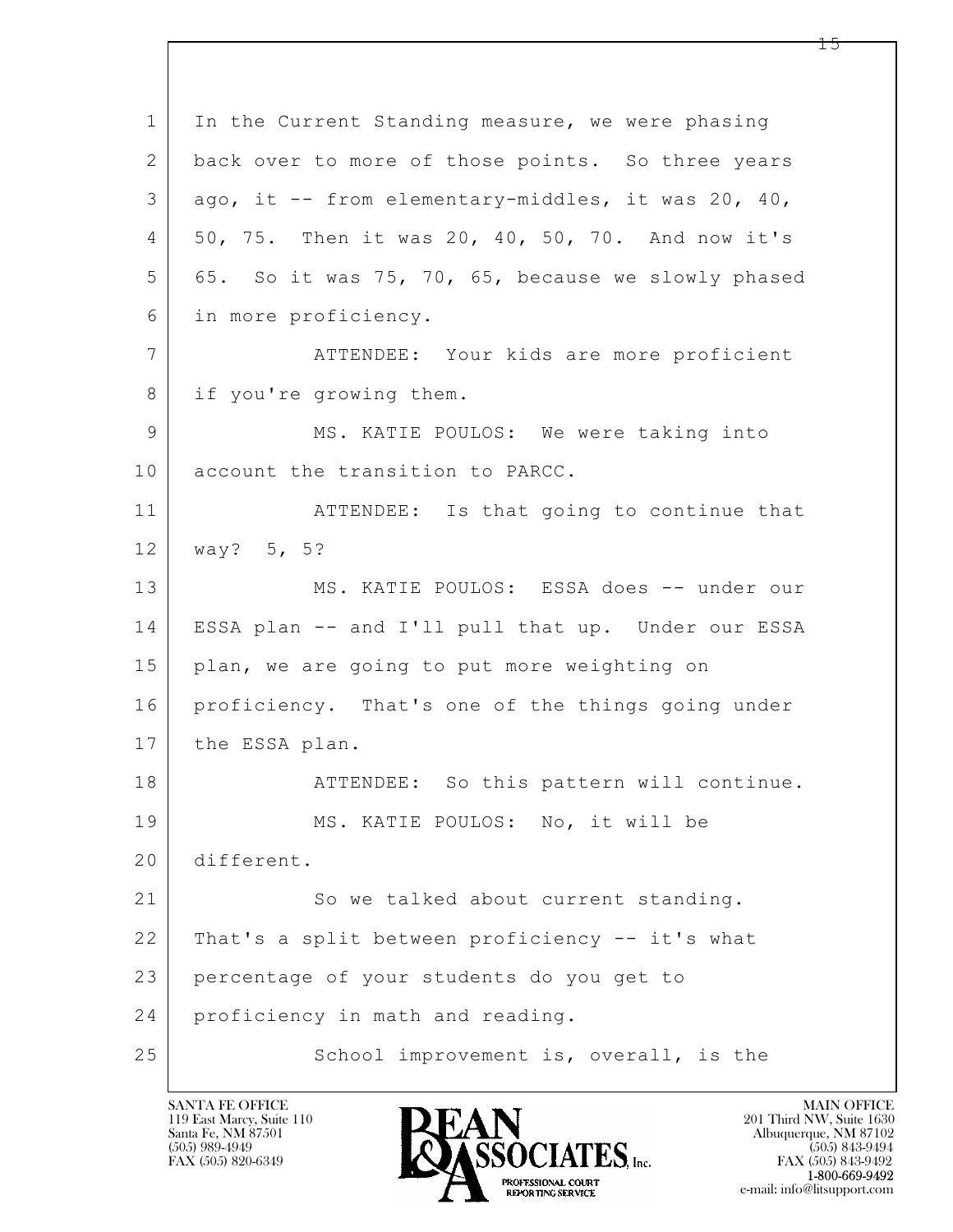$\mathbf{L}$  1 school making academic progress. You look at your 2 school population as a whole -- and I'll show you 3 that data -- and you say, "Are our students growing 4 at the rate we expect them to when we compare them 5 to other similar students, students who have had 6 similar academic performance for two years?" 7 We look at their data this year, and we 8 say, "Based on that similar group of students, did 9 | they grow as much as we expected them to?" 10 Then we break that down just looking at 11 our higher performing students; that's the top 12 | 75 percent of students based on their raw scores. 13 | And then our lowest performing students, that's the 14 bottom 25 percent based on their raw scores. And we 15 just say, "Are they growing as much as we expected 16 them to?" 17 Then we have Opportunity to Learn. And 18 I'm going to break that down for you in more detail. 19 But Opportunity to Learn is based on two things. 20 It's based on a survey at upper grade levels 21 starting at Grade 4 and up. That survey is 22 completed by the students. 23 | The lower grade levels, K-3, I believe, 24 the survey is completed by the parents, and it's 25 really intended to gauge the quality of the learning

119 East Marcy, Suite 110<br>Santa Fe, NM 87501



FAX (505) 843-9492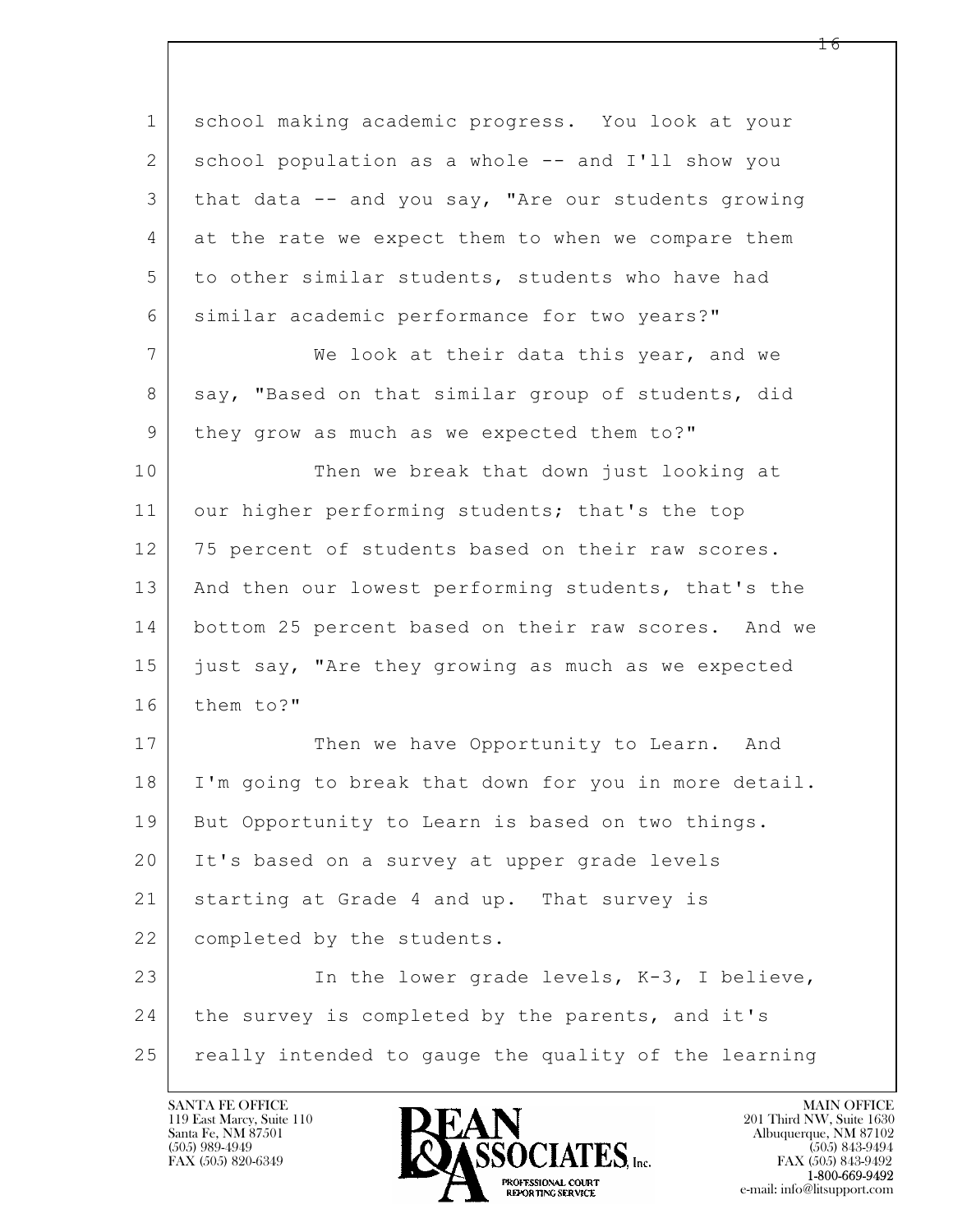1 environment.

| $\overline{2}$ | And some of those points also come from             |
|----------------|-----------------------------------------------------|
| 3              | attendance rates. We have an expectation that the   |
| 4              | school has a school-wide attendance rate of         |
| 5              | 95 percent. And we're looking at where they fall in |
| 6              | comparison to that expectation.                     |
| 7              | That's all that's included in the                   |
| 8              | elementary report card, except for bonus points.    |
| 9              | Bonus points are going away under our ESSA plan; so |
| 10             | we don't even talk about this anymore.              |
| 11             | ATTENDEE: Meaning this is the last year?            |
| 12             | MS. KATIE POULOS: This is the last year             |
| 13             | there will be bonus points.                         |
| 14             | Then in our high schools, we have                   |
| 15             | graduation rate -- and we'll break it down. But     |
| 16             | graduation rate consists of -- it's a cohort-based  |
| 17             | measure. If a student ever attended your school at  |
| 18             | any point during their high school career, and they |
| 19             | were on your rosters when we report data, you will  |
| 20             | take some credit for their success or failure. You  |
| 21             | will have some accountability for their success or  |
| 22             | failure in graduating in four years, in five years, |
| 23             | in six years.                                       |
| 24             | COMMISSIONER JOHNSTON: Are those the                |
| 25             | students who are there on the reporting date?       |

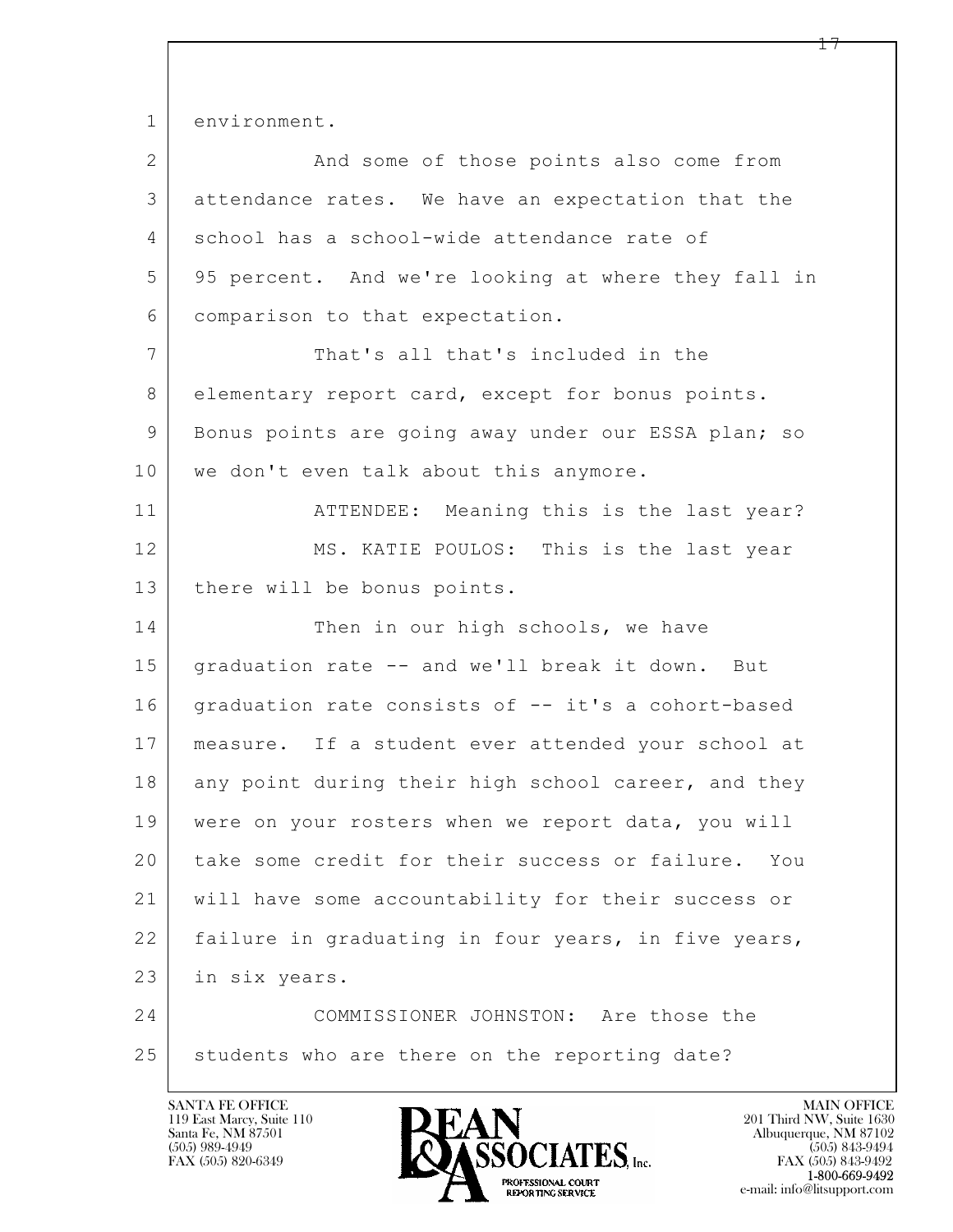$\mathbf{L}$  1 MS. KATIE POULOS: Yes. Were they 2 enrolled at the 40th, 80th, or 120th day? If you 3 weren't, then you're not actually -- 4 COMMISSIONER JOHNSTON: Then they do go 5 away. 6 MS. KATIE POULOS: So -- and the way that 7 that credit -- it's basically, if you think about 8 it, if I have a whole ball -- this is a student who 9 | was with me for all four years, right -- then 10 they're going to take up more space in my 11 calculation. They're going to have a bigger impact. 12 If they were only with me for half of 13 their career, then they're going to take up half the 14 size or half the space, or they're going to have 15 half the weight of a student that was with me the 16 whole four. 17 If they were only there for a quarter, if 18 | they were there for one reporting period, it's going 19 to be smaller. It's going to be an impact, but it's 20 | going to be smaller. Does that make sense? 21 COMMISSIONER ARMBRUSTER: Do you follow 22 that child to see where he or she is? 23 MS. KATIE POULOS: Right. And we have  $24$  a --25 COMMISSIONER JOHNSTON: And S.T.A.R.S.

119 East Marcy, Suite 110<br>Santa Fe, NM 87501

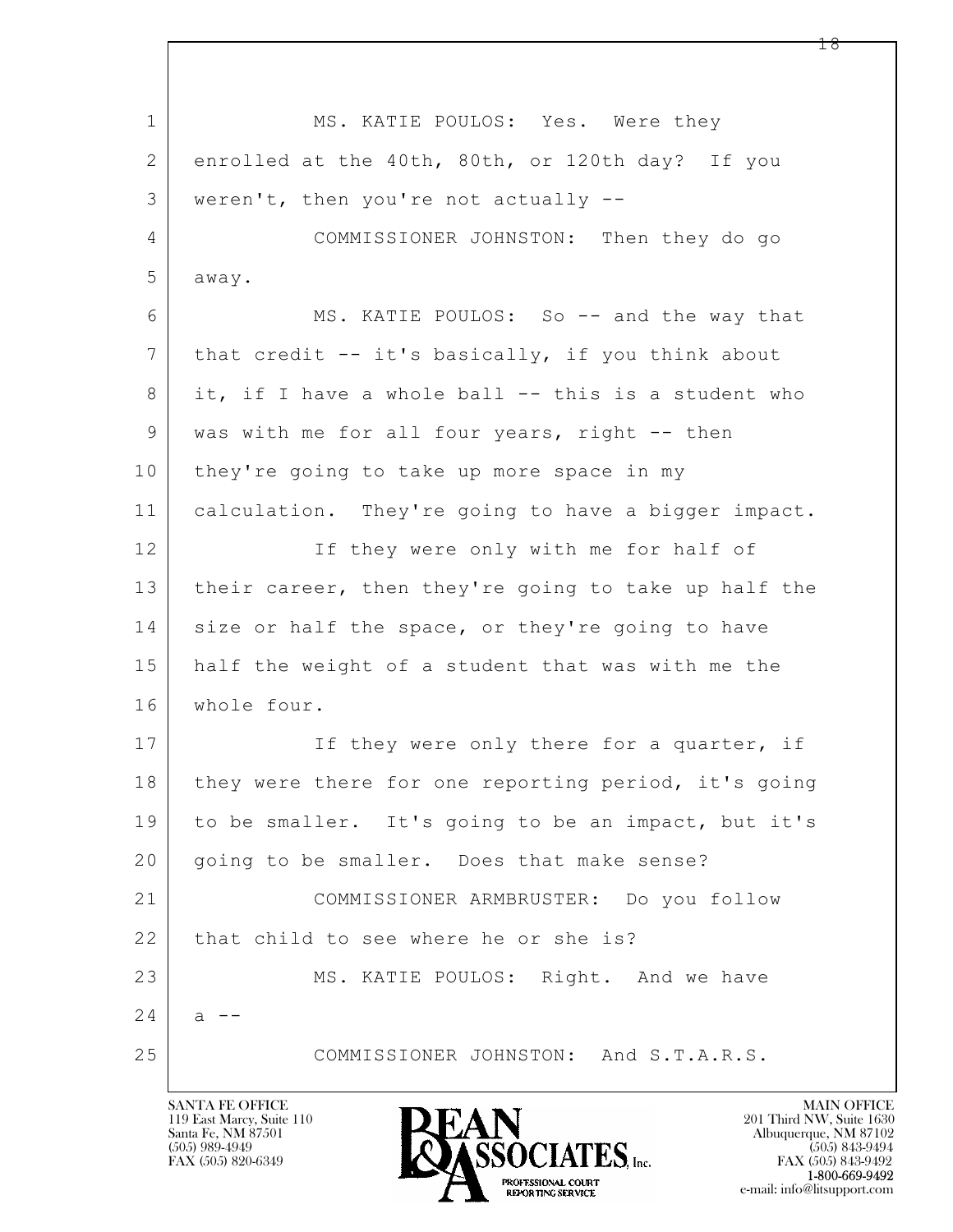$\mathbf{L}$  1 does that, don't they? They follow that, so they 2 know. 3 MS. KATIE POULOS: Right. We also do the 4 | same thing for College and Career Readiness. It's 5 cohort-based. We only look at the class that should 6 have graduated. It's always lagged by one year. So 7 this report card, the 2018 report card, is looking 8 at the graduating class from 2017. 9 | And we look at that graduating class from 10 2017, and we say, "Did they participate," number 11 one, "in a variety of College and Career Readiness 12 activities?" And you get credit for just 13 participating. 14 Then, number two, were they successful? 15 | And then you get separate credit for the ones that 16 were successful. 17 COMMISSIONER ARMBRUSTER: What does that 18 mean? 19 MS. KATIE POULOS: We'll talk about it in 20 detail when I get there. 21 Okay. You do see the breakdown of points 22 by each of the categories. It is the box right to 23 the left of the bars, right? And it tells you how 24 many points that's worth. 25 So if we look at Graduation Rate, that's

119 East Marcy, Suite 110<br>Santa Fe, NM 87501

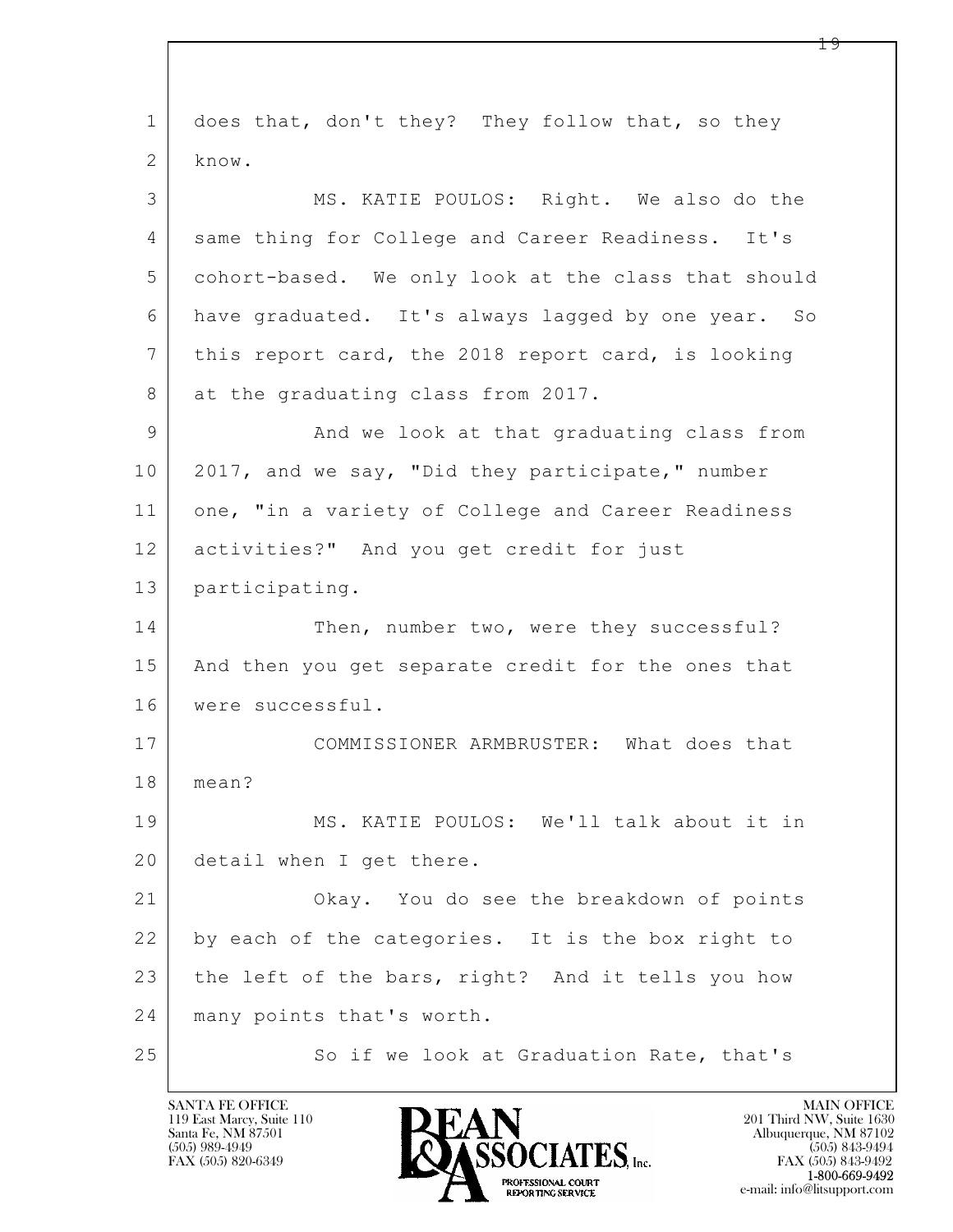| $\mathbf 1$    | worth 17 points. If we look at College and Career   |
|----------------|-----------------------------------------------------|
| 2              | Readiness, 15 points. Current Standing, 30 points.  |
| 3              | Remember what I told you. This year, in             |
| 4              | 2018, 20 of those 30 points actually come from      |
| 5              | proficiency. The other 10 come from growth. That's  |
| 6              | for our high schools.                               |
| $\overline{7}$ | If you look over at the elementary school,          |
| 8              | we have 10 for Opportunity to Learn. We have the    |
| 9              | different improvement -- those are the growth       |
| 10             | categories. When we look at Current Standing, it    |
| 11             | says it's worth 40 points. The part of that that    |
| 12             | comes from proficiency is 25 of the 40 points. The  |
| 13             | other 15 come from growth, okay?                    |
| 14             | All right. So the other thing that I want           |
| 15             | you to note on the front page is the school's       |
| 16             | history, where you get -- we have a four-year       |
| 17             | history over here that gives you kind of the track  |
| 18             | that they're on. You see the New America            |
| 19             | School-Las Cruces kind of up and down.              |
| 20             | You see Maggie Cordova Elementary School            |
| 21             | on a pretty solid, steady downward trajectory,      |
| 22             | right? That's a school that the school leader, the  |
| 23             | board, should be saying, "Hold on a second," right? |
| 24             | This is a school, New America, that should          |
| 25             | be saying, "Okay, what were the things that were    |

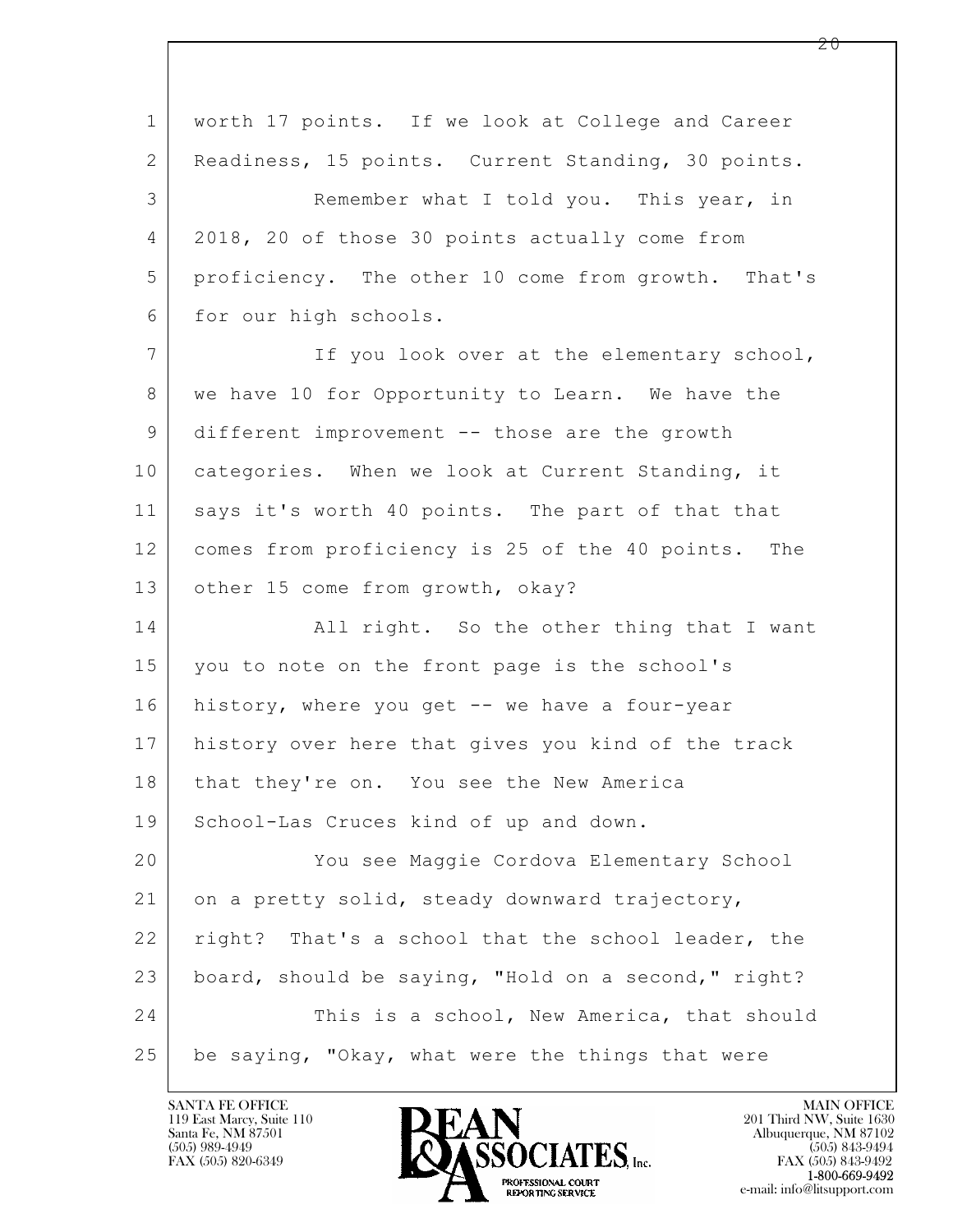$\mathbf{L}$  1 working? Let's focus in on those, continue those, 2 and keep seeing that upward progress," right? 3 Okay. Any questions just about the front 4 page? Okay. 5 So the second page is where we get to dig 6 in to the detail of the data. And you should be 7 doing this with every report card that you see. 8 Every school that comes in front of you, you should 9 be digging into the detail. 10 Very quickly up at the top, we went over 11 the point ranges. 12 The tests tell you what assessment data is 13 coming into the school letter grades. This is 14 really important, because I think there sometimes 15 are misconceptions about this. PARCC in math and 16 reading, for grades 3 through 11, definitely. Now, 17 | SBA, Standards Based Assessment, Spanish, reading, 18 Grades 3 through 11. 19 For our English Learner students who 20 are -- I believe it's within their first three years 21 in our system in New Mexico, they actually do their 22 reading and their language arts assessment, or "KN," 23 under the Standards Based Assessment. They're not 24 doing it under PARCC. They're doing it under the 25 SBA Spanish in their native language. And the

119 East Marcy, Suite 110<br>Santa Fe, NM 87501



FAX (505) 843-9492 e-mail: info@litsupport.com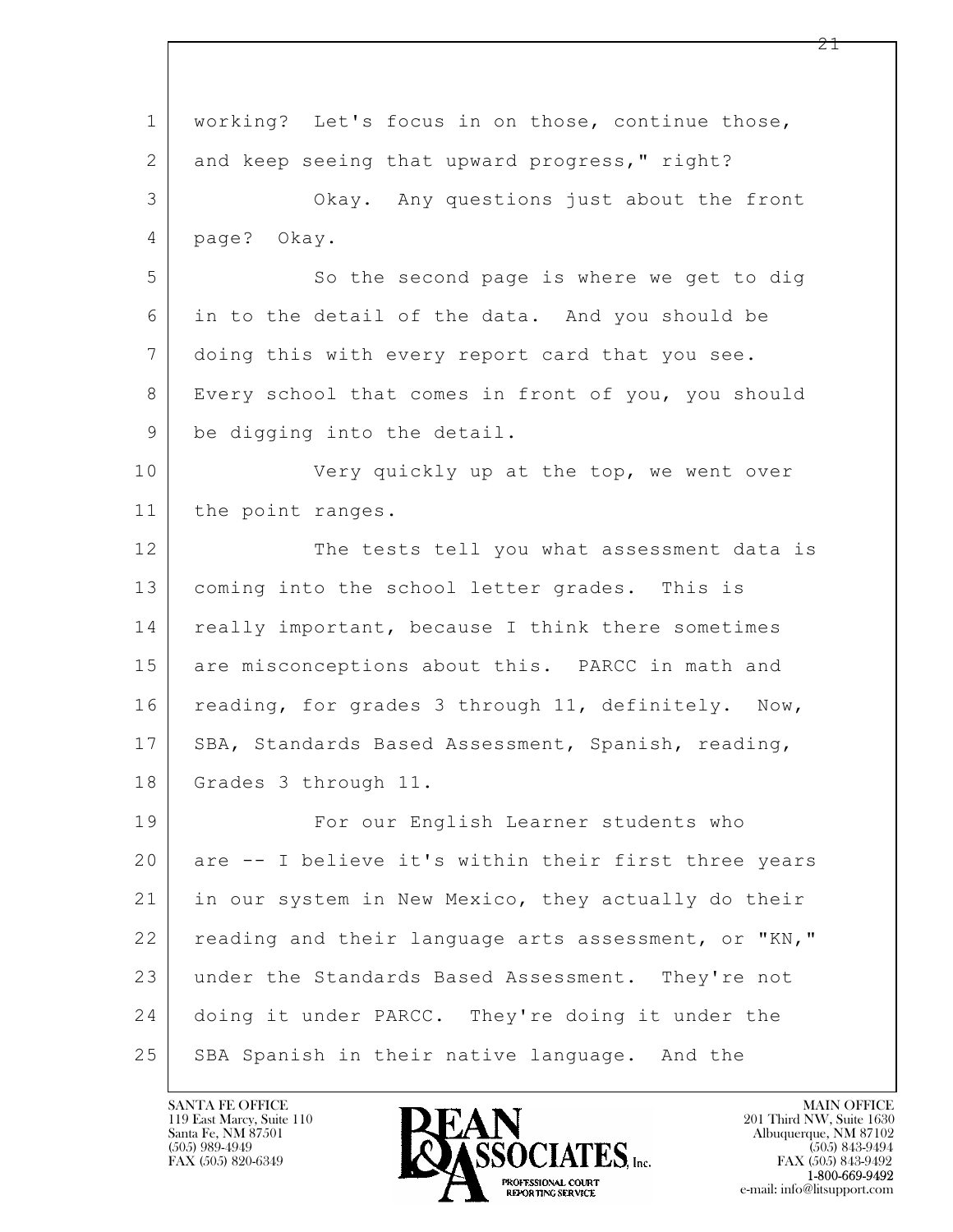$\mathbf{L}$  1 school can get a waiver for particular students to 2 continue under that assessment for longer periods of 3 time. 4 It's really, really important, because you 5 often hear schools saying, "Well, of course, our 6 proficiency rates are low on ELA. Our students are 7 all ELs." 8 Their students who are ELs and new to the 9 system are being assessed in their native language. 10 COMMISSIONER JOHNSTON: But they have to 11 be literate in that native language, and that's the 12 hurdle. 13 MS. KATIE POULOS: Yeah. 14 COMMISSIONER JOHNSTON: Because you're not 15 literate in either language. You speak them only. 16 COMMISSIONER ARMBRUSTER: So this score, 17 whatever they get on the SBA, gets incorporated into 18 these things. 19 MS. KATIE POULOS: Yes. Yes. 20 ATTENDEE: In lieu of English, right, for 21 those students? 22 MS. KATIE POULOS: Yes, yes. That's 23 really important. The NMAPA, New Mexico Alternate 24 | Performance Assessment, is for our most severely 25 | cognitively disabled students. So, again, that's

119 East Marcy, Suite 110<br>Santa Fe, NM 87501



FAX (505) 843-9492 e-mail: info@litsupport.com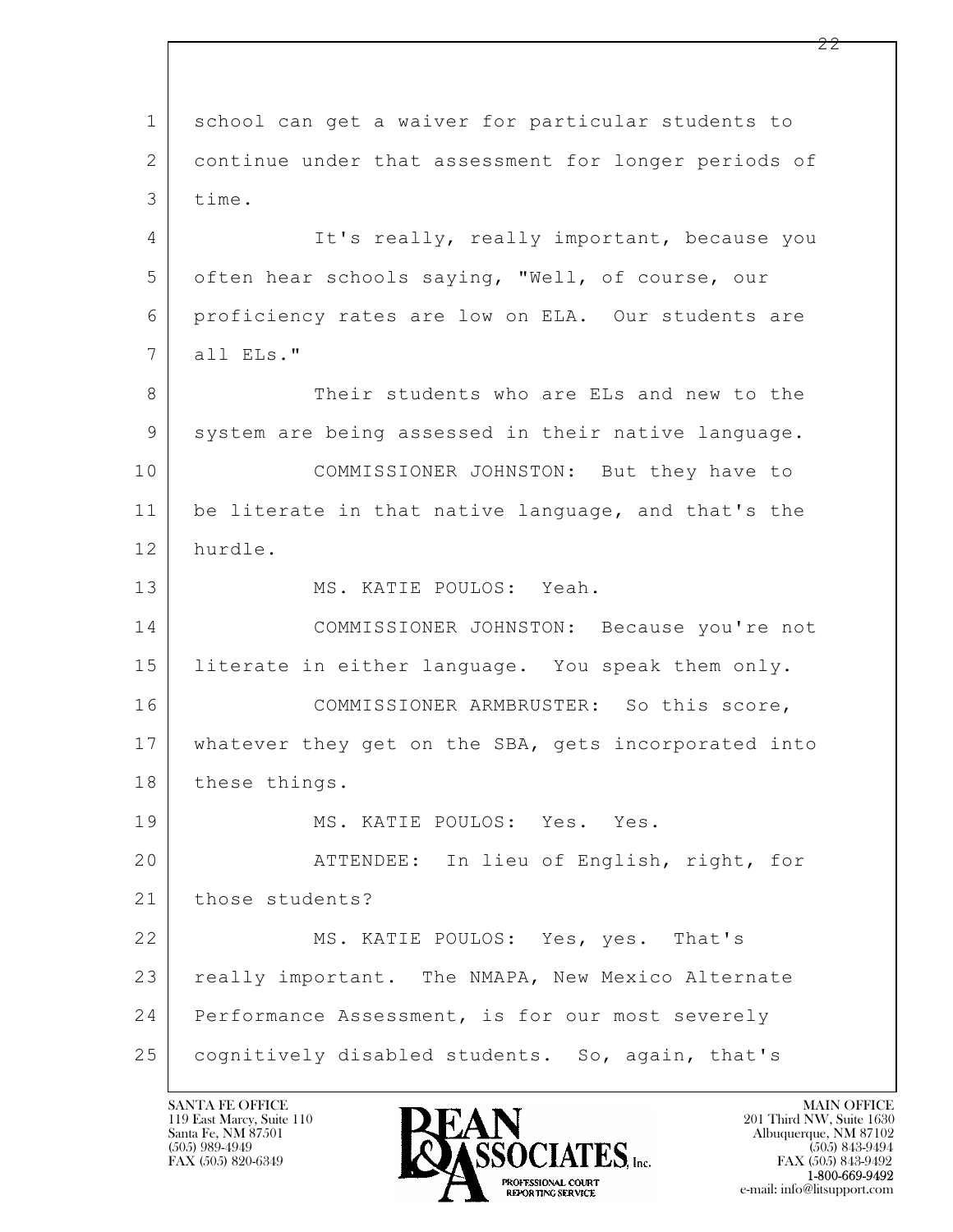$\mathbf{L}$  1 something you need to keep in mind when you hear, of 2 | course, "Our population...," right? 3 COMMISSIONER ARMBRUSTER: Right. And we 4 don't actually have, in terms of charter schools,  $5$  other than the school for sign language  $-$ - I mean, 6 they're different. They are. 7 MS. KATIE POULOS: Just to point that out, 8 Sign Language Academy earned a "B." 9 COMMISSIONER JOHNSTON: Ah. Okay. 10 COMMISSIONER ARMBRUSTER: But we don't 11 have a lot -- the traditional public schools, they 12 have living skills classes. I'm not seeing much in 13 the charter schools for -- there may be one or two 14 kids; but not, like, 20. 15 COMMISSIONER JOHNSTON: Because their 16 | needs are so high that generally, the school is 17 working with the parents. 18 | MS. KATIE POULOS: Yeah. Okay. 19 So that's just a general picture. 20 Istation is our early literacy assessment. 21 That is what we're using. And, again, there is both 22 an Istation Spanish and English for our students 23 whose native language -- and one of the things that 24 I didn't mention is the reason we use SBA Spanish 25 for the ELA assessment instead of PARCC, but not in

119 East Marcy, Suite 110<br>Santa Fe, NM 87501

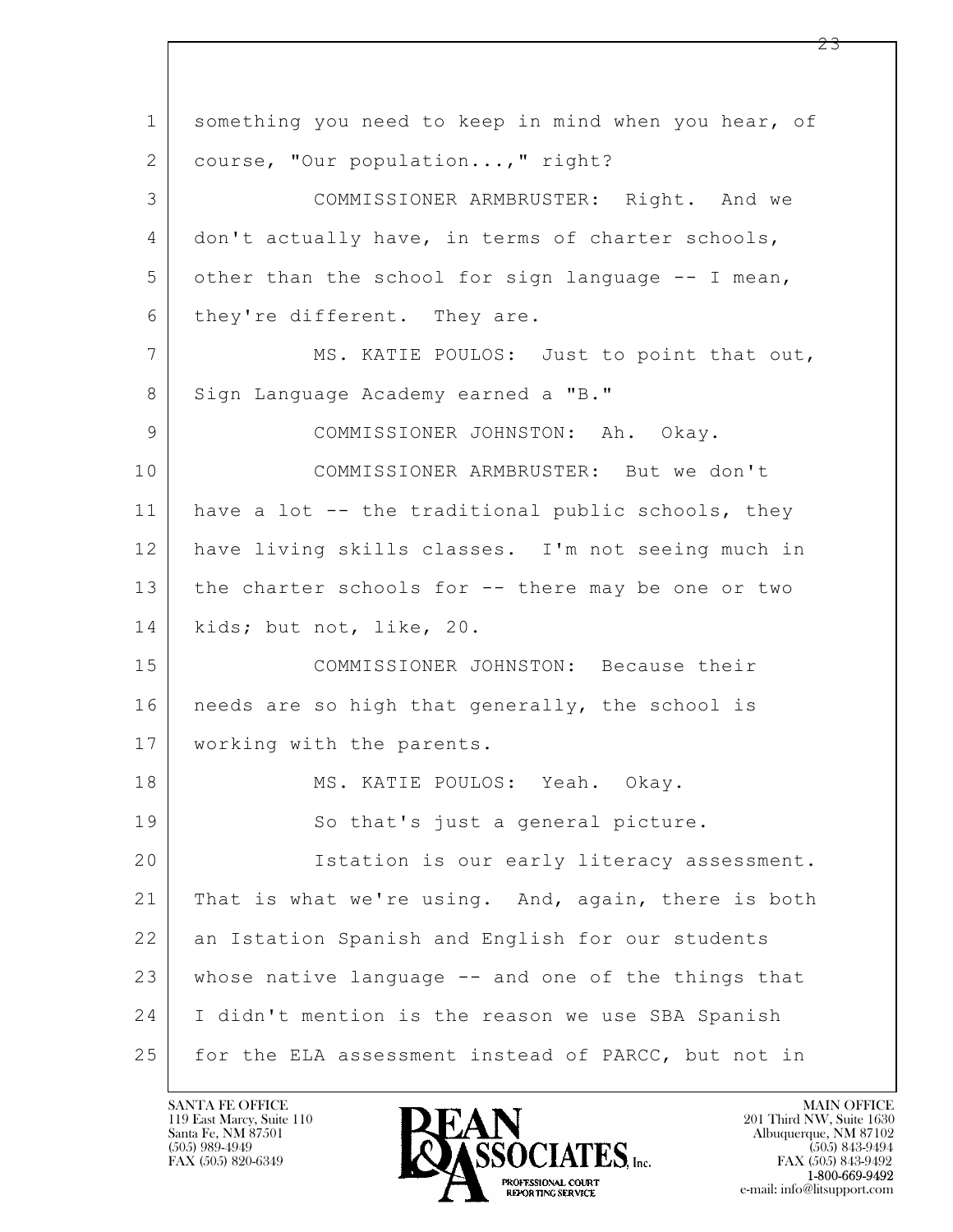| $\mathbf{1}$    | math, is because there is a PARCC math assessment in |
|-----------------|------------------------------------------------------|
| 2               | Spanish.                                             |
| 3               | And, again, students are assessed in their           |
| $\overline{4}$  | native language for the first couple of years.       |
| 5               | COMMISSIONER CRONE: What do you do with              |
| 6               | schools -- there are still occasionally indigenous,  |
| $7\phantom{.0}$ | native people who come to school not speaking        |
| 8               | English.                                             |
| 9               | MS. KATIE POULOS: Those schools should be            |
| 10              | using appropriate assessment accommodations.         |
| 11              | COMMISSIONER CRONE: Okay.                            |
| 12              | MS. KATIE POULOS: These are our                      |
| 13              | assessment accommodations for our ELs who are        |
| 14              | Spanish -- native Spanish speakers. Those schools    |
| 15              | should be using appropriate assessment               |
| 16              | accommodation. That is really important. It's        |
| 17              | something we haven't paid a ton of attention to.     |
| 18              | With the Sign Language Academy, we                   |
| 19              | actually noticed we weren't seeing as many           |
| 20              | accommodations as we should -- we felt like we       |
| 21              | should have been. And we had the Assessment Bureau   |
| 22              | reach out and work directly with them this year to   |
| 23              | ensure that there were appropriate accommodations    |
| 24              | being used for all of their students. So, yeah.      |
| 25              | COMMISSIONER CRONE: I think there's -- a             |

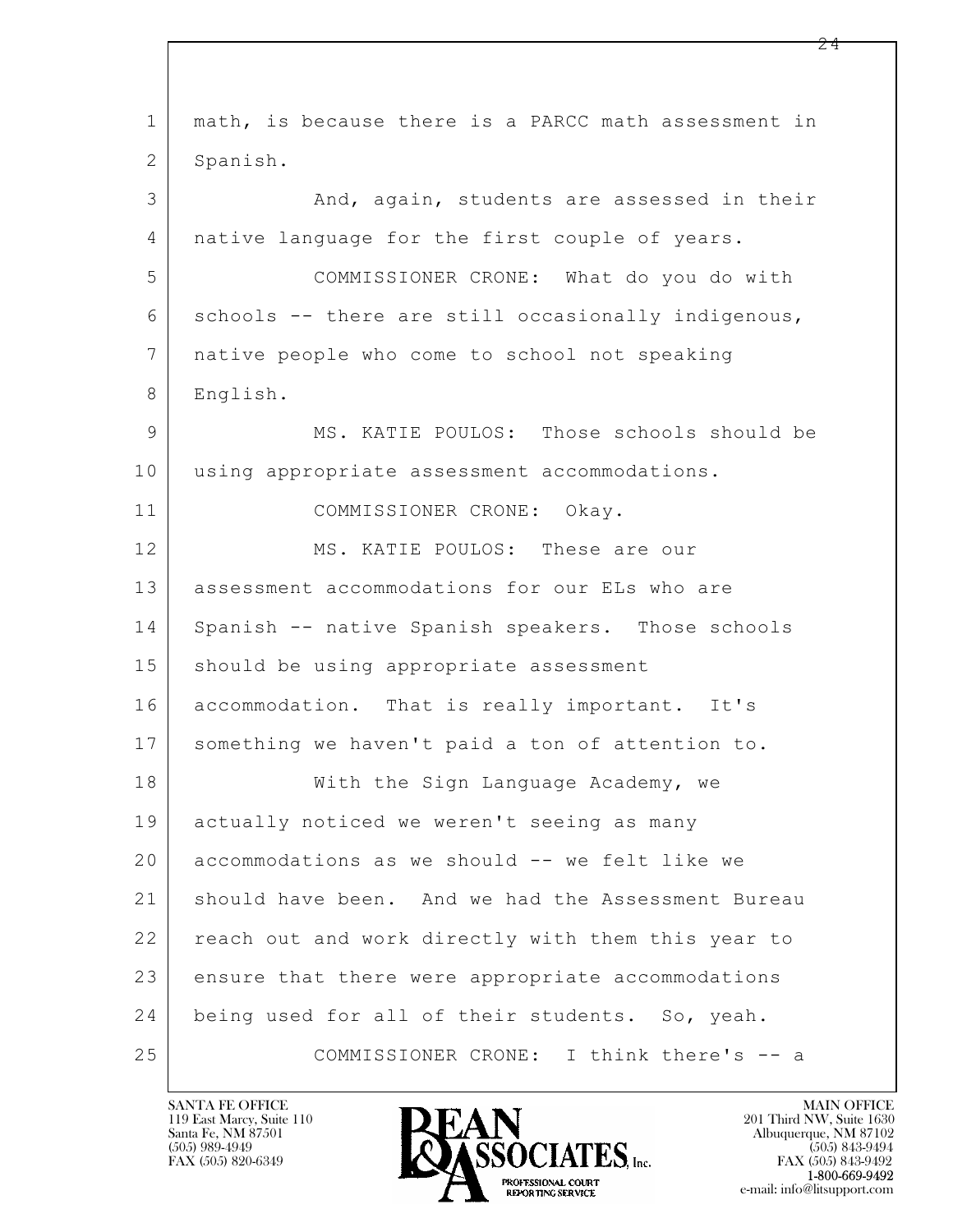$\mathbf{L}$  1 lot of people are not aware of this. But the Navajo 2 Reservation, for instance, is so large that I had a 3 student in college, who -- you know, the old 4 "assume" statement? I just assumed that everybody 5 had at least heard about Christianity. But she 6 lived so far out on the Rez that she didn't know 7 anything about Christianity. 8 And so then in exploring that with her, 9 she did reveal that she didn't speak English when 10 she got to elementary school. Yeah. So it happens. 11 MS. KATIE POULOS: Yeah, definitely. 12 COMMISSIONER ARMBRUSTER: So students who 13 are in other school districts who are Vietnamese or 14 German, Israeli, name your language, should be doing 15 these alternative things and not trying to take that 16 PARCC test. 17 | MS. KATIE POULOS: Appropriate 18 accommodation. 19 COMMISSIONER ARMBRUSTER: I don't know 20 | what we have for all those languages. 21 COMMISSIONER CRONE: How many languages do 22 | you have to account for in New Mexico? 23 MS. KATIE POULOS: Awesome question. I 24 | don't know that question. 25 COMMISSIONER CRONE: In Los Angeles, it's,

119 East Marcy, Suite 110<br>Santa Fe, NM 87501

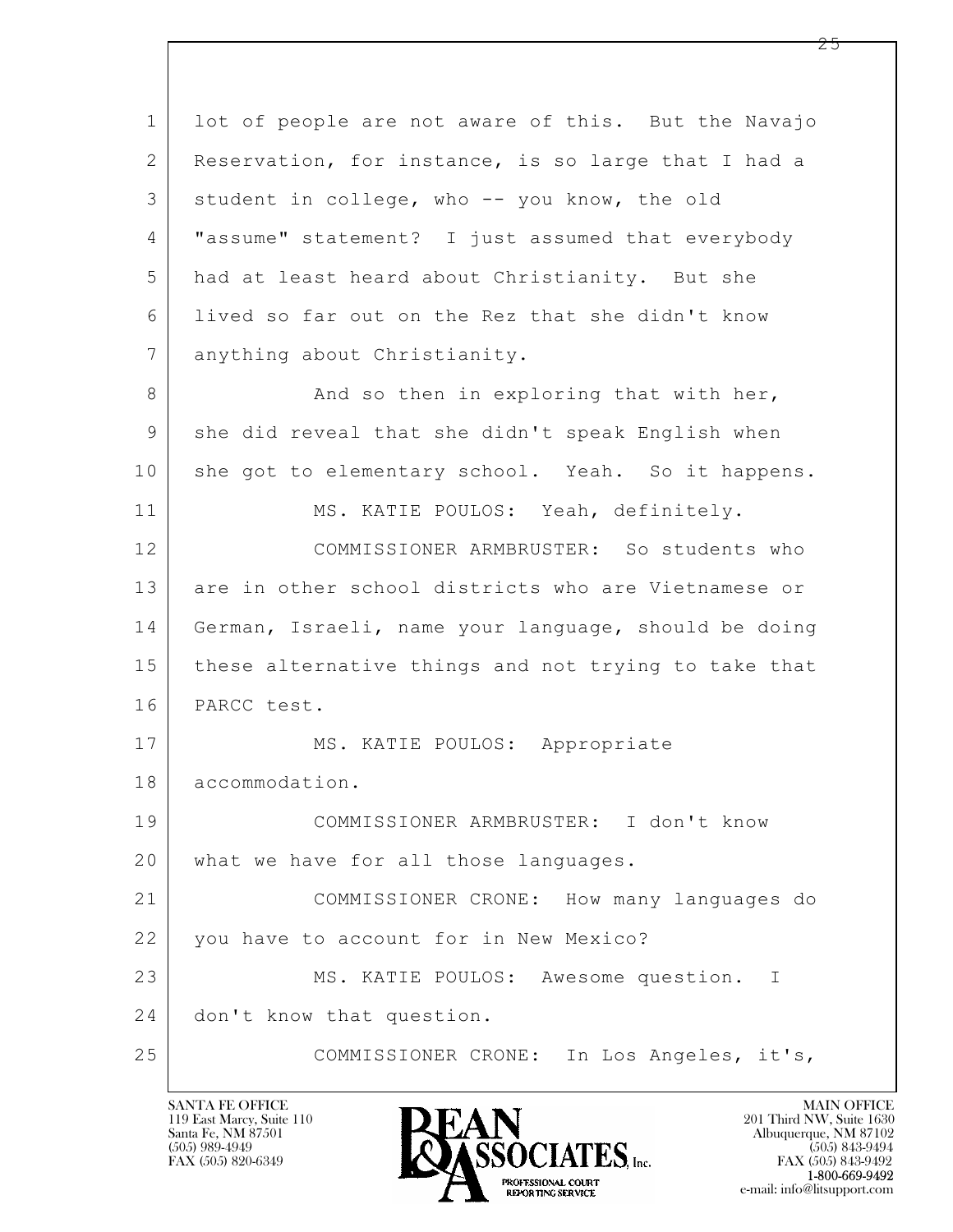$\mathbf{L}$  1 like, 200 they have to have. 2 MS. KATIE POULOS: Yeah. Yeah. 3 So now we've talked a little bit about it, 4 so I'm going to dig into each indicator. 5 The first indicator, as I said, is Current 6 Standing. When you're looking at the bottom of the 7 second page, you're going to see a couple of things. 8 You're going to see, number one, that we break out 9 the data by reading and math. So you can look at 10 reading and math separately. 11 | And we tell boards and school leaders, 12 "You should absolutely be doing this, because if you 13 see strength in one area, keep doing what you're 14 doing, and weakness in another, let's make sure 15 you're working on that." 16 I'm just going to take reading. You're 17 | going to see three things: the percent proficient, 18 the points for proficiency, and the points for 19 | student growth. Does everybody see those three 20 | things? 21 So sometimes we have to report the percent 22 proficient with something like "less than" 23 | X percent; right? It's funny. You can actually, 24 unfortunately, see how -- how they got -- what their 25 proficiency rate was, even though they're reporting

119 East Marcy, Suite 110<br>Santa Fe, NM 87501



FAX (505) 843-9492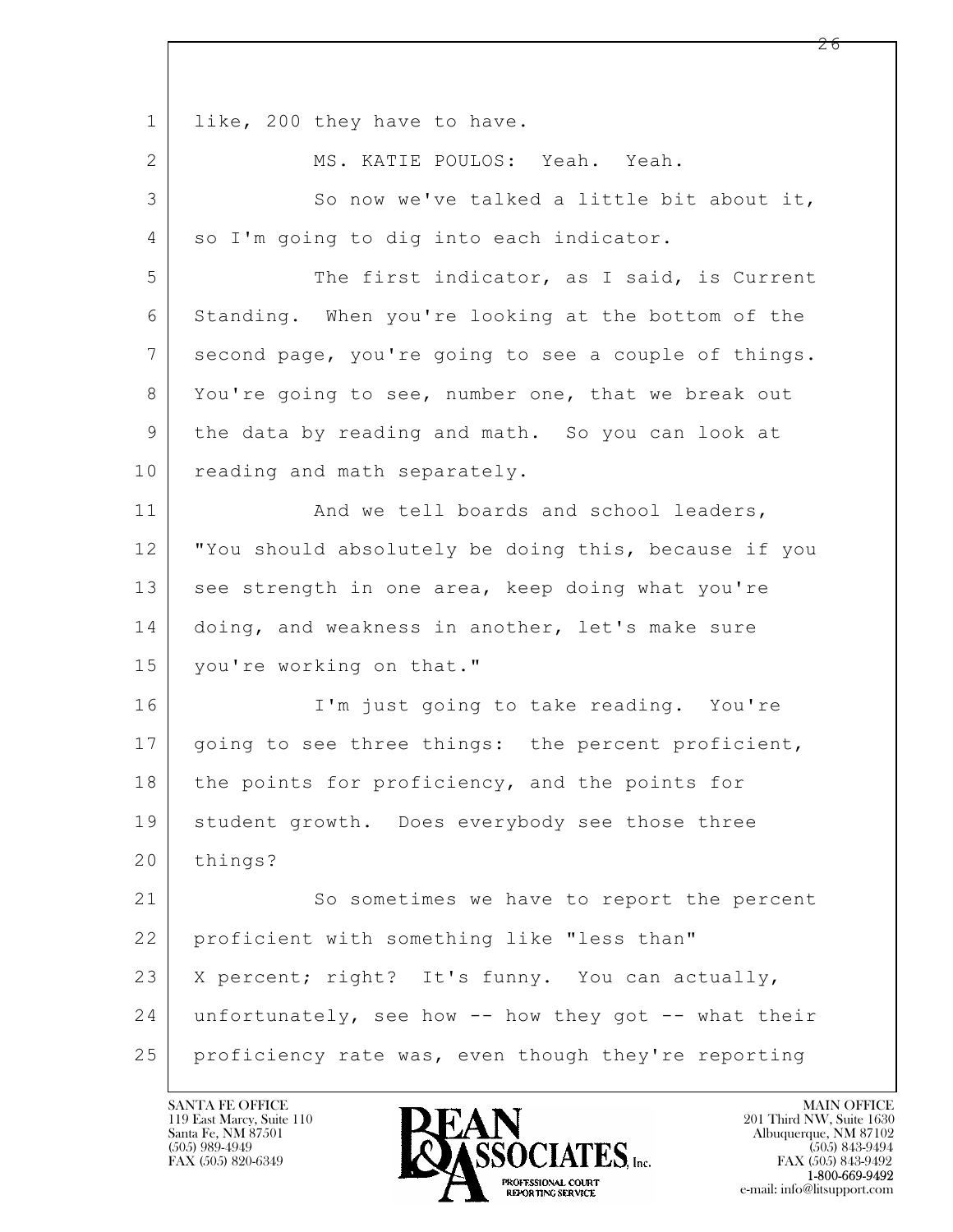$\mathbf{L}$  1 it as less than 2 percent on one of these schools, 2 because the way that we do it is we take your 3 proficiency rate times the number of points 4 available, and that's how we give you your points, 5 right? 6 So here, it would have been whatever their 7 proficiency rate times -- this is a high school -- 8 so times 20 points, and that would get them the 9 | number of points that they earned. 10 So if they had 100 percent proficiency 11 | rate, then they would have gotten all 20 points. 12 Make sense? 13 If they got 50 percent proficiency, they 14 would have gotten 10, okay? Pretty simple. 15 Then you see the points for Student 16 Growth. It's really important because you'll see 17 here that this school -- one of these schools -- got 18 | more points for proficiency, the one that has higher 19 | proficiency rates, and much fewer points for student 20 growth, because they are one of those schools that 21 | actually has higher proficiency rates. 22 So you think, well, they should be fine. 23 But they're not, because they're not growing their 24 | students like we're expecting them to. 25 COMMISSIONER CRONE: How do you determine

![](_page_26_Picture_2.jpeg)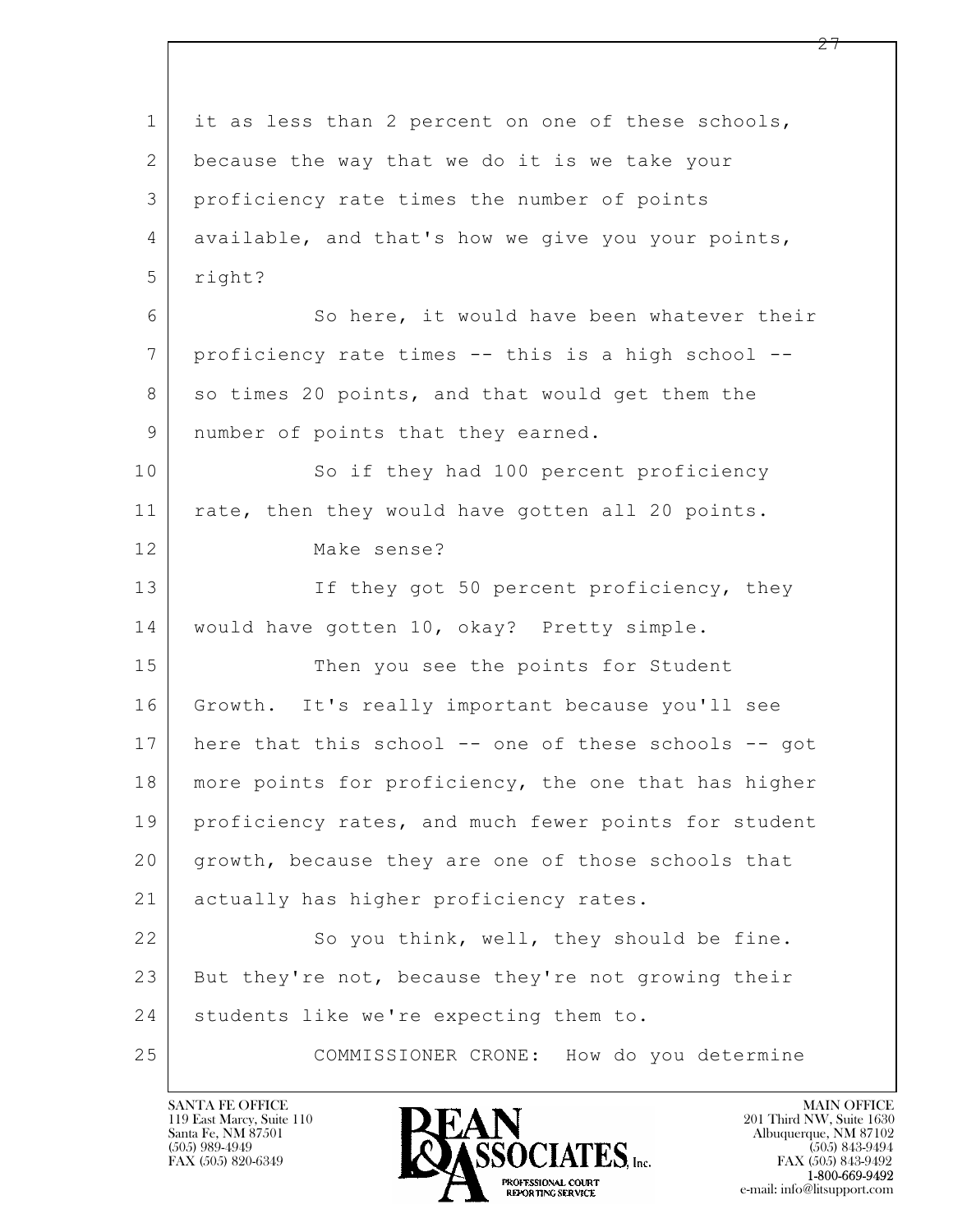$\mathbf{L}$  1 ethnicity? 2 | MS. KATIE POULOS: Self-reported. 3 COMMISSIONER CRONE: Okay. 4 MS. KATIE POULOS: In the bubbles when 5 they do the assessment. 6 COMMISSIONER CRONE: What do you do with 7 people that have multiple ethnicities, like 8 | migrants? 9 | ATTENDEE: I think they have to choose 10 one. 11 MS. KATIE POULOS: We don't give them a 12 mix. It looks like we're not reporting it. 13 COMMISSIONER JOHNSTON: I don't think 14 "Mixed" is an option. 15 MS. KATIE POULOS: It doesn't look like -- 16 (A discussion was held off the record.) 17 | COMMISSIONER TOULOUSE: What if they 18 | refuse to indicate? Because people do have that 19 right. 20 MS. KATIE POULOS: They wouldn't be 21 included in the demographic background. They'll 22 still be included in the overall data. 23 The reason we have this demographic 24 reporting, A, it's required by federal law; B, it's 25 helpful. If you look across your data and you see

119 East Marcy, Suite 110<br>Santa Fe, NM 87501

![](_page_27_Picture_2.jpeg)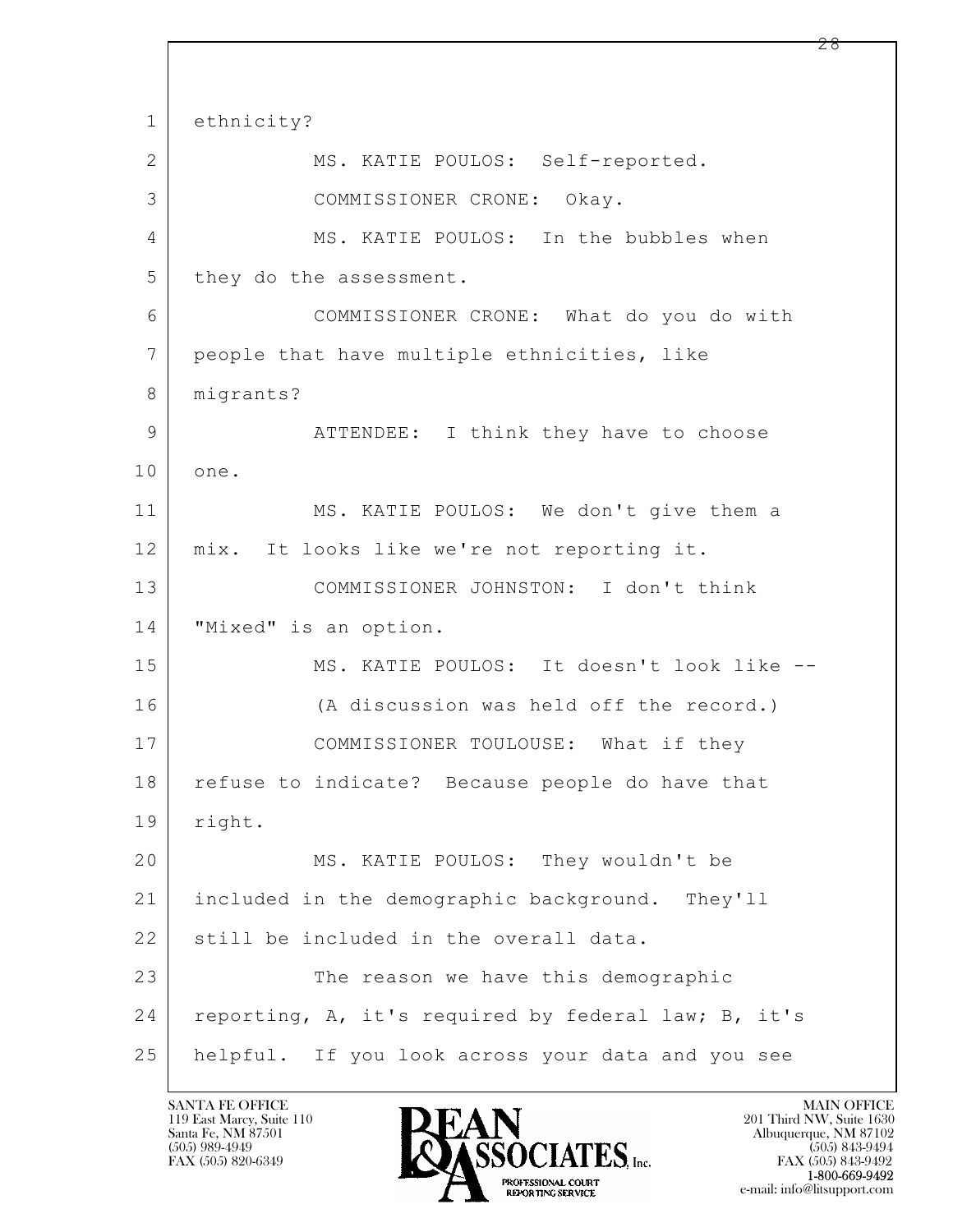$\mathbf{L}$  1 that we're doing really well, or fairly well at the 2 same level with our White, African-American, Asian, 3 Hispanic, but not American Indians, then we have to 4 | go back to the drawing board to say, "Why and what 5 additional supports? Is it that we're not doing 6 culturally responsive education? Is it that we're 7 | not taking into account language barriers," right? 8 | "Is it that those students have higher absentee 9 rates because we haven't thought about their 10 schedule in the context of their local feast days 11 and holidays?" 12 Then as a board, as a school leader, 13 taking those things into account to figure out the 14 solution to it, right? And the great thing about 15 | charter schools is they have that ability, because 16 they're operating at charter-school level rather 17 | than at the district level, right? 18 So I think that's really, really 19 important. And we tell all of our board members to 20 look at this. 21 Sometimes we see that females and males 22 have performance discrepancy. Okay. So, again, 23 what's going on, and what are all the factors that 24 are contributing to that discrepancy in performance? 25 Is it that we have all male teachers who are not

119 East Marcy, Suite 110<br>Santa Fe, NM 87501

![](_page_28_Picture_2.jpeg)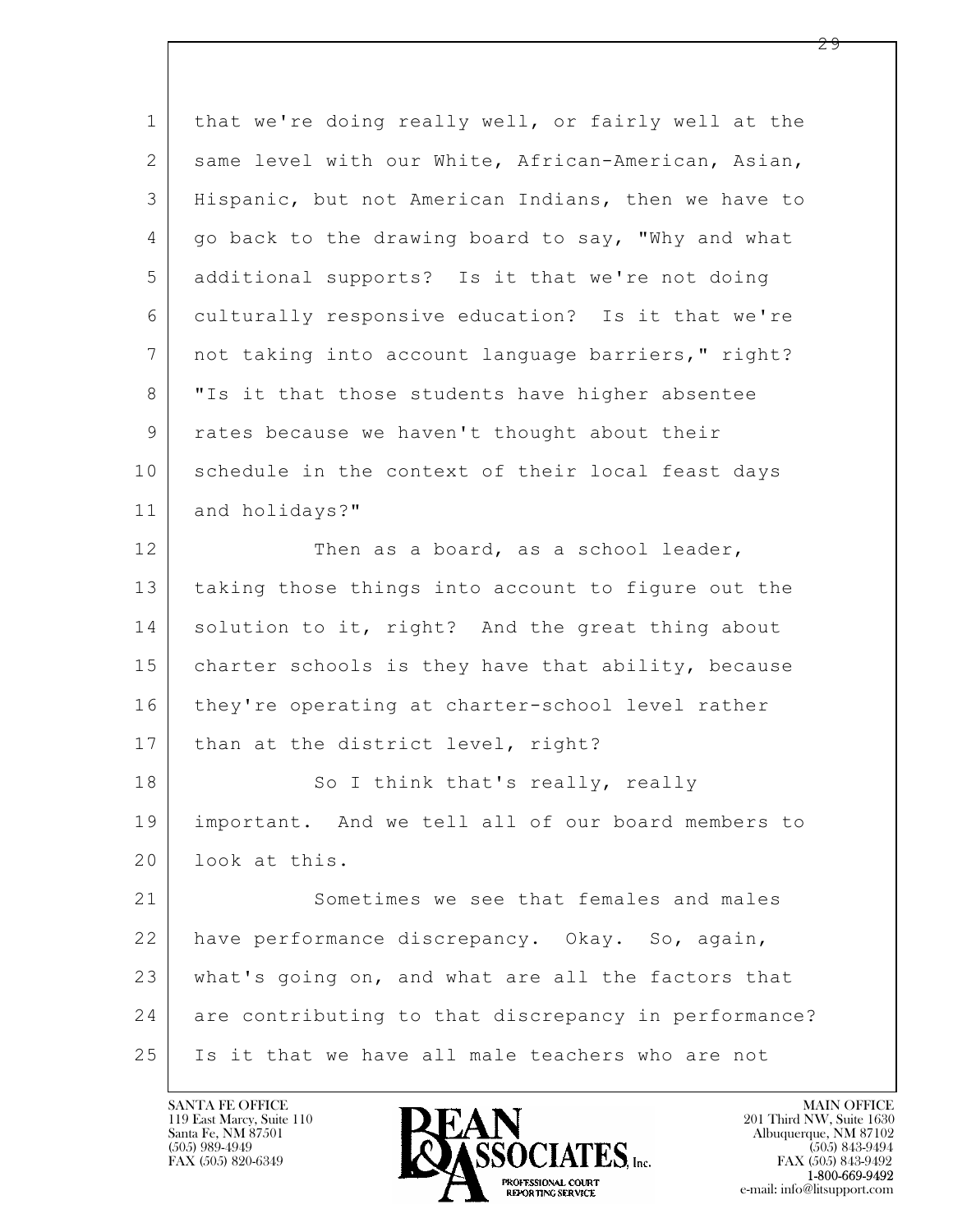| $\mathbf 1$    | kind of taking -- they're not meshing well, or       |
|----------------|------------------------------------------------------|
| $\overline{2}$ | they're not connecting to our female students?       |
| 3              | Then do we have to think about                       |
| 4              | professional development for those teachers? Right?  |
| 5              | What is it that is causing something, and can we     |
| 6              | address it with intentional decisions at our         |
| $\overline{7}$ | leadership level?                                    |
| 8              | So that's kind of the big picture of --              |
| 9              | Remember the breakdowns I gave you, right? So if     |
| 10             | you look at the high school and the elementary, the  |
| 11             | elementary could have earned 25 points for           |
| 12             | proficiency, which means when we break it out into   |
| 13             | math and reading, it's 12.5 points for each of them. |
| 14             | This school over here earned 6.14 out of             |
| 15             | 12.5 points, right, because it's almost at           |
| 16             | 50 percent proficiency. In math, it was 4.28 points  |
| 17             | out of 12.5 potential points. Then look at their     |
| 18             | growth. They could have earned 15 points of growth   |
| 19             | divided between math and reading; that would have    |
| 20             | been 7.5 points for math, 7.5 points for reading.    |
| 21             | They got 1.95 points in reading, and they got 2.04   |
| 22             | points in math. So they're not getting a lot of      |
| 23             | those points that they could be getting for student  |
| 24             | growth.                                              |
| 25             | COMMISSIONER ARMBRUSTER: So if we read               |

![](_page_29_Picture_2.jpeg)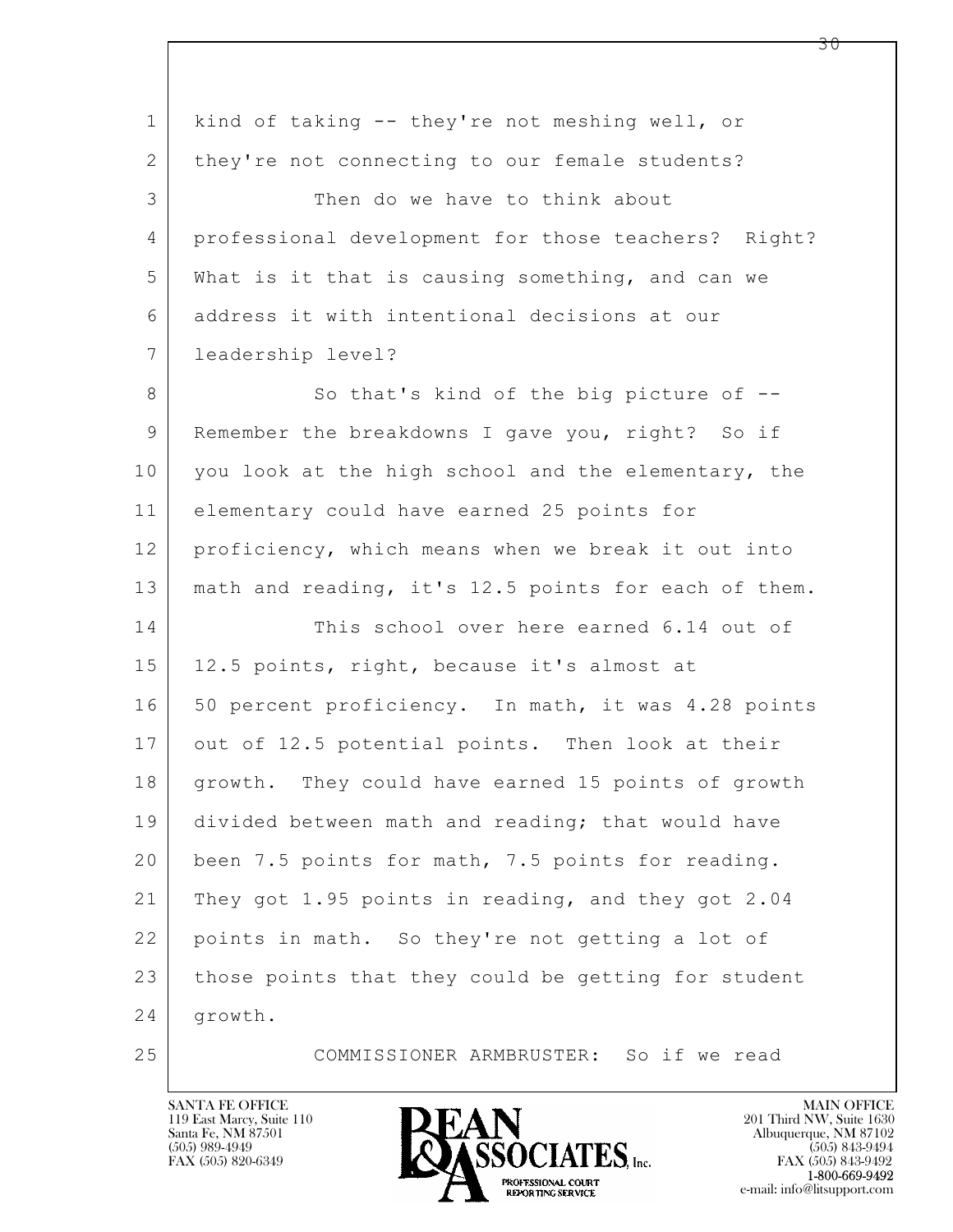$\mathbf{L}$  1 across this one -- I'm -- request that we -- which 2 one am I on? I'm on the "Maggie" Cordova. So this 3 49 is what? Percent proficient -- 4 | MS. KATIE POULOS: Overall percent. 5 COMMISSIONER ARMBRUSTER: -- or how many 6 kids? 7 MS. KATIE POULOS: Overall percent 8 proficient. 49 percent of their students who are 9 assessed and included in the data are proficient. 10 COMMISSIONER ARMBRUSTER: So only 49 of 11 their kids are proficient. 12 MS. KATIE POULOS: If they have 100 kids, 13 | that'll be 49 kids out of 100. It's 49 percent of 14 their students. 15 COMMISSIONER ARMBRUSTER: What did the 52 16 and 47 mean in gender? 17 MS. KATIE POULOS: 52 percent of their 18 female students are proficient. 47 of their male 19 students are proficient. 20 COMMISSIONER ARMBRUSTER: And then 21 | 59 percent of their White students. 22 | **ATTENDEE:** Based on that, they must be 23 able to do multiple ethnicities, because these don't 24 add up to 100. 25 MS. KATIE POULOS: It wouldn't add up to

119 East Marcy, Suite 110<br>Santa Fe, NM 87501

![](_page_30_Picture_2.jpeg)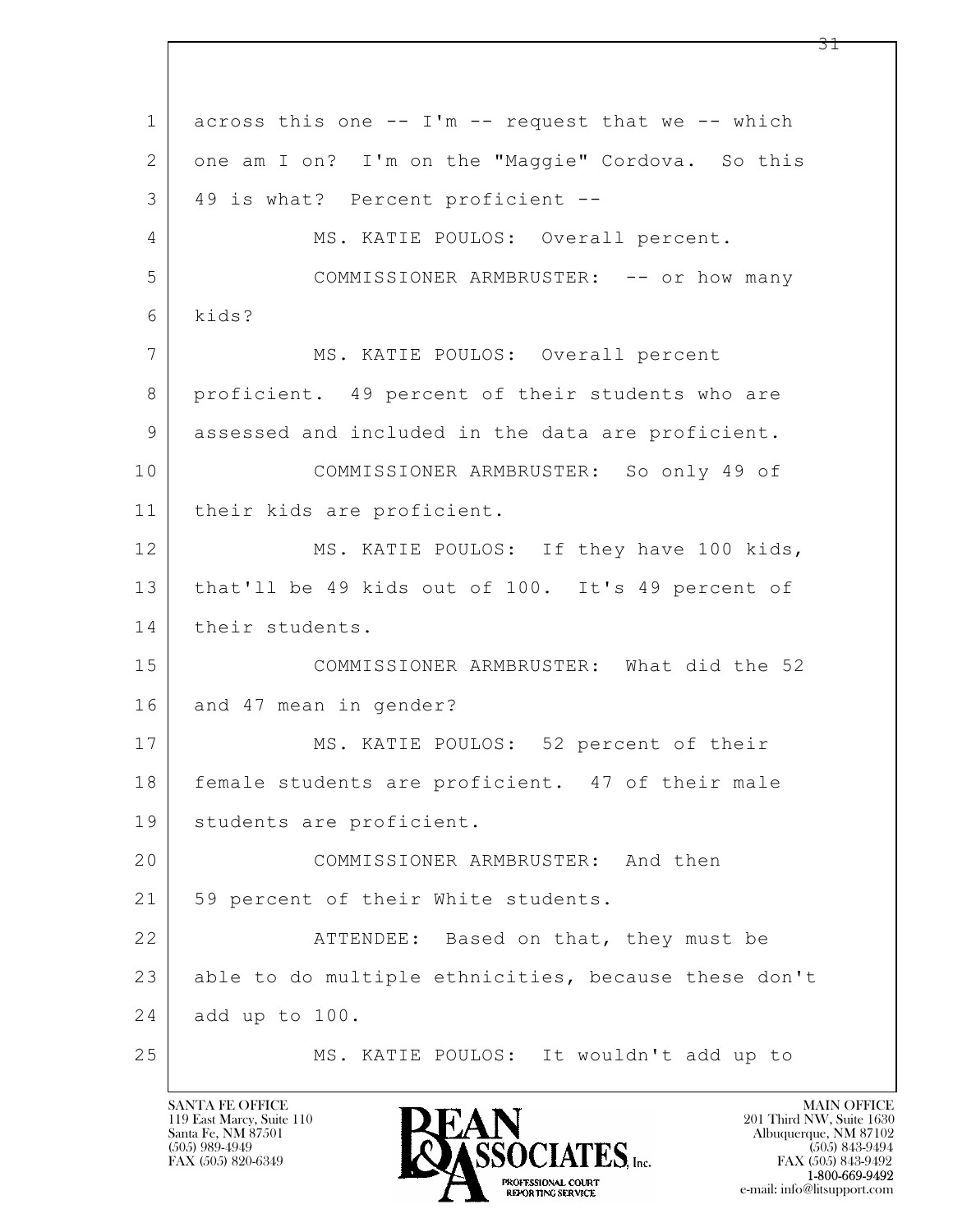$\mathbf{L}$  1 | 100, because it's what percentage of their White 2 students? What percentage of their African-American 3 students? What percentage of their Hispanic 4 | students? What percentage of their Asian? 5 | ATTENDEE: Oh. What percent were that. 6 Never mind. 7 COMMISSIONER CRONE: What is the symbol on 8 the New America? 9 MS. KATIE POULOS: The dash? 10 COMMISSIONER CRONE: Oh, okay. 11 MS. KATIE POULOS: It just means that we 12 can't report that data, because either they don't 13 have any, or if we did, it would  $-$ 14 COMMISSIONER CRONE: No. The symbol for 15 | the 20, for instance, in the reading. 16 | THENDEE: Less than or equal to. 17 ATTENDEE: Look at Students with 18 Disabilities. 19 MS. KATIE POULOS: I'm sorry. It's less 20 | than or equal to 20 percent. 21 COMMISSIONER CRONE: Okay. 22 MS. KATIE POULOS: So we have to -- this 23 sounds bad, but it's not; it's a requirement. We 24 have to what we call blur the data when reporting 25 the data would personally identify individual

119 East Marcy, Suite 110<br>Santa Fe, NM 87501

![](_page_31_Picture_2.jpeg)

FAX (505) 843-9492 e-mail: info@litsupport.com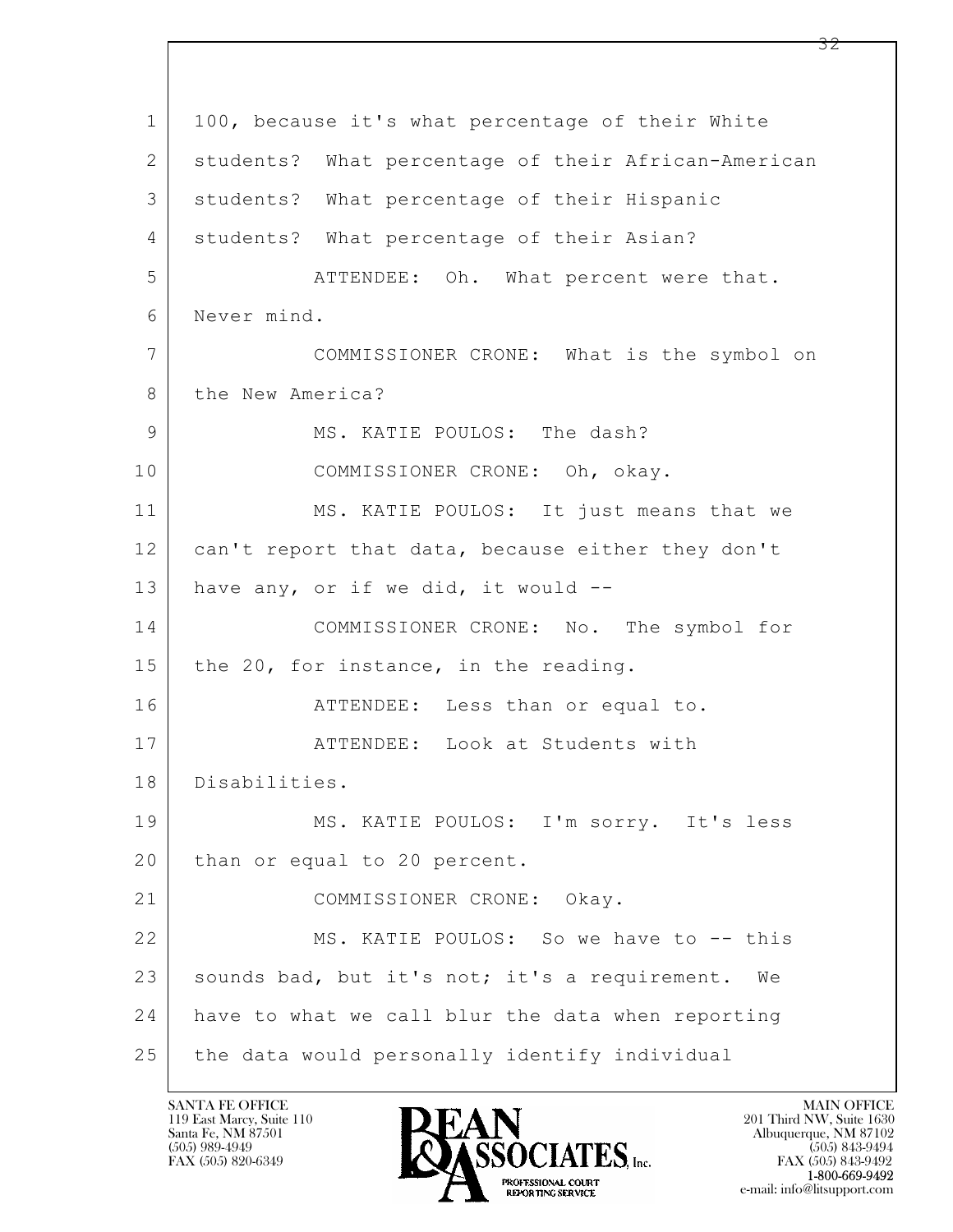$\mathbf{L}$  1 student performance levels. 2 COMMISSIONER ARMBRUSTER: If they only had  $3$  two; so  $-$ 4 COMMISSIONER CRONE: How many students are 5 we dealing with here? 6 MS. KATIE POULOS: That's the thing you 7 don't know. The school leader should know that. 8 You don't know that. And it's harder, because even 9 if you were to look at their enrollment, this is not 10 | their enrollment. It's not of all their students. 11 It's all of the students that are included in the 12 data set. 13 We take students out of the data set if 14 they were not full-academic-year students. We don't 15 hold the school accountable for students who weren't 16 | with them for the full academic year. 17 COMMISSIONER CRONE: Should we, as a 18 | charter authorizer, be concerned that in that 19 | school, apparently, there are no African-Americans, 20 | no Asians, and no American Indians? 21 COMMISSIONER JOHNSTON: Who are taking the 22 assessment. 23 MS. KATIE POULOS: Who took the 24 | assessment; so that's important. Who were full 25 academic year students who took the assessment?

![](_page_32_Picture_2.jpeg)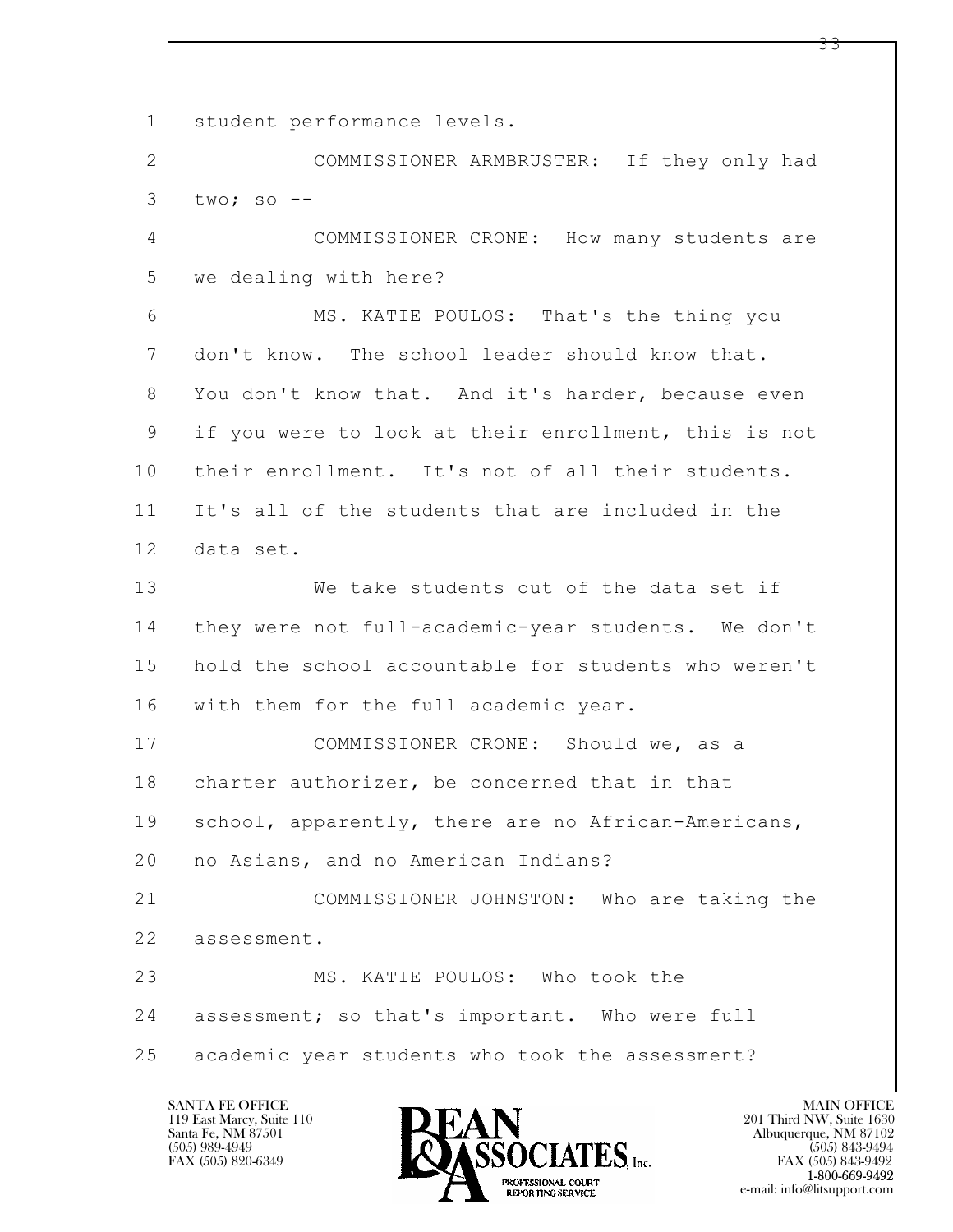$\mathbf{L}$  1 There's a lot of data and a lot of reasons. And, 2 again, this is hard. It doesn't mean you can't ask 3 the question. 4 COMMISSIONER CRONE: Okay. 5 MS. KATIE POULOS: When I saw your data -- 6 and you can ask us. We need to know more about the 7 demographic makeup of that school. Can you give us 8 an entire breakdown of the enrollment on the 20th 9 day? And then you have to be really careful about 10 it, because as we all know, our public schools 11 | cannot handpick their students. They can't. 12 COMMISSIONER CRONE: Uh-huh. 13 MS. KATIE POULOS: So they can't go out 14 and say, "We only have zero African-American 15 students. We need to find five and enroll them." 16 That doesn't mean that there isn't 17 something happening when you do not see a population 18 | that is reflective of the local population, which is 19 something you've heard us say before. We say, "This 20 | school has a large discrepancy from -- on 21 demographics from the local school population." 22 And school leaders will say, "There's 23 nothing we can do about that." 24 And the reality is you cannot hand-select 25 students, and you can't make sure.

119 East Marcy, Suite 110<br>Santa Fe, NM 87501

![](_page_33_Picture_2.jpeg)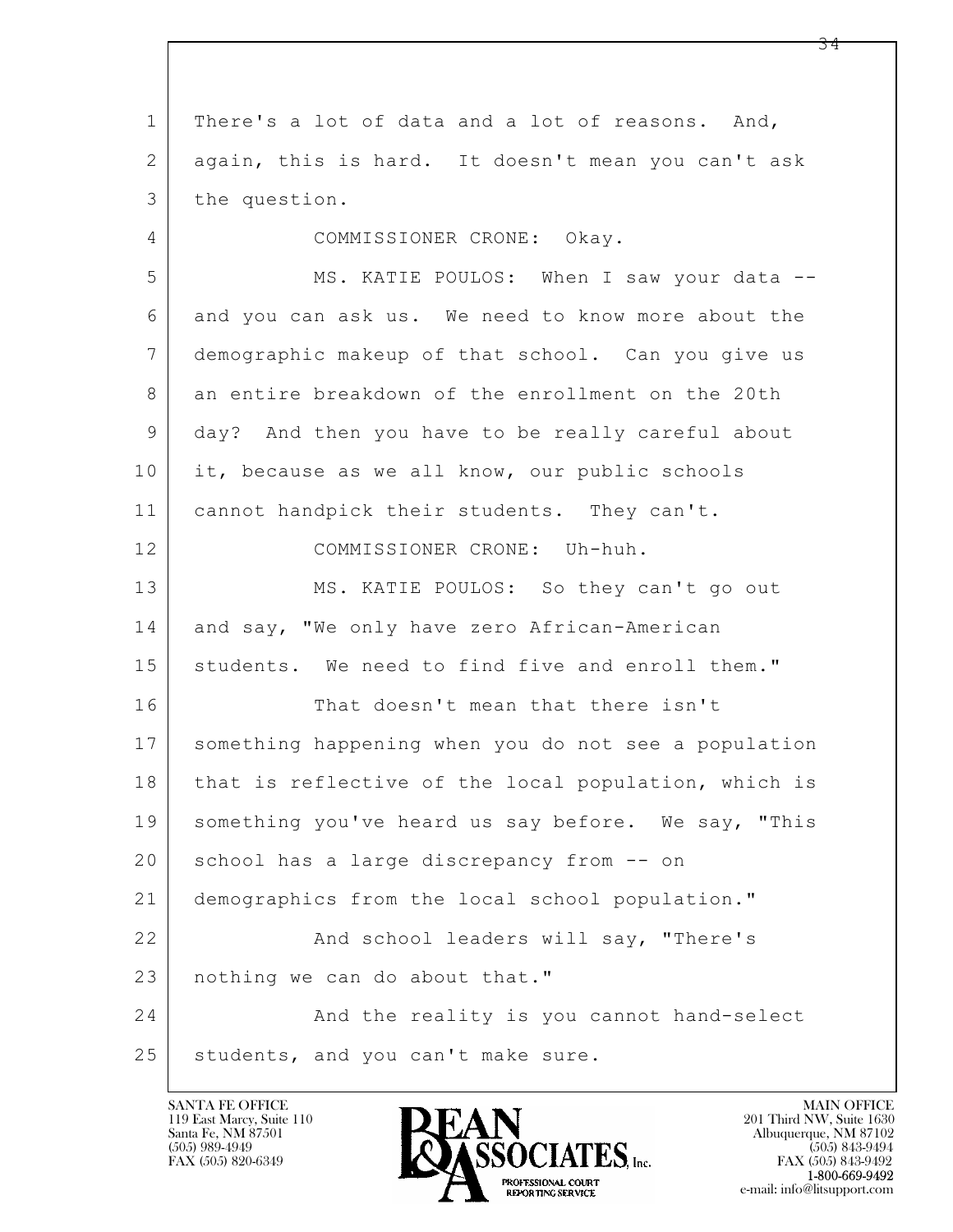$\mathbf{L}$  1 But if I were a school operator, and I 2 continued to see that my population did not look 3 like the local community's population, I would ask 4 myself, Why is that? Am I doing something 5 intentionally, or, more importantly, 6 unintentionally, that is causing that to happen? 7 And my only -- we take -- we give all 8 | these when we talk to new applicants. The most 9 extreme example: If the way I recruit my students 10 is by pamphleting out in front of grocery stores, 11 and the only grocery store I pamphlet in front of is 12 Whole Foods, my population is probably going to look 13 different than if I was pamphleting in front of the 14 Whole Foods and the Smith's and the Kroger's -- I 15 don't know, do we have Kroger's here? -- and the 16 Soopers, and the TJ Maxx and the Lowe's, right, and 17 | I was doing it in a diverse environment. 18 | Rand that is why -- I just want to talk to 19 you about your new application process -- that's why 20 we included in our new application process a 21 requirement that new applicants tell us how they're 22 annually going to look at their enrollment data, 23 their demographics, and make adjustments if that 24 data is not looking reflective of their local 25 community.

119 East Marcy, Suite 110<br>Santa Fe, NM 87501

![](_page_34_Picture_2.jpeg)

FAX (505) 843-9492 e-mail: info@litsupport.com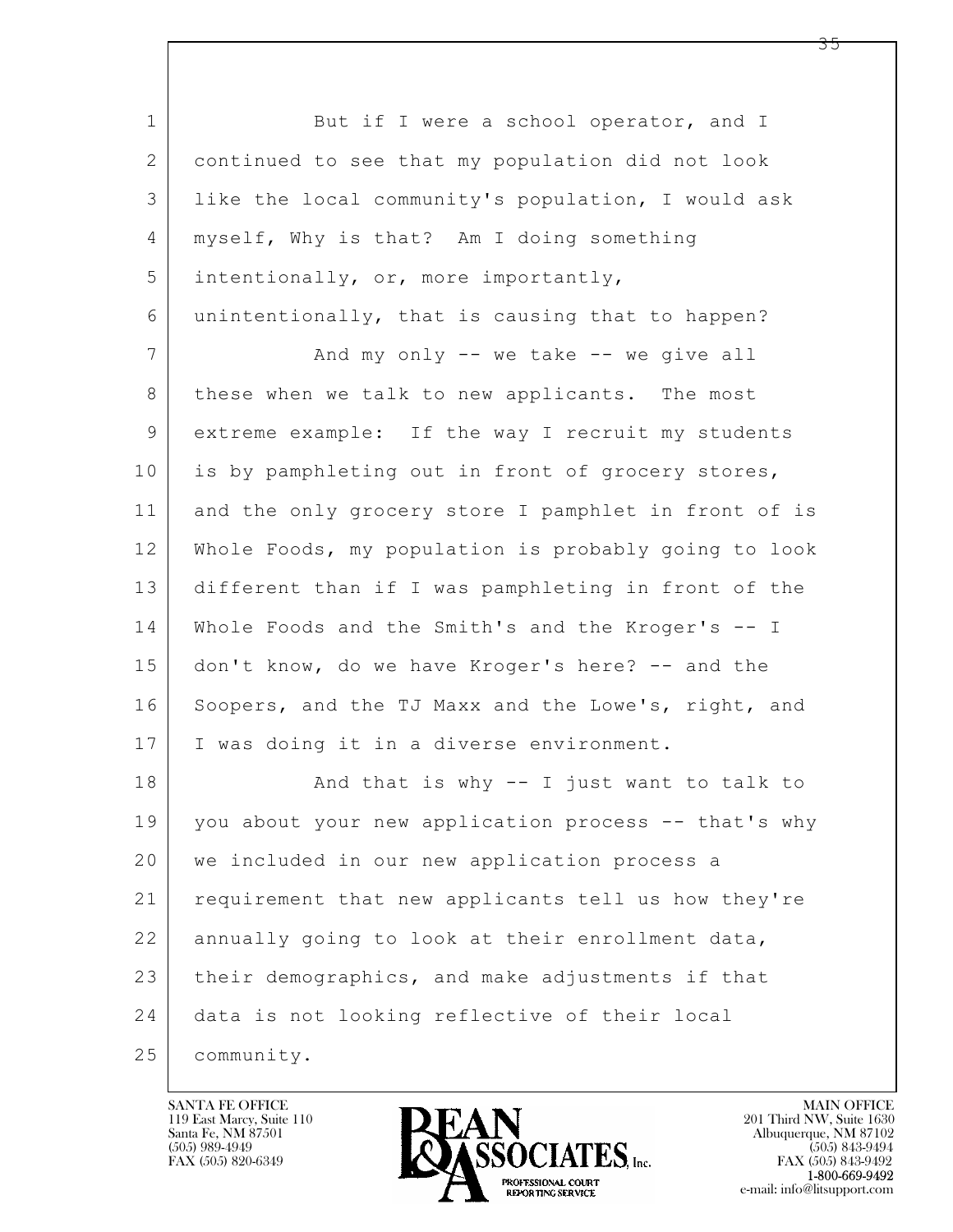$\mathbf{L}$  1 You may think about pushing on that 2 further. We -- that was a first step. That was a 3 first step to say, "We care about this, and it's 4 important." 5 Great question. 6 COMMISSIONER ARMBRUSTER: Because I know a 7 school -- since we're transcribing, I'm not saying 8 it -- was mentioning -- because this is a 9 high-performing school -- that they are getting more 10 and more special education students and EL students. 11 | And my response, really, was, because they are going 12 to still look, and say, "Oh, you're doing really 13 well, so maybe my child will do better there than in 14 'X' school where I live." 15 | And so that's -- and I think that's pretty 16 much what is happening, I mean, because special kids 17 or EL kids are just like everyone else. Their 18 parents want to get them the best education. So if 19 the school is doing really well, maybe they're doing 20 | really well with more needy children. Does that 21 sound right? 22 MS. KATIE POULOS: Absolutely. That's 23 kind of the quick-and-dirty on Current Standing. 24 Really important, again, that table down 25 in the bottom left-hand corner that gives you a

119 East Marcy, Suite 110<br>Santa Fe, NM 87501

![](_page_35_Picture_2.jpeg)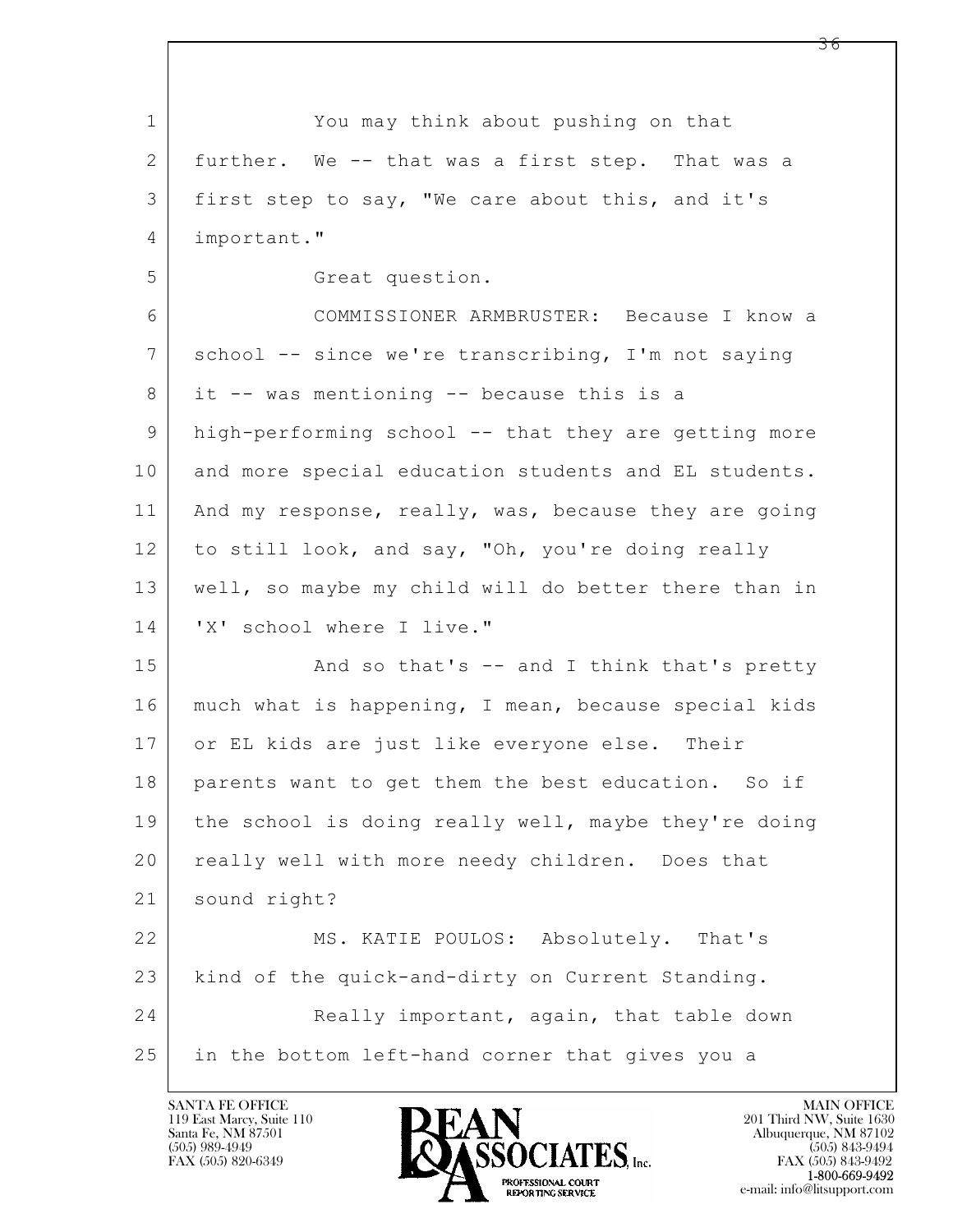| $\mathbf 1$ | quick glance over time. And, again, if we see that   |
|-------------|------------------------------------------------------|
| 2           | we're all headed in the right direction,             |
| 3           | consistently up, awesome. If we see that we're       |
| 4           | splitting, like one of the schools here, and we're   |
| 5           | going up on reading, let's keep doing what we're     |
| 6           | doing; but we're going down in math, all right,      |
| 7           | guys, we've got to readjust, we've got to figure out |
| 8           | why it's not working and what we need to do          |
| 9           | differently.                                         |
| 10          | Do our teachers need more professional               |
| 11          | development? Do we need a different curriculum? Do   |
| 12          | we have the teachers we need? Are we only working    |
| 13          | with long-term substitutes for math? And do we have  |
| 14          | to invest in recruitment stipends for math teachers  |
| 15          | because we've got to get them in here?               |
| 16          | What is it that we have to do because of             |
| 17          | what our data is telling us?                         |
| 18          | COMMISSIONER JOHNSTON: Can I -- SAM                  |
| 19          | schools -- and this high school is a SAM school;     |
| 20          | right? Extra points.                                 |
| 21          | MS. KATIE POULOS: Uh-huh.                            |
| 22          | COMMISSIONER JOHNSTON: Those bonus                   |
| 23          | points, are those because they're reflective of      |
| 24          | being a SAM school?                                  |
| 25          | MS. KATIE POULOS: No. I will tell you,               |

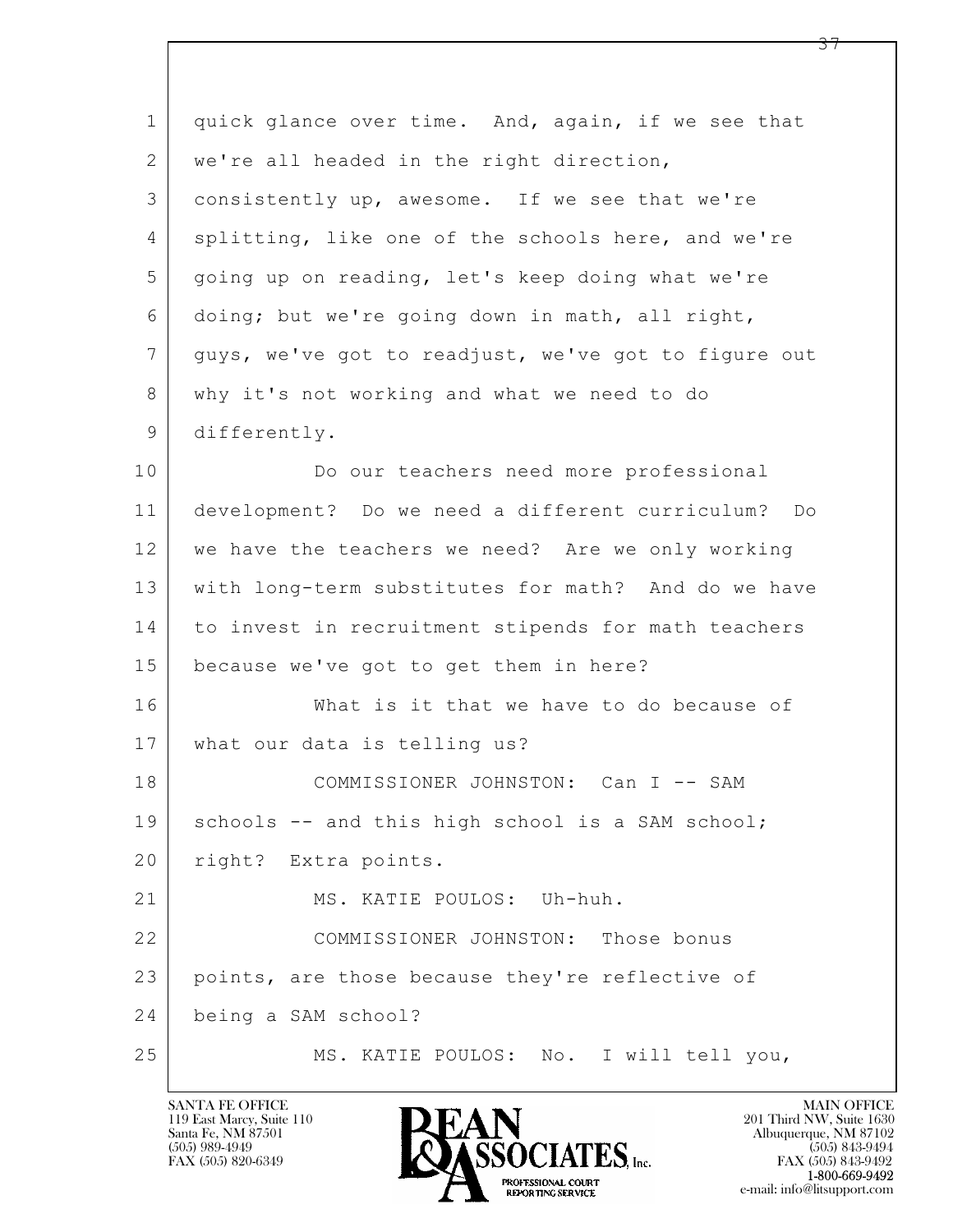$\mathbf{L}$  1 when we're talking about SAMs, it is in our 2 technical guide manual, when we do proficiency, for 3 the growth part of proficiency, we -- can't remember 4 the technical term -- condition -- we condition our 5 growth calculations to take into account SAM 6 schools. 7 So when we are comparing the growth of the 8 students in that school to their performance peers, 9 we're doing it on the basis of other students in SAM 10 schools. 11 COMMISSIONER JOHNSTON: Okay. So that's a 12 next step. 13 MS. KATIE POULOS: And we do it in 14 Graduation Rate and in College and Career Readiness. 15 There's adjustments in that, and I'll talk about 16 those when we get there. 17 COMMISSIONER JOHNSTON: Because, Tim, this 18 is a SAM school, and those discrepancies you're 19 | seeing, knowing -- this is a school that takes 20 people up to 45, 50 years old. That's why you're 21 getting that skew. 22 | ATTENDEE: Those conditions are already in 23 the school grade now. 24 MS. KATIE POULOS: Yes. Uh-huh. Yes. 25 COMMISSIONER ARMBRUSTER: We're still on

119 East Marcy, Suite 110<br>Santa Fe, NM 87501

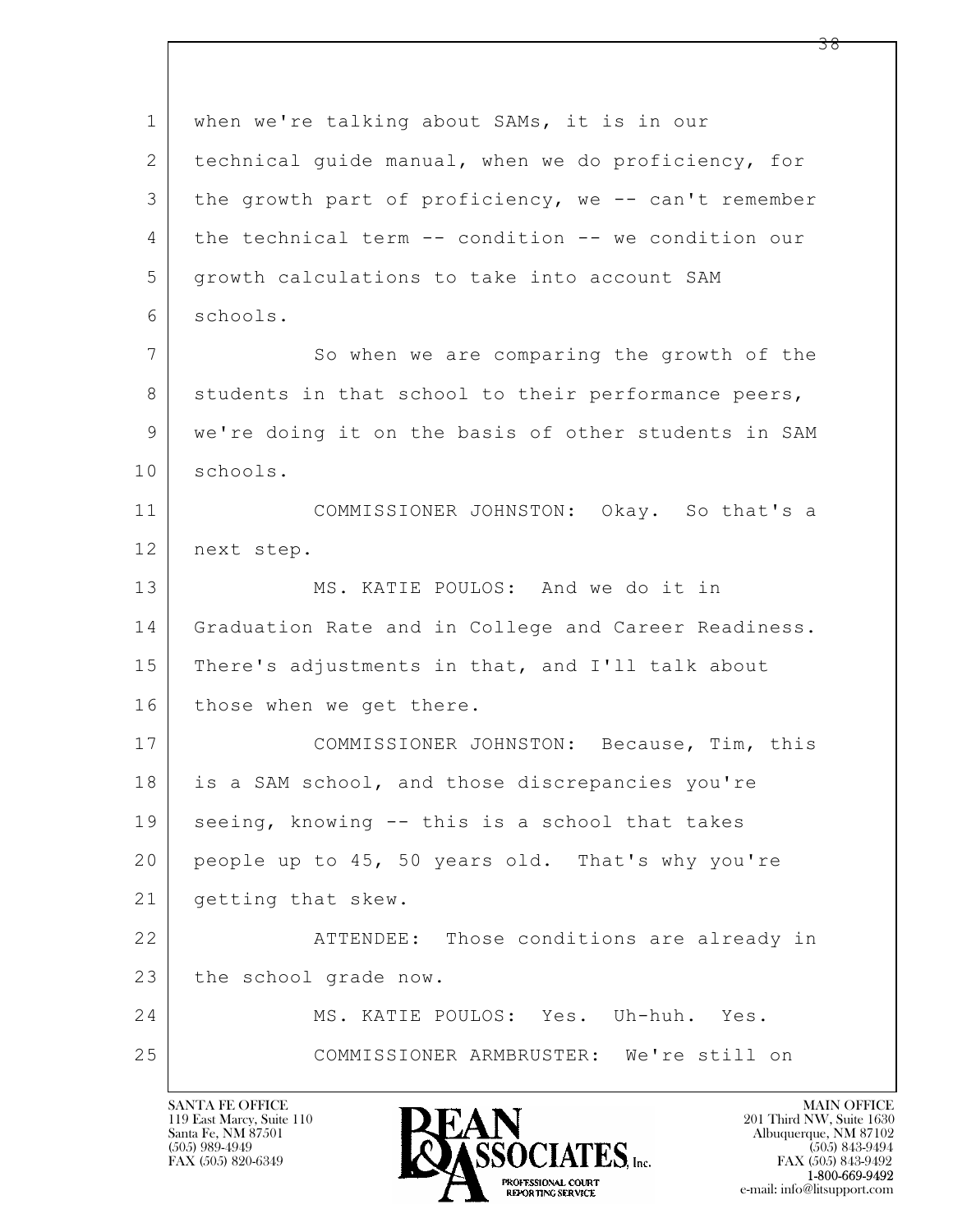$\mathbf{L}$  1 this New America one. So in terms of numbered 2 proficient -- so they have 15 kids --3 MS. KATIE POULOS: Percent. 4 COMMISSIONER ARMBRUSTER: Percent of the 5 kids that are proficient. But they don't have any 6 kids. They have no American Indian, no Asians. 15 7 | Hispanic. 8 MS. KATIE POULOS: No, no, no, no, no. 9 | None of these are numbers. All of these are 10 percentages. 11 COMMISSIONER ARMBRUSTER: But the American 12 Indians, for example, Asian, which I guess covers a 13 broad range of what that would mean, there are no 14 proficient kids. 15 | MS. KATIE POULOS: Or there are -- none of 16 those students who were full academic year and took 17 the assessment. 18 COMMISSIONER ARMBRUSTER: And that's their 19 | issue at SAM schools often, anyway. 20 COMMISSIONER JOHNSTON: And for this 21 particular school, because of the broad range of 22 students they take. 23 MS. KATIE POULOS: So it's not that 24 there's no students. 25 COMMISSIONER JOHNSTON: It's people coming

119 East Marcy, Suite 110<br>Santa Fe, NM 87501

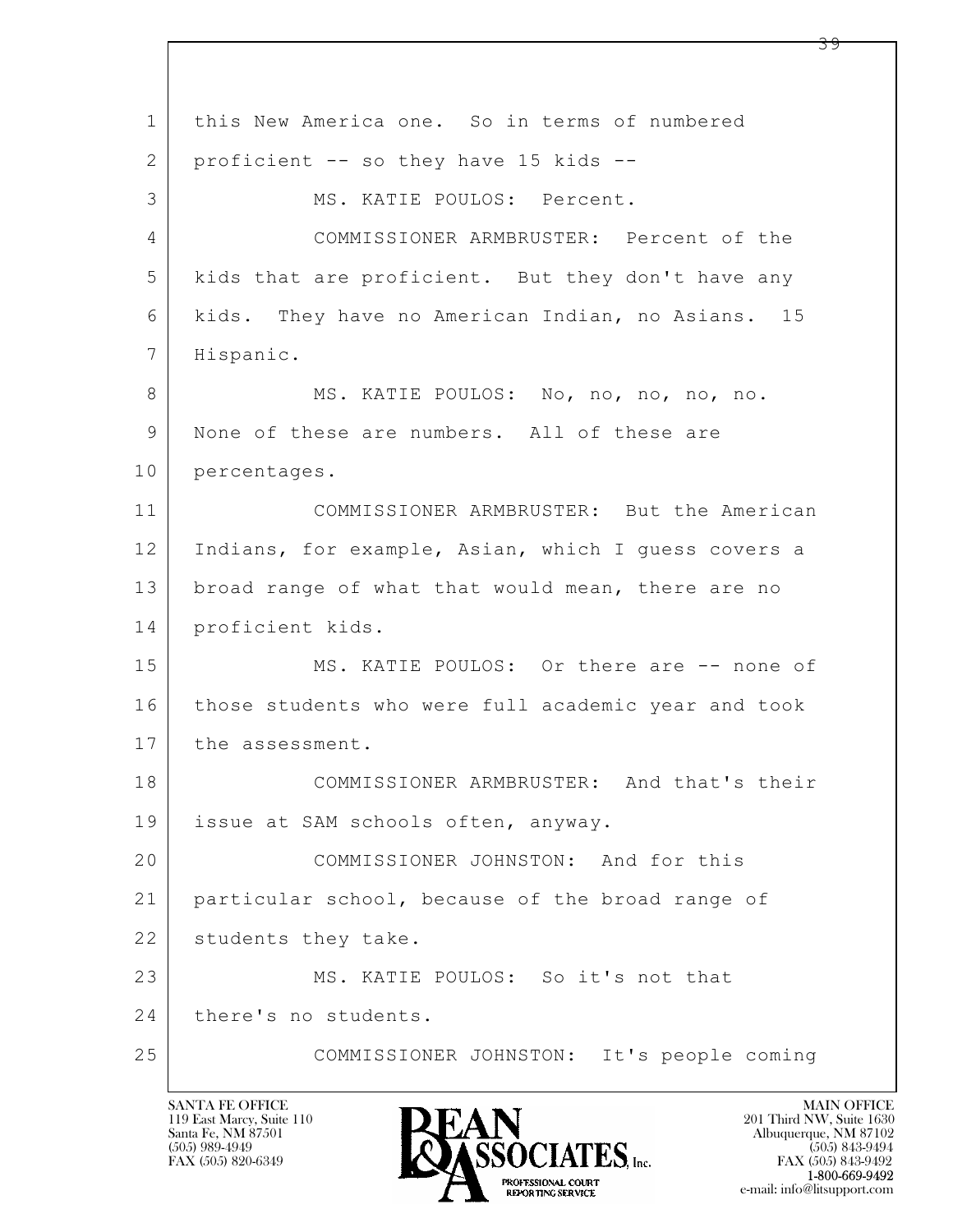$\mathbf{L}$  1 in and out and -- 2 MS. KATIE POULOS: Were there any 3 full-academic-year students that took that 4 assessment? 5 COMMISSIONER JOHNSTON: And those are two 6 vital questions in that school; one, for the full 7 academic year, and even if they were, did they sit 8 for the test? 9 MS. KATIE POULOS: When you're looking at 10 this and you see that 15 percent of their Hispanic 11 | students are proficient in reading, that's 15 12 percent of the Hispanic students who were 13 full-academic-year students and took the assessment. 14 ATTENDEE: So my understanding of this, 15 | right -- so the SAM schools, just by nature of who 16 they serve, are going to have a far lower number -- 17 not saying percentage -- number of students that are 18 | reflected there, because commonly, students aren't 19 | there the full academic year, right? 20 MS. KATIE POULOS: Yeah. That is right. 21 COMMISSIONER JOHNSTON: And if you look 22 back at the first page, what you're going to see is 23 the students who were with them and take the 24 assessment with them the full academic year, look at 25 the grades in those categories. And then when you

119 East Marcy, Suite 110<br>Santa Fe, NM 87501



FAX (505) 843-9492 e-mail: info@litsupport.com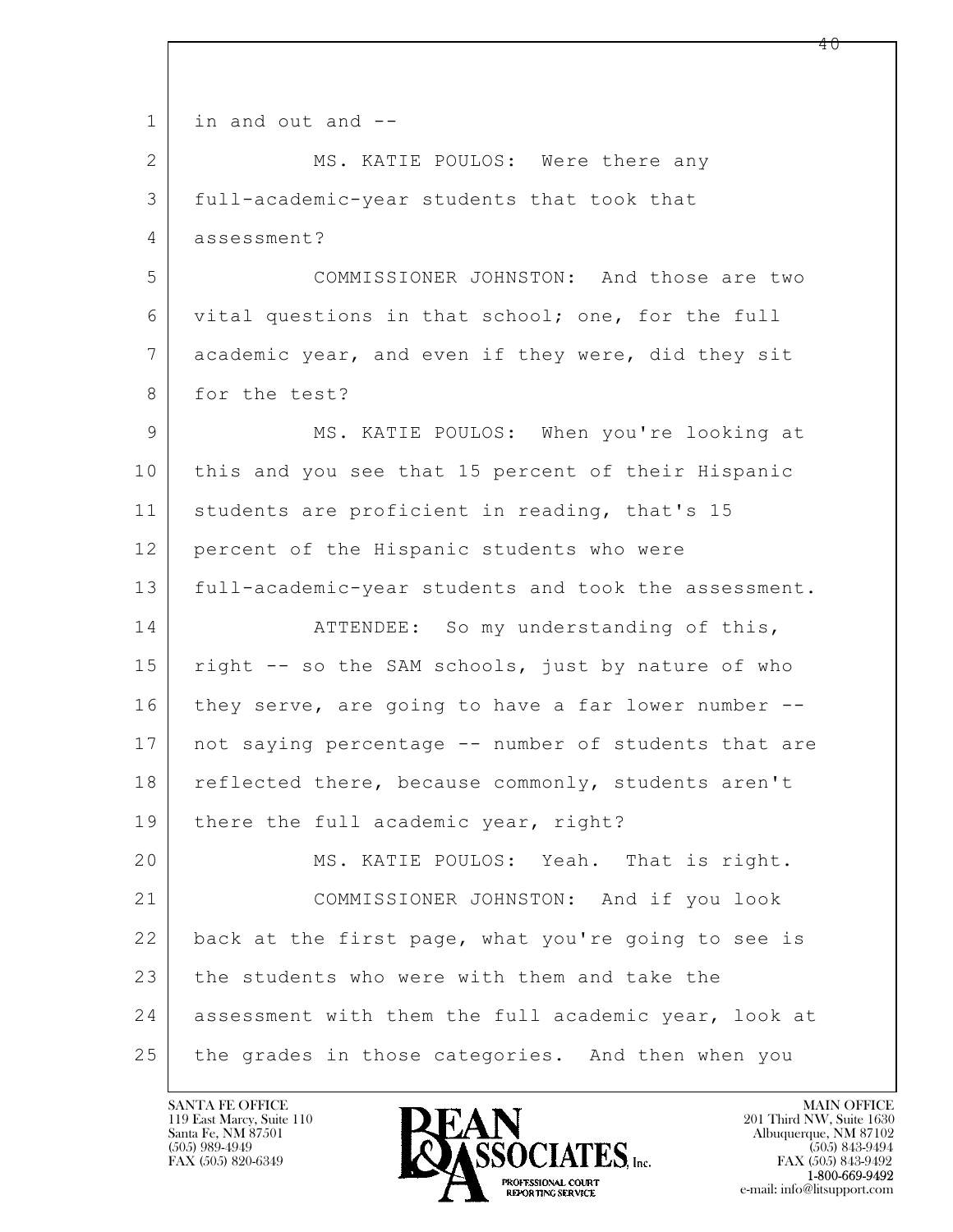$\mathbf{L}$  1 get down to Graduation Rate and College and Career 2 | Readiness, they tank, because they --3 ATTENDEE: But that's still -- but that's 4 | still the full academic year? Or not? 5 MS. KATIE POULOS: No, we'll talk about 6 that. It's really important you got -- you really 7 have to compartmentalize as you think through this, 8 | okay? Because it's not 15 Hispanic students. It's 9 15 percent of the Hispanic students who were full 10 academic year and took an assessment. 11 COMMISSIONER ARMBRUSTER: So we don't ever 12 really know that number. So it's sort of 13 difficult -- more difficult than it already is 14 difficult to know what you're looking at, because 15 you don't know how many -- maybe they had 300 kids. 16 I know they didn't; but -- 17 MS. KATIE POULOS: And the school leaders, 18 the school leaders, should know. They should be 19 digging into that detail. 20 One of the things that's important for you 21 to think about is the different levels. And even 22 school leaders struggle with this. A teacher is  $23$  going to look at and utilize data in a very 24 different way than a principal, than a 25 superintendent, than a school board member, than a

119 East Marcy, Suite 110<br>Santa Fe, NM 87501

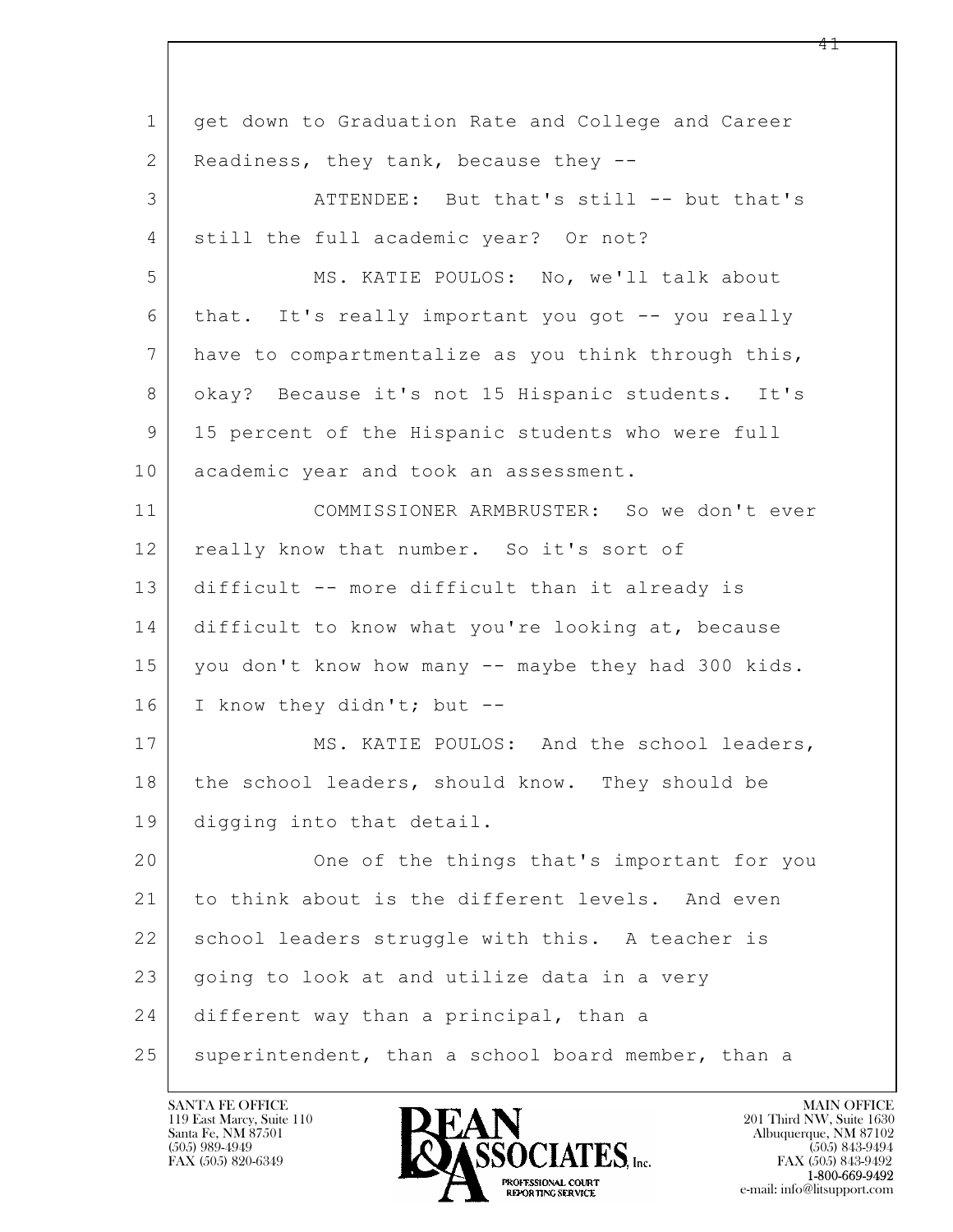1 | PEC Commission member.

 $\mathbf{L}$  2 You're kind of going back to your roots in 3 the classroom and saying, "I need to know exactly 4 how many students and which ones and..." -- right? 5 You're a PEC Commissioner. 6 COMMISSIONER ARMBRUSTER: Right. Right. 7 MS. KATIE POULOS: You're using and 8 | looking at data at this level to say, overall, what 9 kind of decisions are the leaders of the school 10 making, and are those playing out in the ways that 11 they need to for the students who come to their 12 school to be educated? 13 Very different than a teacher standing in 14 a classroom who says, "I need to know how to adjust 15 my lesson today, or from this year to next year, 16 based on what I did, what worked and what didn't." 17 | Very different. And so I know you want to 18 dig in at that level; but you've got to think about 19 what it's telling you and then think about where you 20 need to be with that. 21 One of the things that's also kind of hard 22 for people to adjust to is teachers are thinking 23 | right now. You're looking up here at a five-year 24 picture and saying, "Over time, what have we done? 25 Have we stayed in the exact same place? Or have we

119 East Marcy, Suite 110<br>Santa Fe, NM 87501



FAX (505) 843-9492 e-mail: info@litsupport.com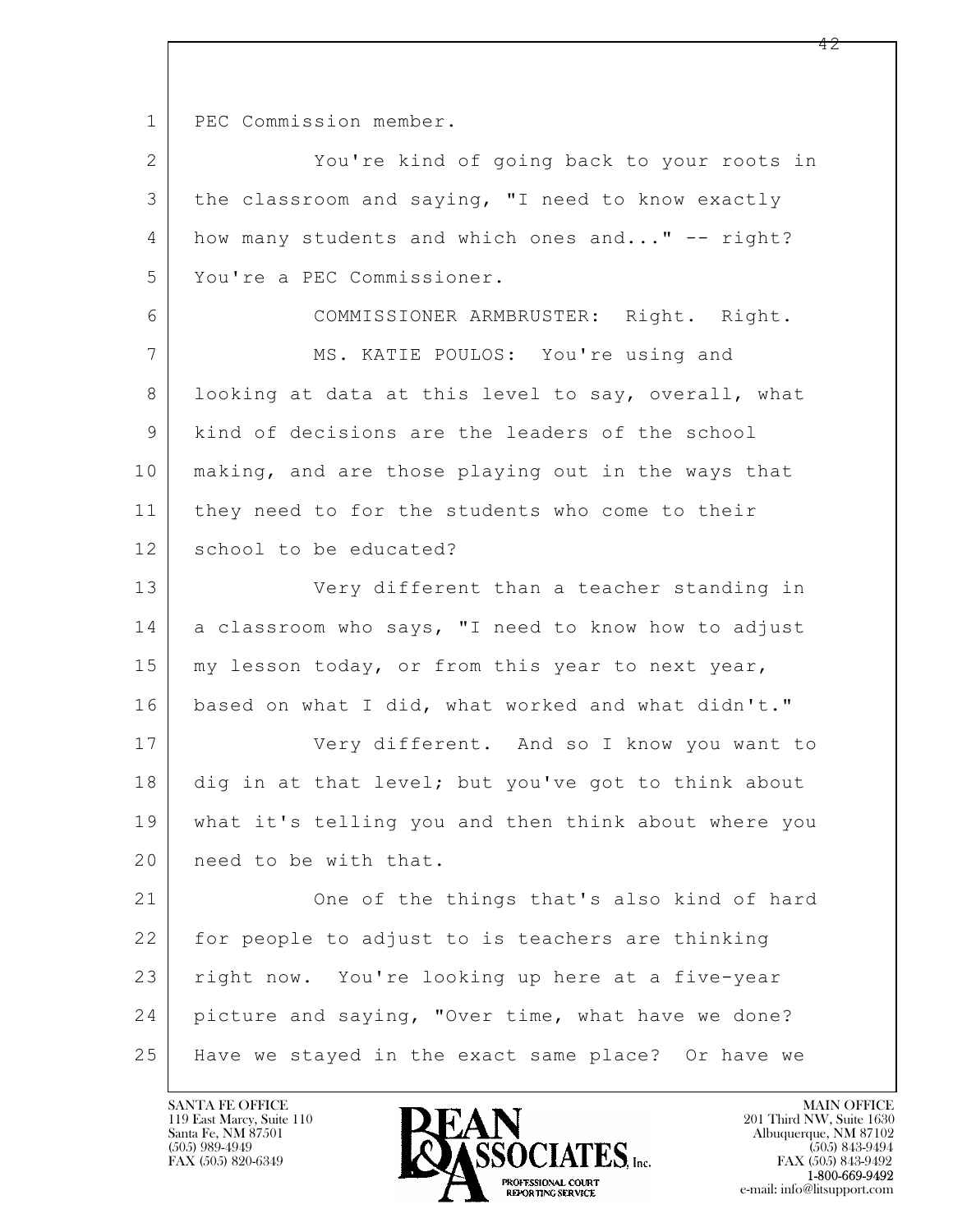$\mathbf{L}$  1 thoughtfully used our data to move in the right 2 direction for our students?" 3 So you've got to keep -- you know, pull 4 | that hat off and say, "Okay, I am a Commissioner 5 now. This is what I'm doing with this data." 6 Okay. So that's Current Standing. 7 | Anything else on that? Really good 8 questions. Really good discussion. 9 If you flip the page, you're going to see 10 School Improvement. This is overall. We look at 11 | the school as a whole. And what you'll see is, 12 separated by reading and math, we have a growth 13 index and we have points. The growth index is 14 either going to be a negative number or a positive 15 number, or a zero. You've got to think about it in 16 those three big buckets. 17 If it is a zero or very close to a zero, 18 | that means that there is no difference -- or very 19 little difference -- between the expected 20 performance for the students at this school and 21 | their actual performance. 22 Well, how do well get expected 23 performance? 24 The way we get expected performance -- and 25 this gets really complicated really quickly, so I'm

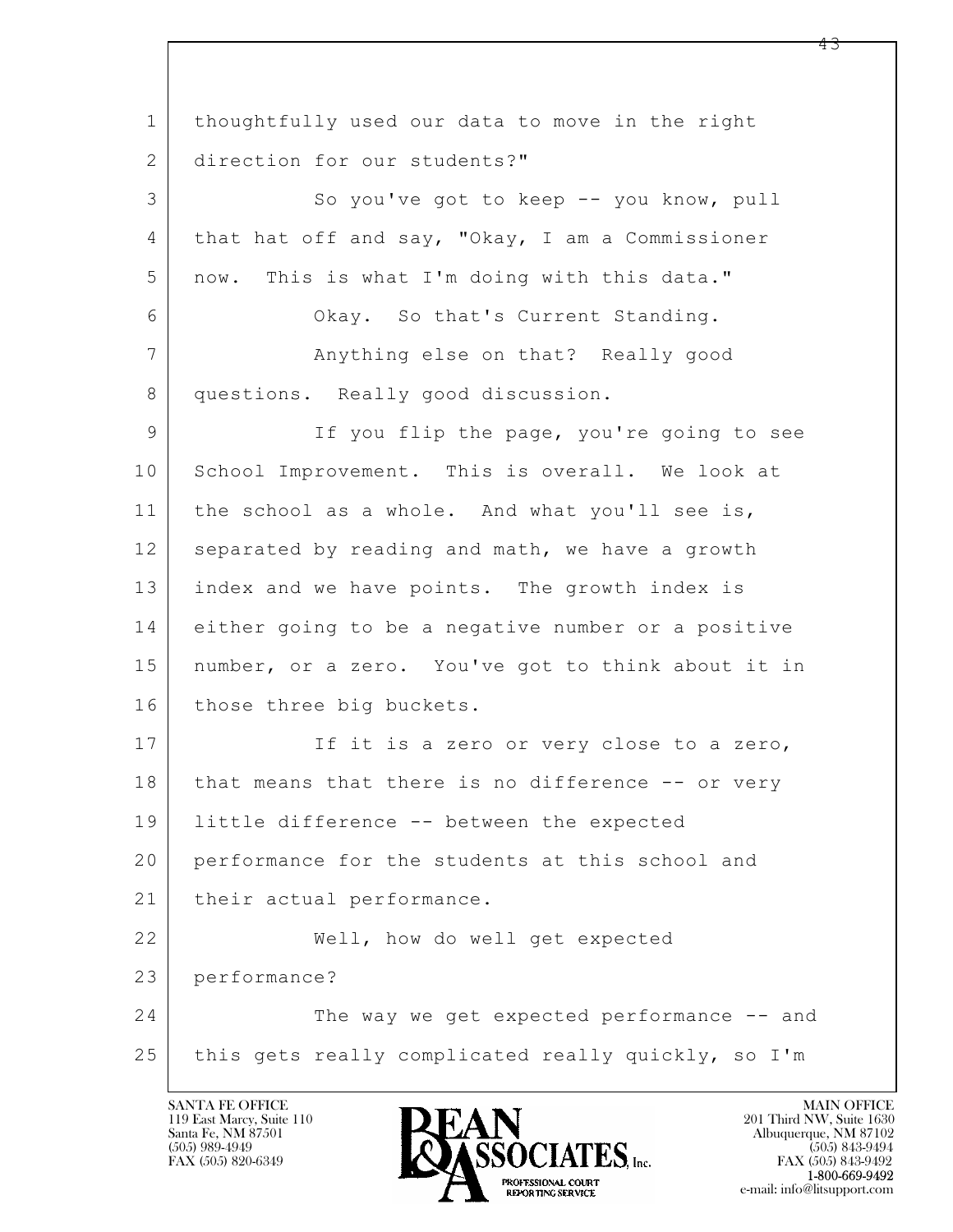$\mathbf{L}$  1 just going to ask you to think big-picture. I'm 2 | going to ask you to think about all of the students 3 in ninth grade in New Mexico. They're not sitting 4 in classroom seats. They're floating in the air 5 above their school, okay? And we are going to put 6 them in groups, not based on their school, but based 7 on the past two years of their performance on a 8 State assessment. 9 So all of the ninth-graders across 10 New Mexico get put into groups based on their 11 seventh- and their eighth-grade performance on the 12 PARCC reading or on the PARCC math or whatever 13 | assessment they took. 14 COMMISSIONER ARMBRUSTER: They're going be 15 in different groups. 16 MS. KATIE POULOS: They're going to be in 17 lots of different groups. 18 COMMISSIONER ARMBRUSTER: But the person 19 who got whatever are on the PARCC, on the reading, 20 | might not be in the same group. 21 MS. KATIE POULOS: So we do it twice. We 22 | float them up there. We separate them. We put them 23 in their groups for reading. We put them back over 24 | their schools and separate them into groups for 25 math.

119 East Marcy, Suite 110<br>Santa Fe, NM 87501

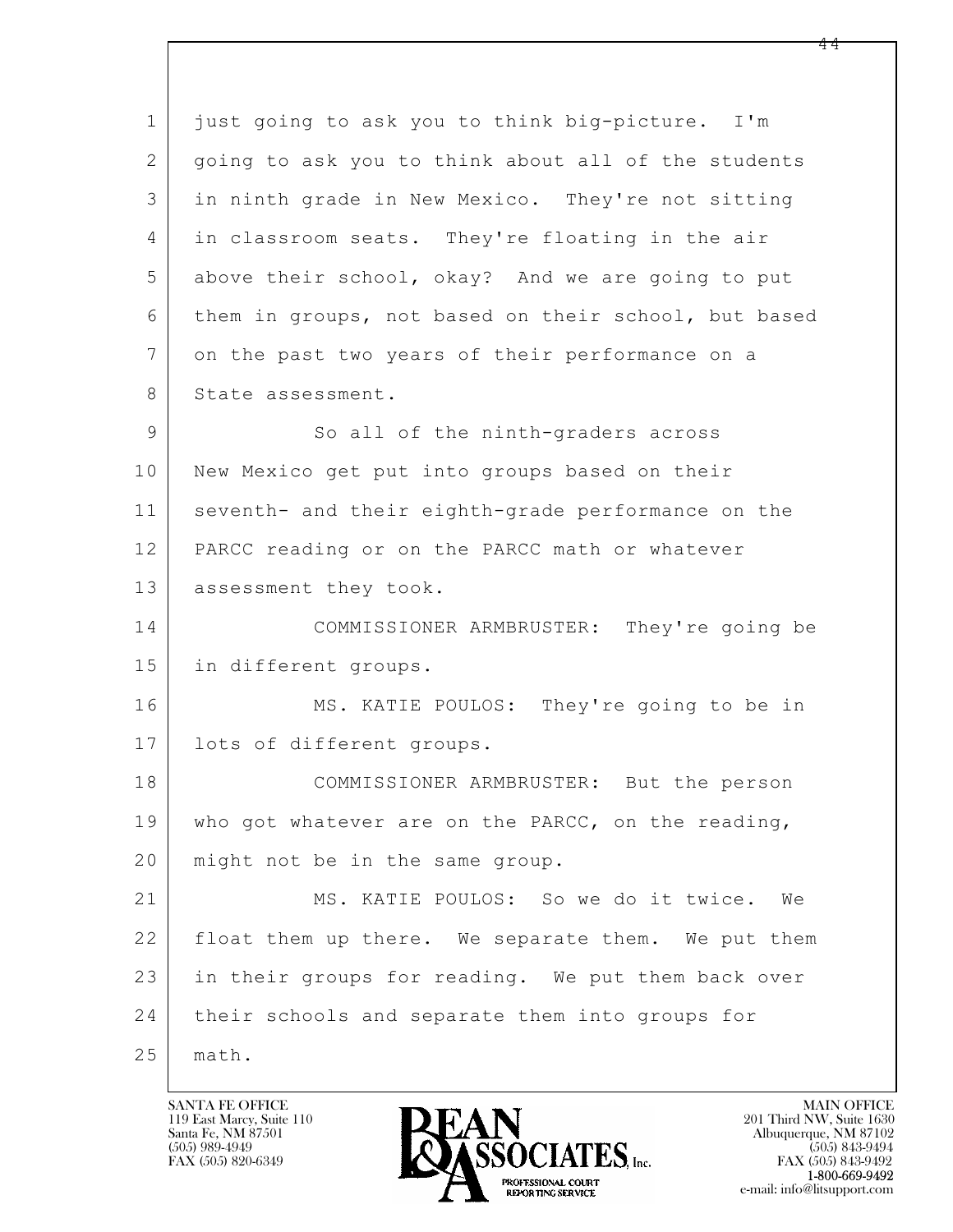$\mathbf{L}$  1 COMMISSIONER JOHNSTON: How do we separate 2 them out? Or do we, when they make that transition 3 from second grade to third grade? 4 MS. KATIE POULOS: We do. We use their 5 two most recent Istation scores. So we're taking 6 PARCC in third grade. We're putting them into 7 groups based on their data from Istation. And the 8 | reason we do that is because we're not using the 9 past data to calculate; we're only using the past 10 data to group. 11 COMMISSIONER JOHNSTON: Okay. 12 MS. KATIE POULOS: Then, for this current 13 | year, we want to know, okay, based on your group, 14 the group that you're floating in right now, when we 15 | look at that whole group, and we say, "That whole 16 group, their average raw score was 'X,' did you stay 17 with your peers and hit that same average, or were 18 you above it or below it?" 19 If you're above it, then you're growing 20 | more than expected. If you're at it, zero, then 21 you're growing as expected. And if you're below it, 22 negative, you're growing less than expected. 23 We call a zero a year's worth of growth, 24 because you're keeping on pace with your peers. It 25 doesn't necessarily mean that was the appropriate

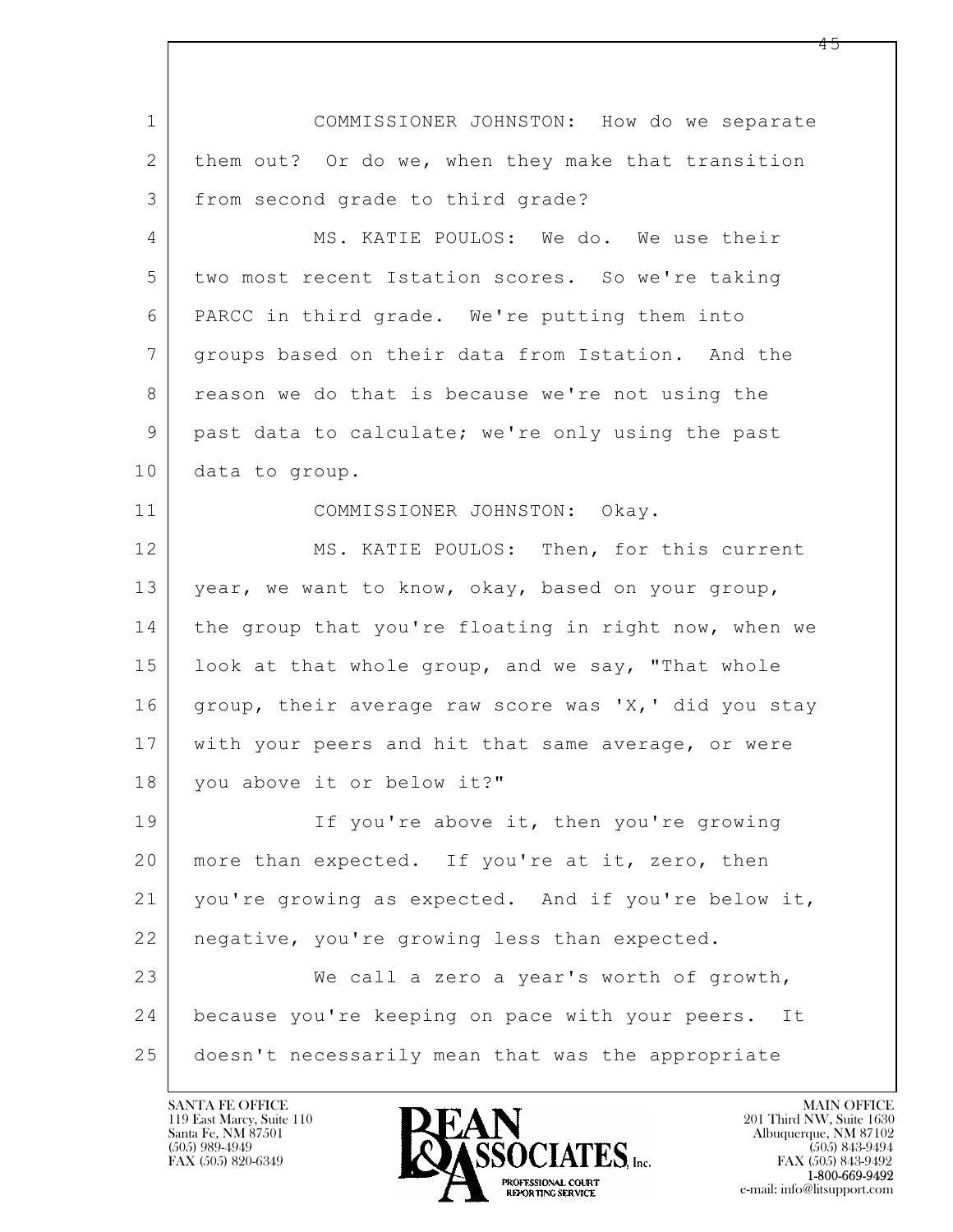$\mathbf{L}$  1 amount of growth. It may be less than the 2 appropriate amount of growth. But you're keeping on 3 pace with your peers, okay? Now, people are going 4 to say, if you're a statistician, well, averages, 5 right, it's all going to shake out. 6 Where it becomes impactful is when we take 7 you back out of your group and put you back to your 8 school, put you back in your seat, and we look 9 across that classroom and that grade level and that 10 school, and we do a calculation to say, "Okay, based 11 on our school, are all of our students -- most of 12 our students -- coming back at or above their 13 peers?" 14 That's how we're going to get a positive 15 | growth score. 16 If most or all of our students are coming 17 back below their peers, that's how a school is going 18 to get a negative growth score. 19 | And what we believe is it's saying not 20 that you're a bad person, not that we hate you, but 21 that there's something about what's happening in 22 that school that's making students come back, when 23 being compared to their peers, and performing at a 24 | lower level, on the whole. 25 It could be classroom management. It



 $FAX (505) 843-9492$ <br>1-800-669-9492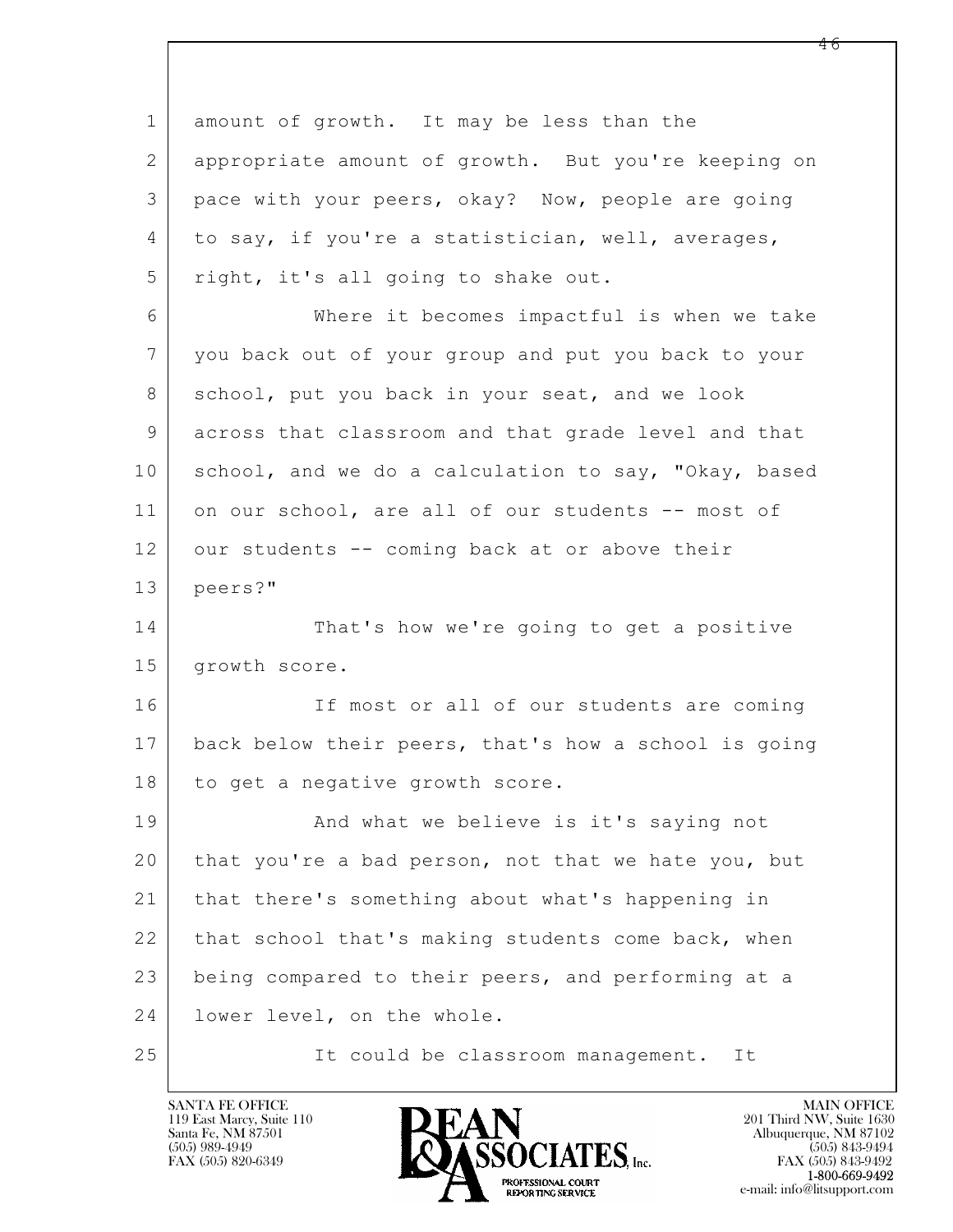$\mathbf{L}$  1 could be skill of teaching. It could be curriculum 2 resources. You're not going to figure that out. 3 That's not your job. The school leader is going to 4 figure that out. 5 And then they're going to make the 6 appropriate response, so that when you're looking at 7 it in a five-year picture, sure, they had a year 8 where they had a negative growth score and their 9 students weren't getting the same education they 10 would have gotten if we had picked them up, plopped 11 them in a different school and a different seat. 12 Okay. Not the end of the world, as long 13 as we say what do we do? Is it our curriculum? Do 14 we need more professional development? Do we need a 15 | teacher to have more support on classroom management 16 so she can grow -- because she's got the content and 17 | the knowledge and the skill and the passion, but 18 she's struggling to get all of the students to pay 19 attention. Then let's support her or him in that. 20 We've got a teacher that's got the 21 management down. The kids are on track. They're 22 paying attention. They don't have the resources 23 they need. You know, let's get those resources in 24 that classroom so that they have access to what they 25 | need.

119 East Marcy, Suite 110<br>Santa Fe, NM 87501

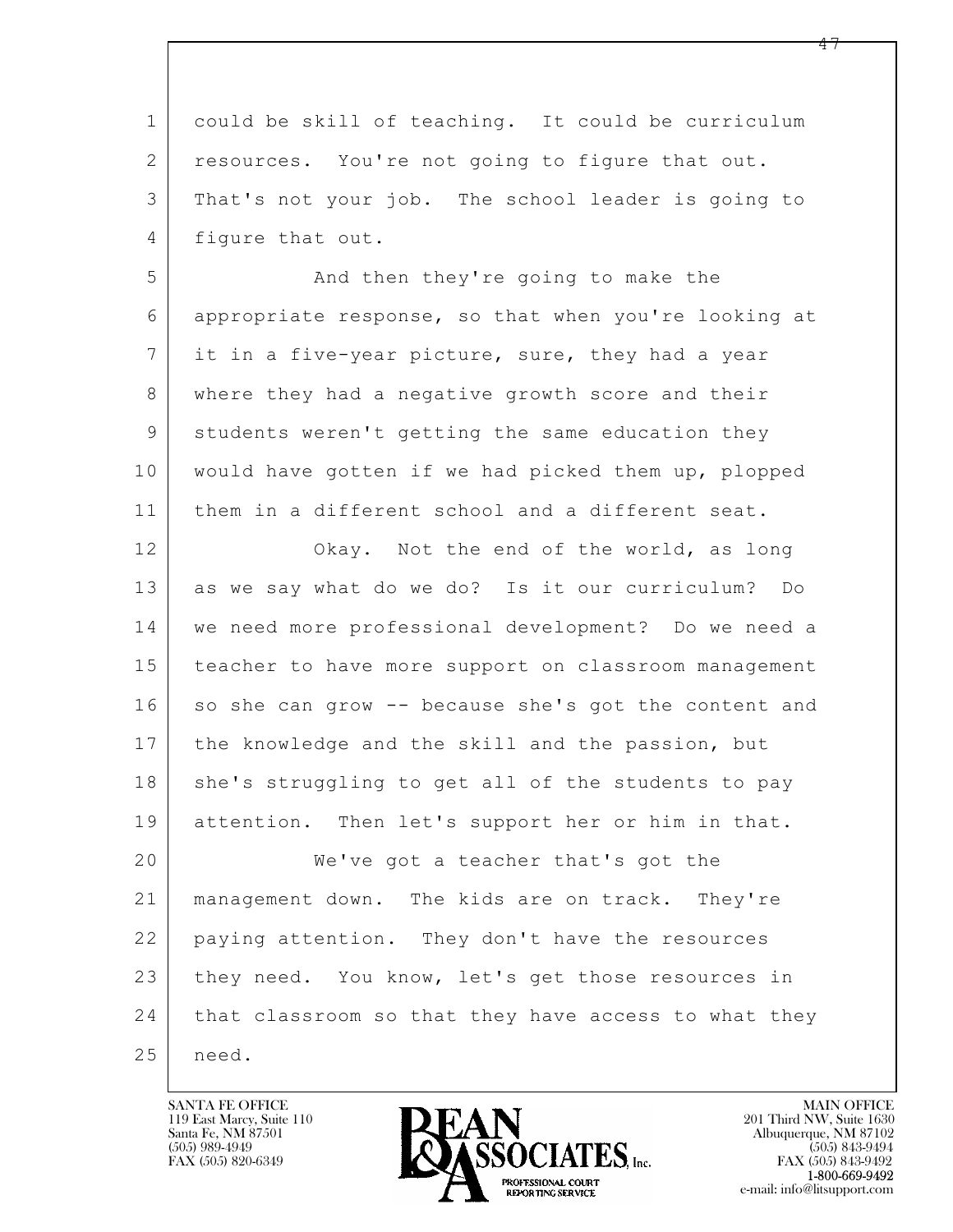$\mathbf{L}$  1 Did those decisions get made? Did they 2 get executed? Did we see that they started moving 3 in the right direction, right? 4 COMMISSIONER ARMBRUSTER: So could kids be 5 below grade level -- say, they're fifth-graders, and 6 they're reading on a third-grade level. 7 | MS. KATIE POULOS: Uh-huh. 8 COMMISSIONER ARMBRUSTER: And they could 9 have gotten a zero, which was a year's growth. 10 MS. KATIE POULOS: Because when we 11 compared them, we compared them to other students 12 who were also below grade level for the past two 13 years. 14 COMMISSIONER ARMBRUSTER: So they would 15 get growth points, so to speak. 16 MS. KATIE POULOS: Yeah. 100 percent. 17 | And you see that. 18 COMMISSIONER ARMBRUSTER: For some of 19 | those kids, as we were saying, "Yeah, you have to 20 get more than a year's growth, because you're 21 already -- you're not -- 22 MS. KATIE POULOS: We're not saying that, 23 though. Because remember, they might be in fifth 24 grade reading at a third-grade level. 25 COMMISSIONER ARMBRUSTER: Right.

119 East Marcy, Suite 110<br>Santa Fe, NM 87501

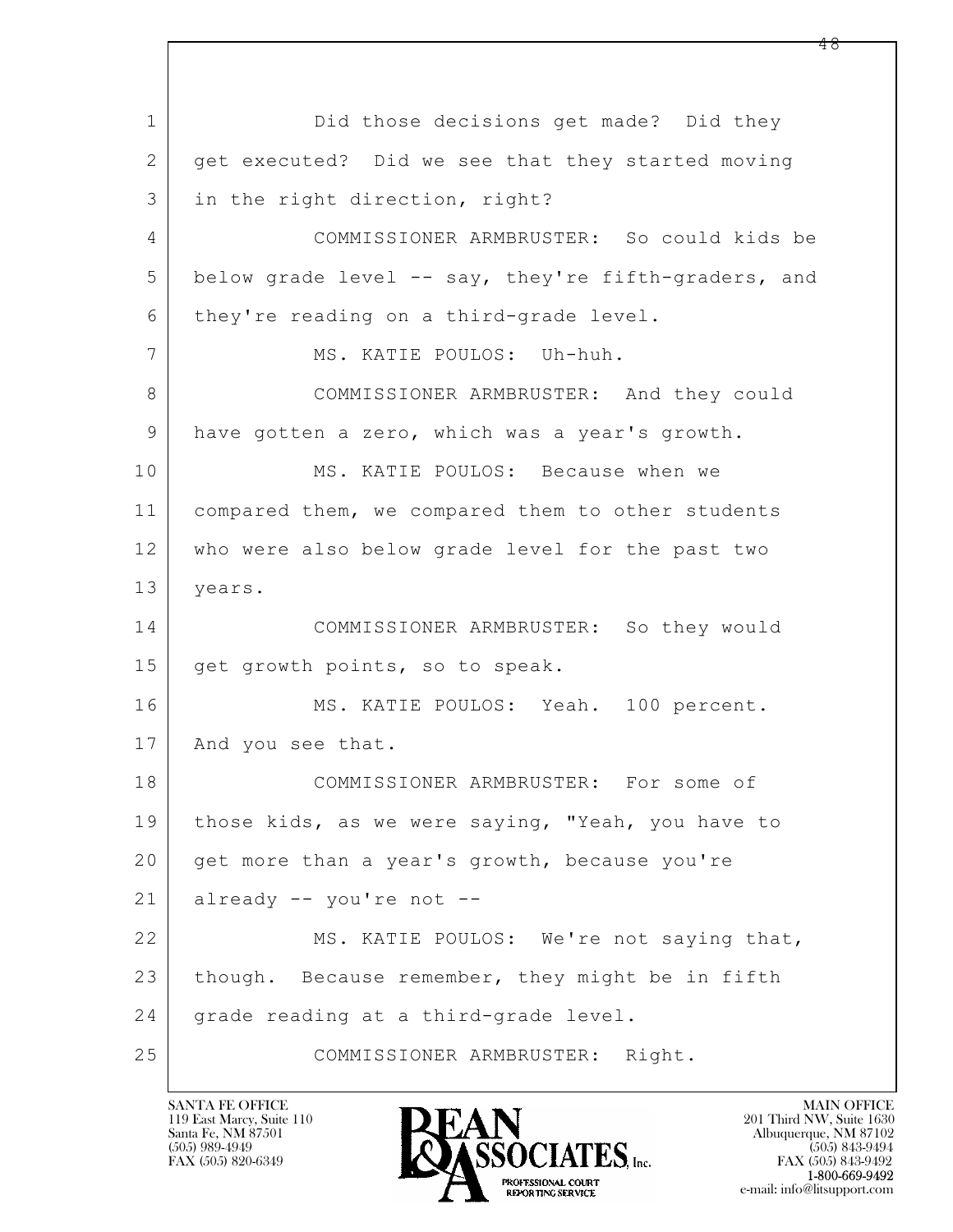$\mathbf{L}$  1 MS. KATIE POULOS: They're being compared 2 to peers who are also fifth grade, right, reading at 3 that below-grade level. And when we compared them, 4 their peers got to a higher level than they did, 5 which means they grew less; right? Or they grew as 6 much as their peers; they're staying on pace with 7 their peers. That might be more than a year's worth 8 of growth. It might be less than a year's worth of 9 growth. It's are they staying on pace with their 10 peers? That's the question we're asking. 11 COMMISSIONER JOHNSTON: So when I look at 12 this for the elementary, with what looks like it's 13 proficient, in -- or they're growing, but they're -- 14 | they're in a downward dive, what do  $I$  --15 MS. KATIE POULOS: They're in a downward 16 dive on growth. They're proficient. 50 percent of 17 | their students are proficient in reading. That's 18 | right on grade level. 19 COMMISSIONER JOHNSTON: But the growth is 20 what's diving. 21 MS. KATIE POULOS: But when we compare 22 them to other students who have been on grade level, 23 right, who had the same scores. 24 COMMISSIONER JOHNSTON: Other students 25 around the state.

119 East Marcy, Suite 110<br>Santa Fe, NM 87501

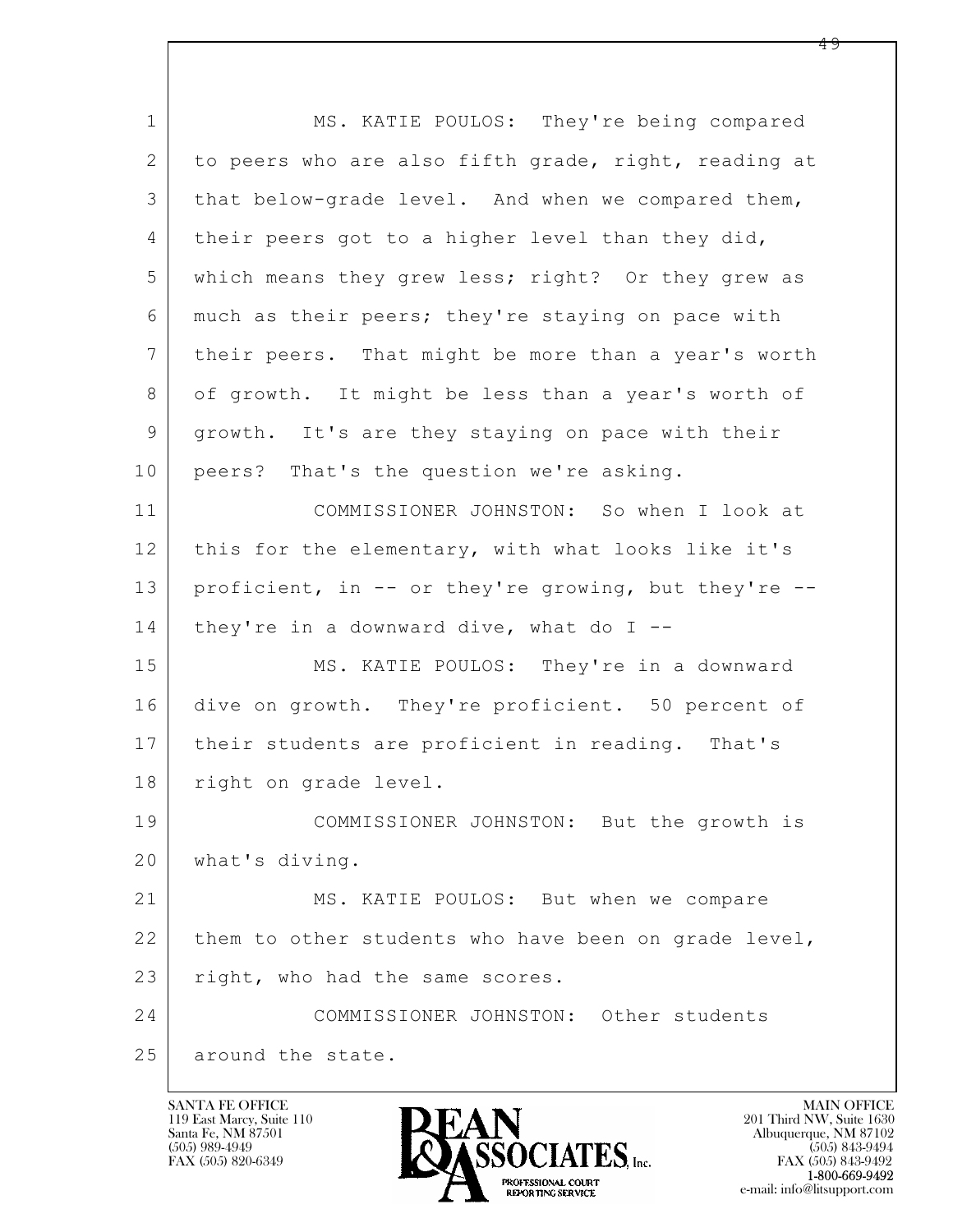$\mathbf{L}$  1 MS. KATIE POULOS: Around the state at the 2 | same grade level. 3 COMMISSIONER JOHNSTON: They're 4 proficient, but they're not growing -- 5 MS. KATIE POULOS: They are growing. 6 COMMISSIONER JOHNSTON: -- as much as -- 7 | MS. KATIE POULOS: They're not staying on 8 | pace with their peers. They're not staying on pace 9 with their peers, which means to push them harder. 10 They might be on grade level. But we can push them 11 harder, because someone else at a different school 12 is pushing their peers harder. 13 COMMISSIONER JOHNSTON: So that peer group 14 is moving ahead, and they're falling out the bottom. 15 COMMISSIONER ARMBRUSTER: So just being 16 proficient is no big deal. 17 | MS. KATIE POULOS: Right. 18 COMMISSIONER ARMBRUSTER: Sorry. I just  $19$  have to re- --20 MS. KATIE POULOS: Because we've got to 21 keep growing. 22 COMMISSIONER JOHNSTON: This almost looks 23 like they're dead or something. I'm really thinking 24 about what's going on in the classroom. 25 MS. KATIE POULOS: Your job is not to

119 East Marcy, Suite 110<br>Santa Fe, NM 87501

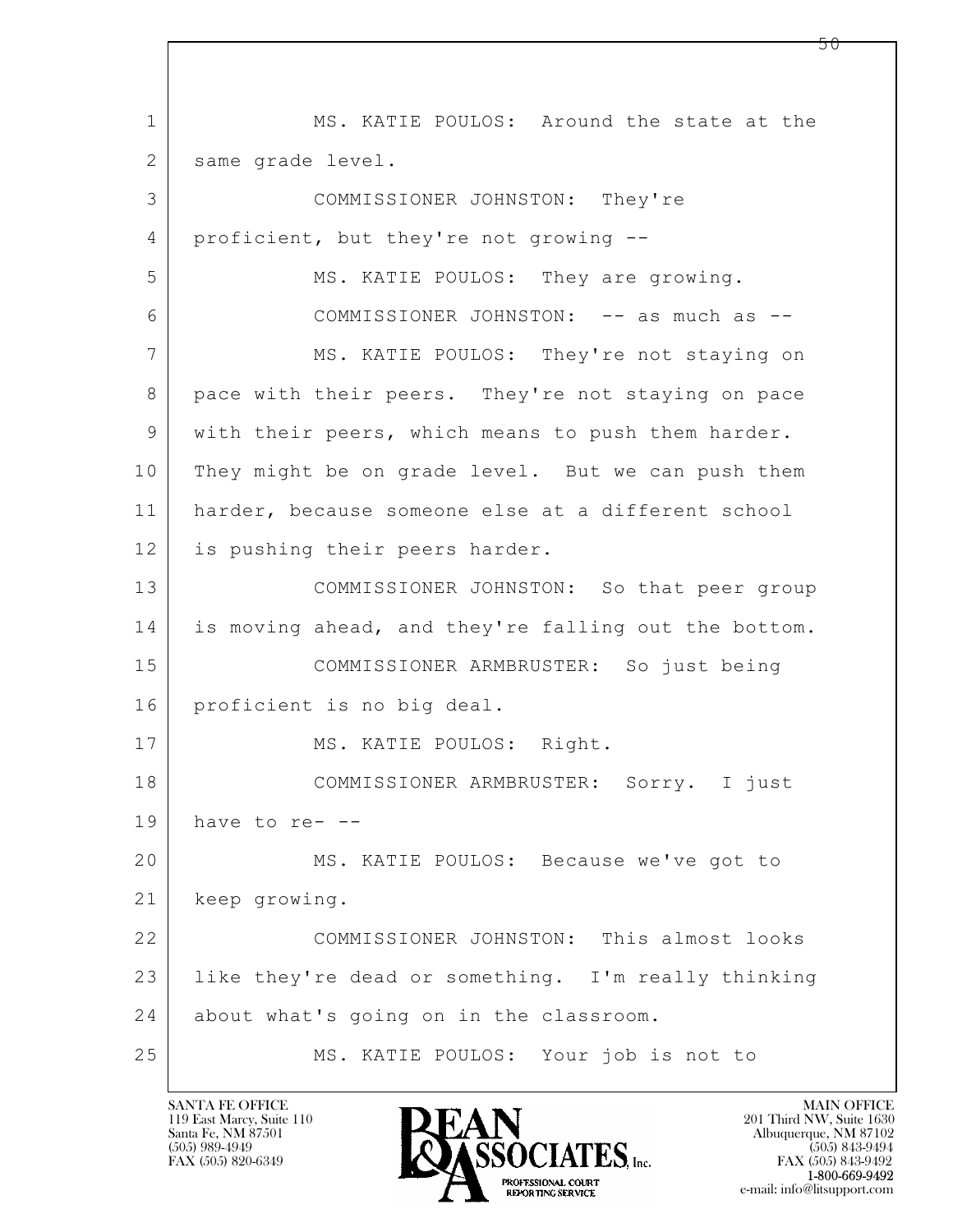| $\mathbf 1$    | figure out what's going on in the classroom. It's    |
|----------------|------------------------------------------------------|
| 2              | the teacher and the leader.                          |
| 3              | COMMISSIONER JOHNSTON: I want to                     |
| 4              | understand how this can happen, how you can be       |
| 5              | proficient and go -- (Indicates.)                    |
| 6              | MS. KATIE POULOS: Because their peers in             |
| $7\phantom{.}$ | other schools are moving faster than they are. And   |
| 8              | it's the school leader. It's the classroom teacher,  |
| 9              | the school leader's job, to say, "Okay, what kind of |
| 10             | enrichment activities do we need? What exposure are  |
| 11             | those other students getting that we're not doing?   |
| 12             | What resources? What professional development?"      |
| 13             | Right?                                               |
| 14             | I mean, there's a pretty core group of               |
| 15             | questions that we should be asking.                  |
| 16             | COMMISSIONER JOHNSTON: Well, I mean,                 |
| 17             | instead in too many cases what we get, if the group  |
| 18             | is proficient, it's, "Well, it doesn't matter to me  |
| 19             | what they're doing, because we are proficient,       |
| 20             | because" -- that's that pushback.                    |
| 21             | MS. KATIE POULOS: We're putting our                  |
| 22             | proficient students over here, and we're really      |
| 23             | focusing on our below-grade students, which is       |
| 24             | something we need to do. But we don't just put them  |
| 25             | over here; right? How do we still work with those    |

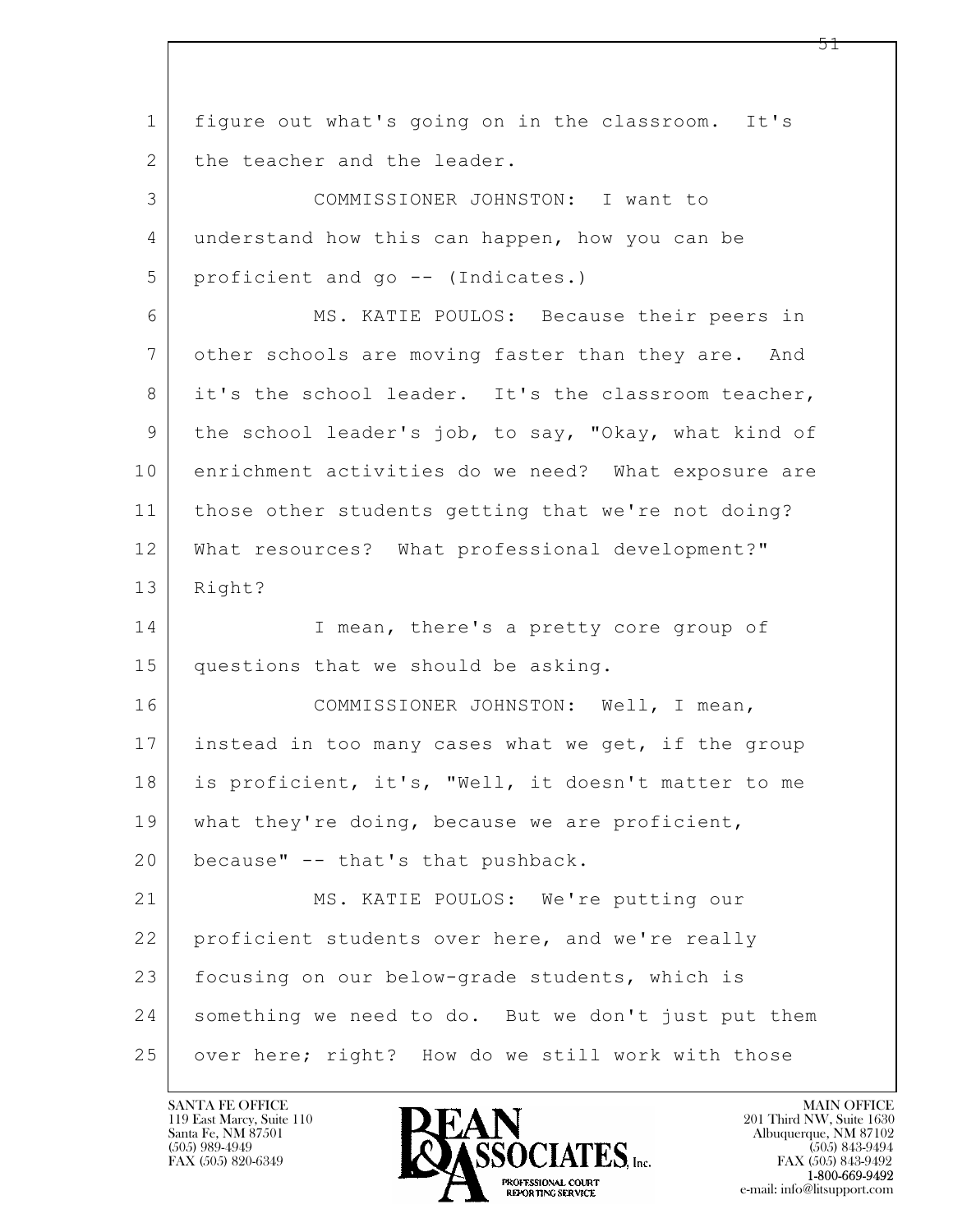$\mathbf{L}$  1 students, keep pushing them higher and meet these 2 students where they are, keep pushing them higher, 3 and meet those students where they are, keep pushing 4 them higher. It's not easy. 5 COMMISSIONER JOHNSTON: Instead, we have a 6 tendency to become victims, because that's easier. 7 COMMISSIONER TOULOUSE: But there's also 8 another population. I have a grandson who just 9 finished third grade. He's reading at seventh-grade 10 level and basically got ignored all year. And 11 nobody helped him; he pushed himself. And that's a 12 population of these kids. 13 Because we're working so hard to bring 14 other people up, that group -- because we have to 15 | keep everybody in the same class, we have to do all 16 of these things -- that we're going to lose him by 17 | the time he gets up into mid-school. 18 | MS. KATIE POULOS: And he's going to be 19 | reflected in this growth. And that is what we don't 20 want, because somewhere else, somebody else isn't 21 neglected. 22 COMMISSIONER TOULOUSE: But I'm just 23 saying there are enough students like him who 24 teachers would like to work with, they're having to 25 work with these others, so he's on his own. He read

119 East Marcy, Suite 110<br>Santa Fe, NM 87501



FAX (505) 843-9492 e-mail: info@litsupport.com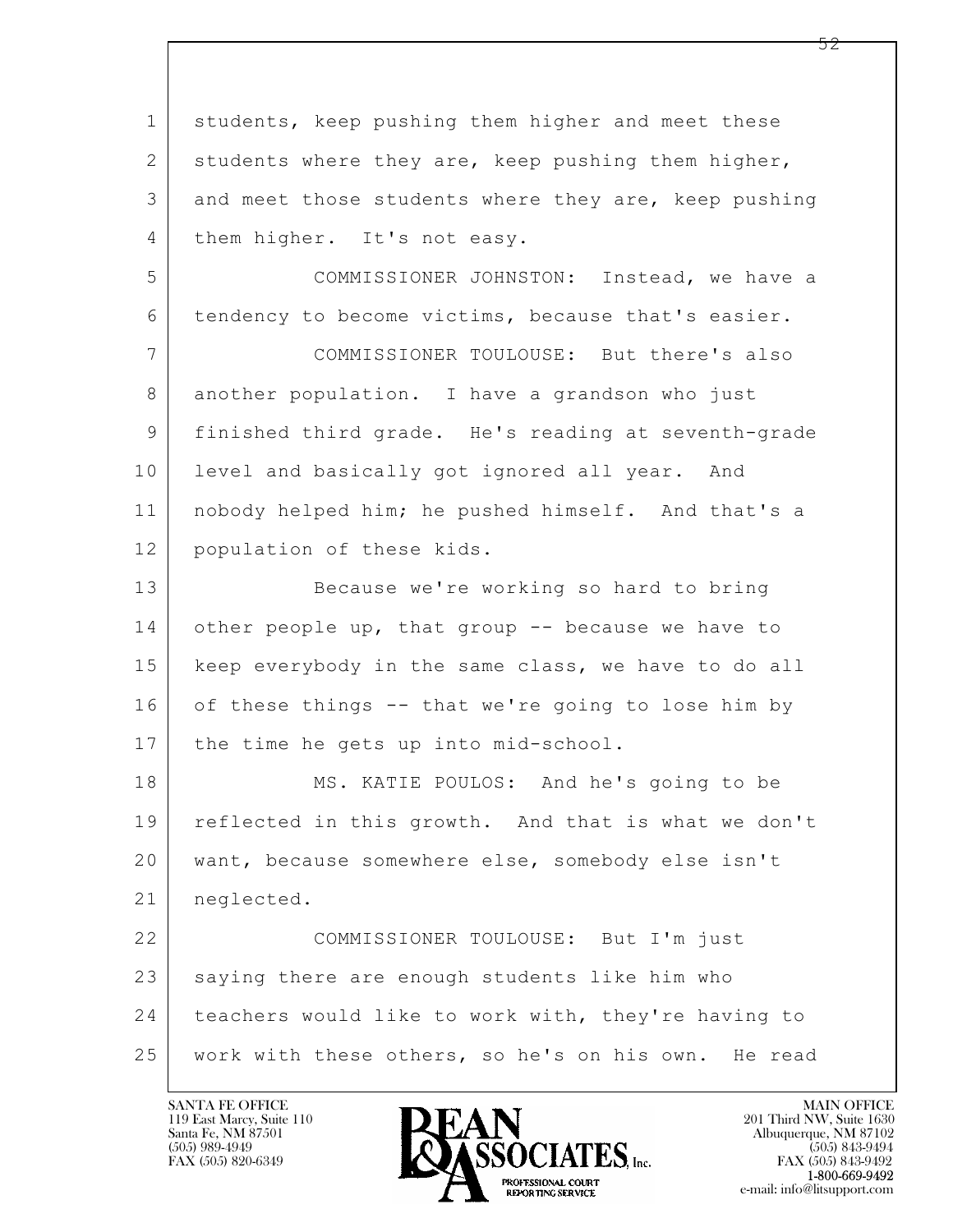| $\mathbf 1$    | his way through all of the Harry Potter books,      |
|----------------|-----------------------------------------------------|
| $\overline{2}$ | including Volume Eight, which is the play script,   |
| 3              | you know, by the time he'd finished third grade.    |
| 4              | But he got -- and he's in a charter school. And     |
| 5              | they're fine with him. But he didn't get the        |
| 6              | attention I would like to have seen him get in his  |
| 7              | school classroom.                                   |
| 8              | MS. KATIE POULOS: And the teacher and the           |
| 9              | school leader and the board should be saying, "Oh,  |
| 10             | wait. What can we do? What adjustments can we       |
| 11             | make? Because, yes, we have to. We cannot leave     |
| 12             | students who are below grade level behind. We       |
| 13             | can't.                                              |
| 14             | COMMISSIONER JOHNSTON: Just because they            |
| 15             | are proficient and they're not growing, no, we have |
| 16             | to have them grow.                                  |
| 17             | COMMISSIONER ARMBRUSTER: It's kind of               |
| 18             | like saying -- we'll just say he's a GATE student,  |
| 19             | or at least he's gifted in reading, at least. So    |
| 20             | you're a third-grader, and you're reading on a      |
| 21             | seventh-grade level. And last year, you were maybe  |
| 22             | only reading -- I don't know. It seems that there   |
| 23             | would be a top part, somehow, where you, as a       |
| 24             | third-grader, may not be able to read a whole lot   |
| 25             | more than four years ahead of yourself.             |

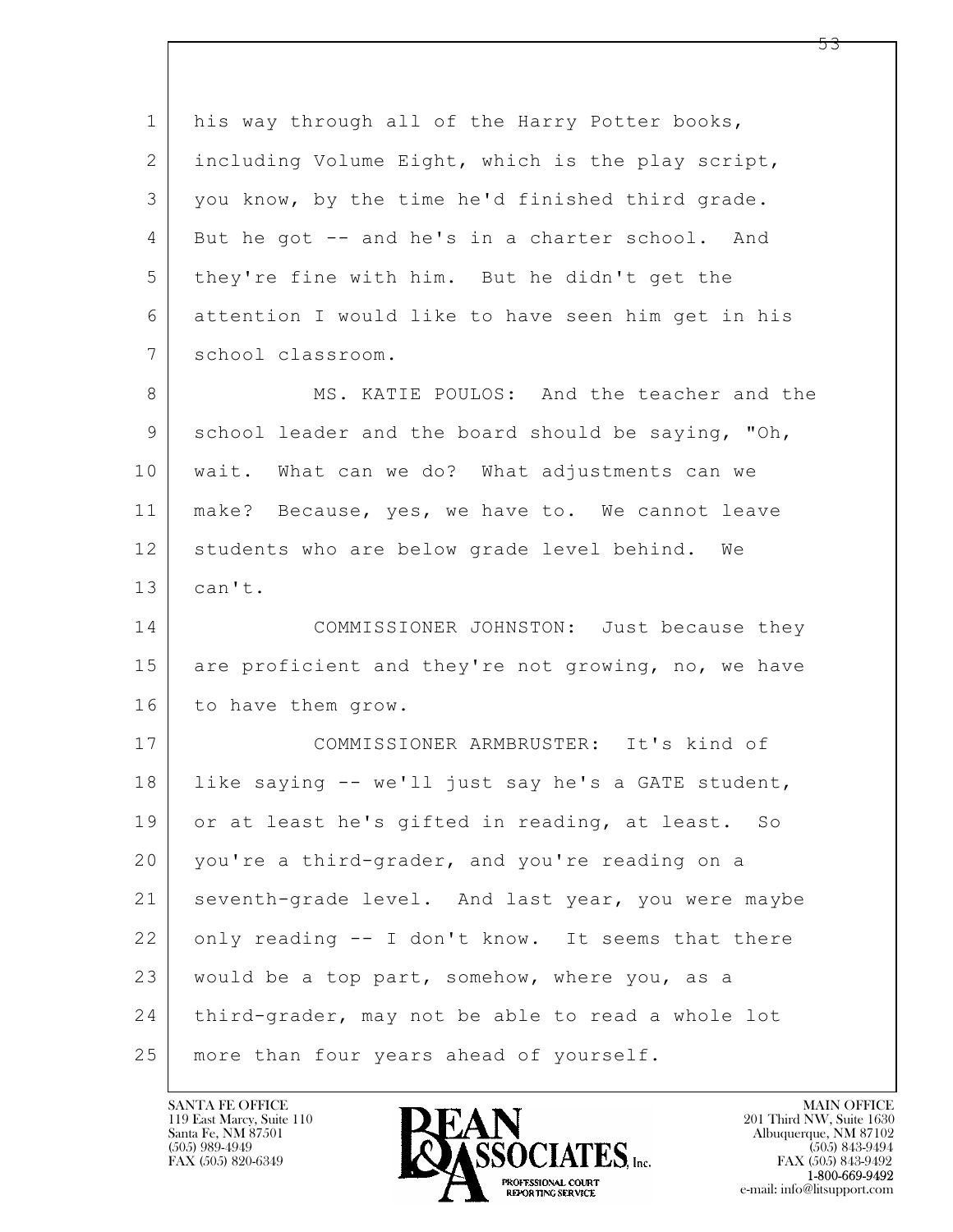$\mathbf{L}$  1 MS. KATIE POULOS: But remember. It's 2 what are we doing? Because this student has tested 3 at the same level as their peers two years in a row. 4 COMMISSIONER ARMBRUSTER: That's the one. 5 To peers. 6 MS. KATIE POULOS: Right? And that 7 student, then, is being compared to those peers. 8 We're asking, did they stay on pace with their 9 peers, or did they fall behind their peers, right? 10 If that student keeps pushing, you give him 11 resources and you give him the opportunity during 12 "X" lesson to go here or do this, or if you have him 13 | go to the copy machine and run errands, right, which 14 one are you doing? And why did you make that 15 decision? Did you make that decision because you 16 knew it was in the best interests of that student 17 and they were going to continue to grow from it? Or 18 not? 19 I'm not saying it's easy. I'm saying 20 these are the questions we want our leaders -- and 21 | this is the most important part -- our leaders, 22 | school leaders, curriculum leaders, board members, 23 to struggle with and be in a system of constant and 24 continuous improvement and innovation and thought to 25 | keep pushing higher.

119 East Marcy, Suite 110<br>Santa Fe, NM 87501

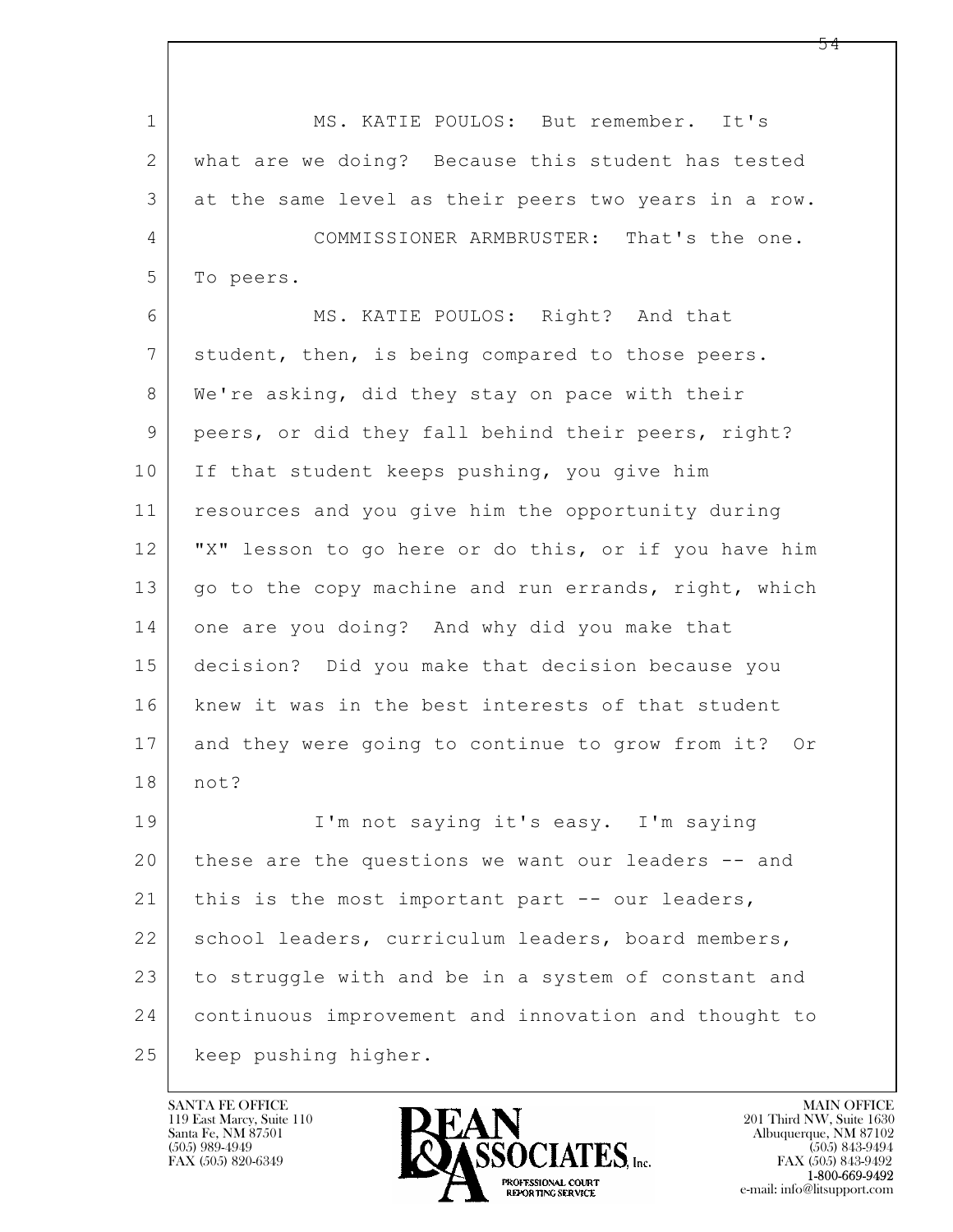$\mathbf{L}$  1 That's what we want. That's all we want. 2 And we have don't want perfection. We just want 3 continuous movement in the right direction. 4 COMMISSIONER TOULOUSE: I just want all 5 kids to get guidance and not have to self-select 6 what they're doing. 7 | For instance, my nephew who teaches at CNM 8 had one of his concurrent enrollment students who 9 was at Connections Academy who was there complaining 10 that they were closing her school, and she was doing 11 | fine, and she didn't know why. But she mentioned 12 during the class that the teacher had quit less than 13 halfway during the class, and all the students had 14 been simply told, "Progress on your own," and they 15 hadn't replaced the teacher. 16 And that's the kind of neglect that I 17 see -- in that case, it's real neglect. In my 18 | grandson's, self-selecting. He was keeping himself 19 quiet and entertained and reading at high enough 20 levels that -- because he's -- at home, he's not 21 quiet. In school, he's shy and he's quiet. He was 22 reading, they saw it was appropriate. They know 23 where he tested, so they let him go. 24 I'd like to have seen more -- and he's 25 just my example, because his older brother is the

119 East Marcy, Suite 110<br>Santa Fe, NM 87501



FAX (505) 843-9492 e-mail: info@litsupport.com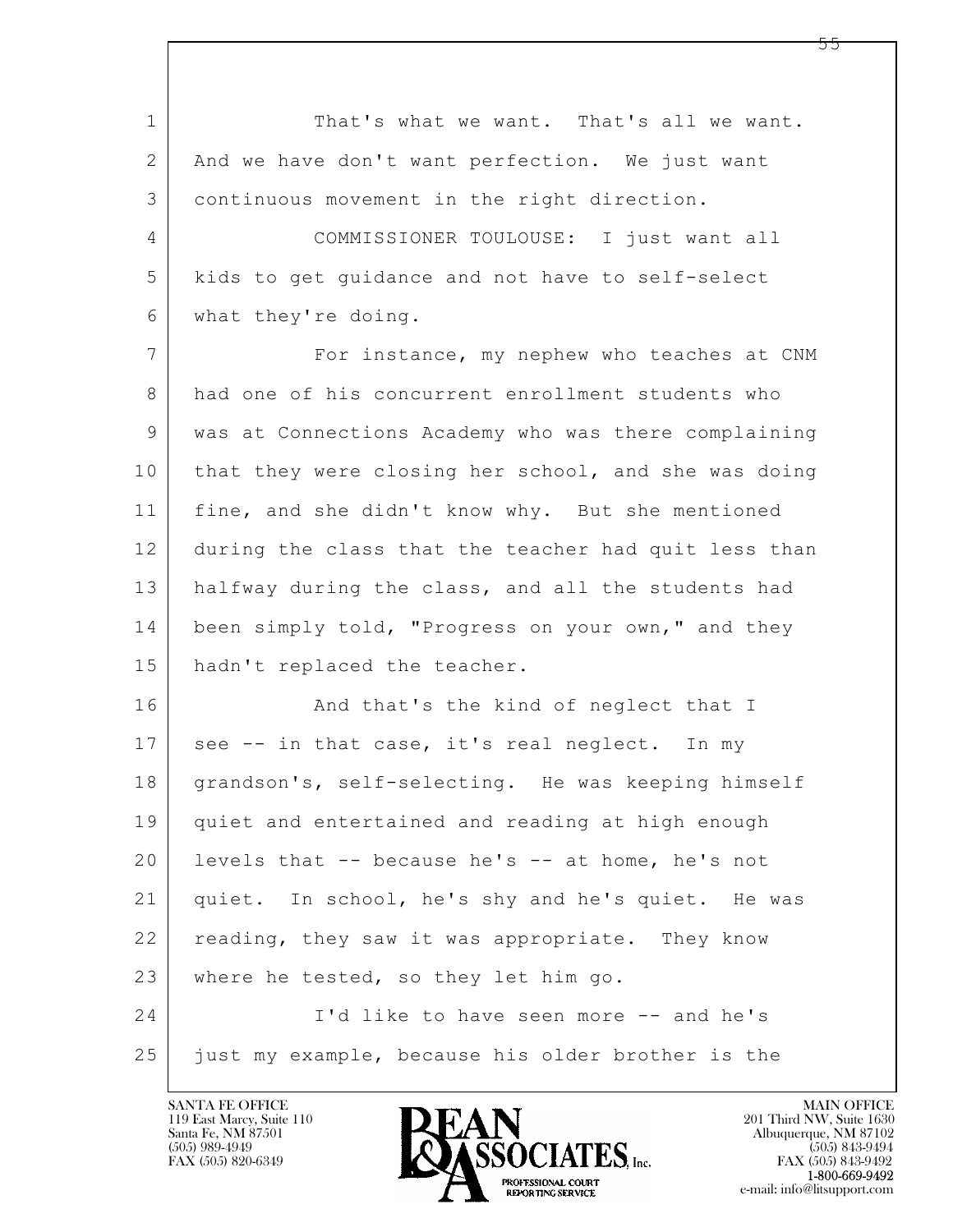$\mathbf{L}$  1 one who's severely dyslexic and can hardly read at 2 all and tries, even though he's very, very bright. 3 But he can't. 4 So he's getting all this attention, and 5 the other one is just kind of -- and I know the 6 other one needs the attention, and he has to have 7 it. But I just don't like seeing this one, because 8 at some point, as he grows and matures and the 9 hormones kick in and all of that, the self-direction 10 probably won't still be there. 11 If he's doing it, how many other kids do 12 we have out there in the system, especially families 13 who select charter schools for their kids? And I'm 14 sure, when we do this kind of statistics and are 15 worried about how we're improving, we're losing 16 those kids. 17 MS. KATIE POULOS: But I'll push on that, 18 because I think when you see this, proficient but 19 dropping in growth, it's your grandson, right? 20 Because what we're not doing is embracing 21 all of it and saying, "Actually, okay, this is 22 telling me, got to stop leaving him on his own, and 23 I've got to think about how to better educate, push, 24 grow, support him," because proficiency is not where 25 we stop. It's not where we stop, right? We keep

119 East Marcy, Suite 110<br>Santa Fe, NM 87501

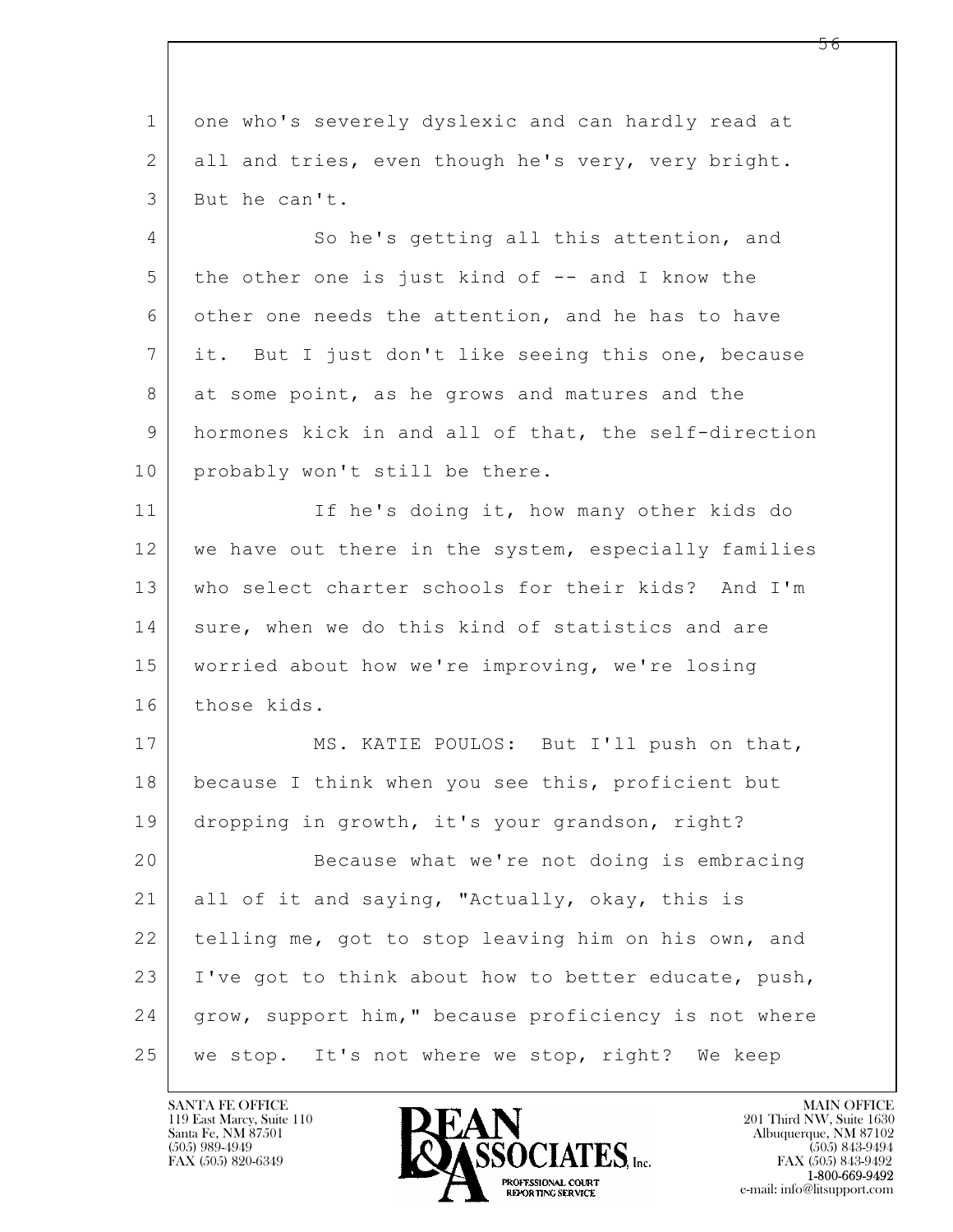| $\mathbf{1}$    | growing.                                             |
|-----------------|------------------------------------------------------|
| $\mathbf{2}$    | So it's not -- again, not easy; but                  |
| 3               | there's a lot of ways to embrace this. And what we   |
| 4               | want is everybody to continue to push themselves on  |
| 5               | this data.                                           |
| 6               | So that was School Improvement overall.              |
| $7\phantom{.0}$ | The same concepts apply to the next two,             |
| 8               | the Student Growth. That's our reading growth, math  |
| 9               | growth of our highest -- or higher performing and    |
| 10              | our lowest or lower performing.                      |
| 11              | And you see the exact same thing, that               |
| 12              | negative, positive, or zero number, which is your    |
| 13              | growth index, and then the points that they earned.  |
| 14              | And the other really cool thing about this           |
| 15              | is we actually see those growth indices by           |
| 16              | ethnicity, gender, and economically disadvantaged    |
| 17              | students with disabilities and English Learners.     |
| 18              | Just another myth-buster, right?                     |
| 19              | We have this school here -- and it's kind            |
| 20              | of interesting, because when you look across, you    |
| 21              | actually see the student groups are all above zero.  |
| 22              | But when we pull it all together, somehow it's below |
| 23              | zero. And that's kind of an interesting conundrum.   |
| 24              | It's -- there's something hidden in there about      |
| 25              | exactly where it's landing that we can't see the     |

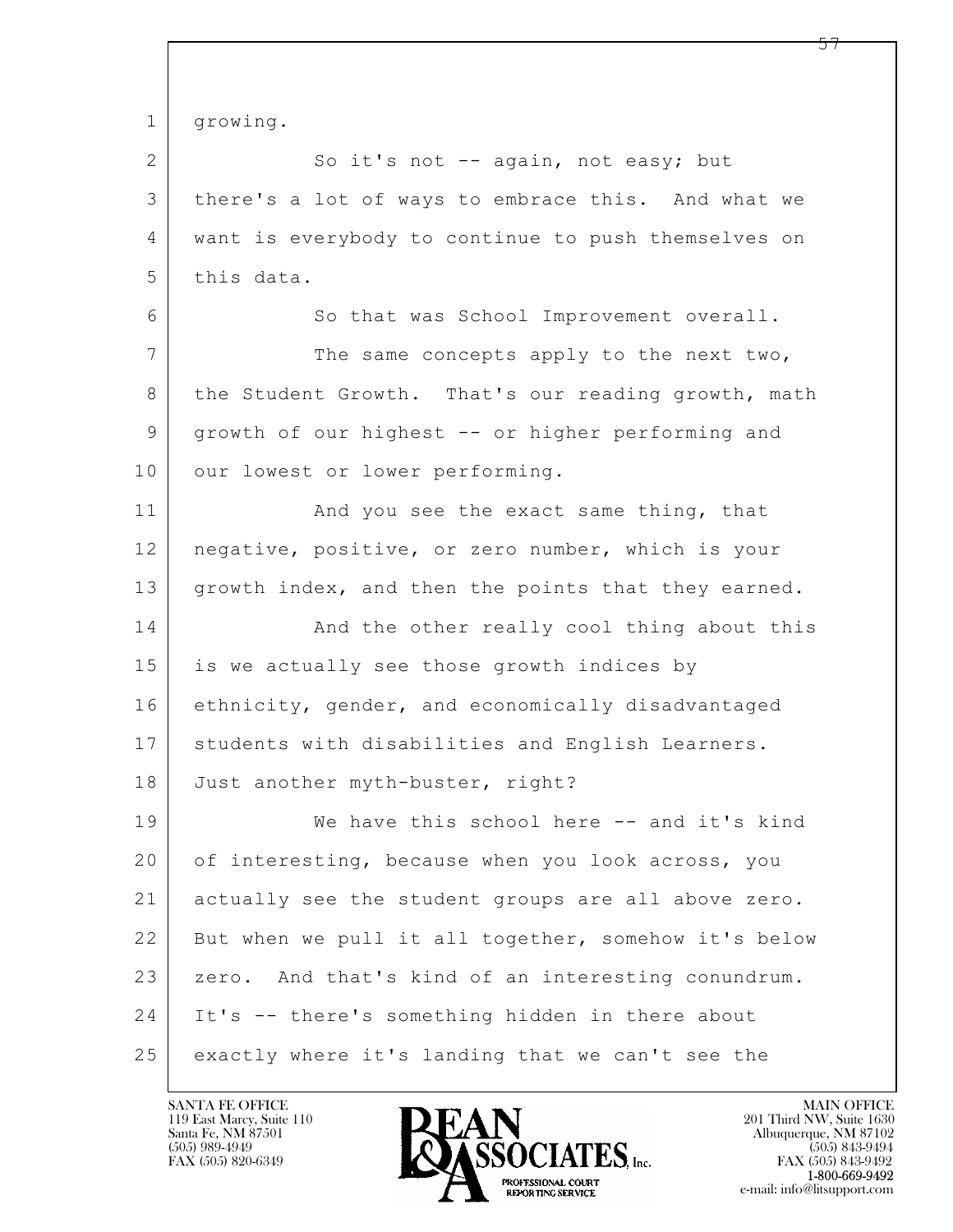| $\mathbf 1$    | exact number on that higher performing reading       |
|----------------|------------------------------------------------------|
| $\overline{2}$ | growth.                                              |
| 3              | But it's important for, again, our boards,           |
| 4              | our leaders, our teachers, everyone, to be looking   |
| 5              | at that data and saying, "Where are the              |
| 6              | discrepancies between these subgroups, and what is   |
| $\overline{7}$ | that telling us about what -- which groups of        |
| 8              | students we're pushing more, which group of students |
| 9              | we're not pushing as hard, and where do we need to   |
| 10             | adjust what we're doing?                             |
| 11             | Again, you have those tables down at the             |
| 12             | bottom. You've got the line that shows you "greater  |
| 13             | than expected, " "lower than expected, " and the     |
| 14             | trajectory over time.                                |
| 15             | COMMISSIONER ARMBRUSTER: These on the                |
| 16             | bottom are just showing us visually what this --     |
| 17             | MS. KATIE POULOS: Visually, that data up             |
| 18             | top over time.                                       |
| 19             | The next, I talked about this before, the            |
| 20             | Opportunity to Learn broken down into two pieces:    |
| 21             | Student attendance. The expectation is               |
| 22             | student attendance at 95 percent or higher. If you   |
| 23             | get 95 percent, you get 5 points for our elementary. |
| 24             | For our high schools, it's 3 points.                 |
| 25             | If you get greater than 95 percent, then             |

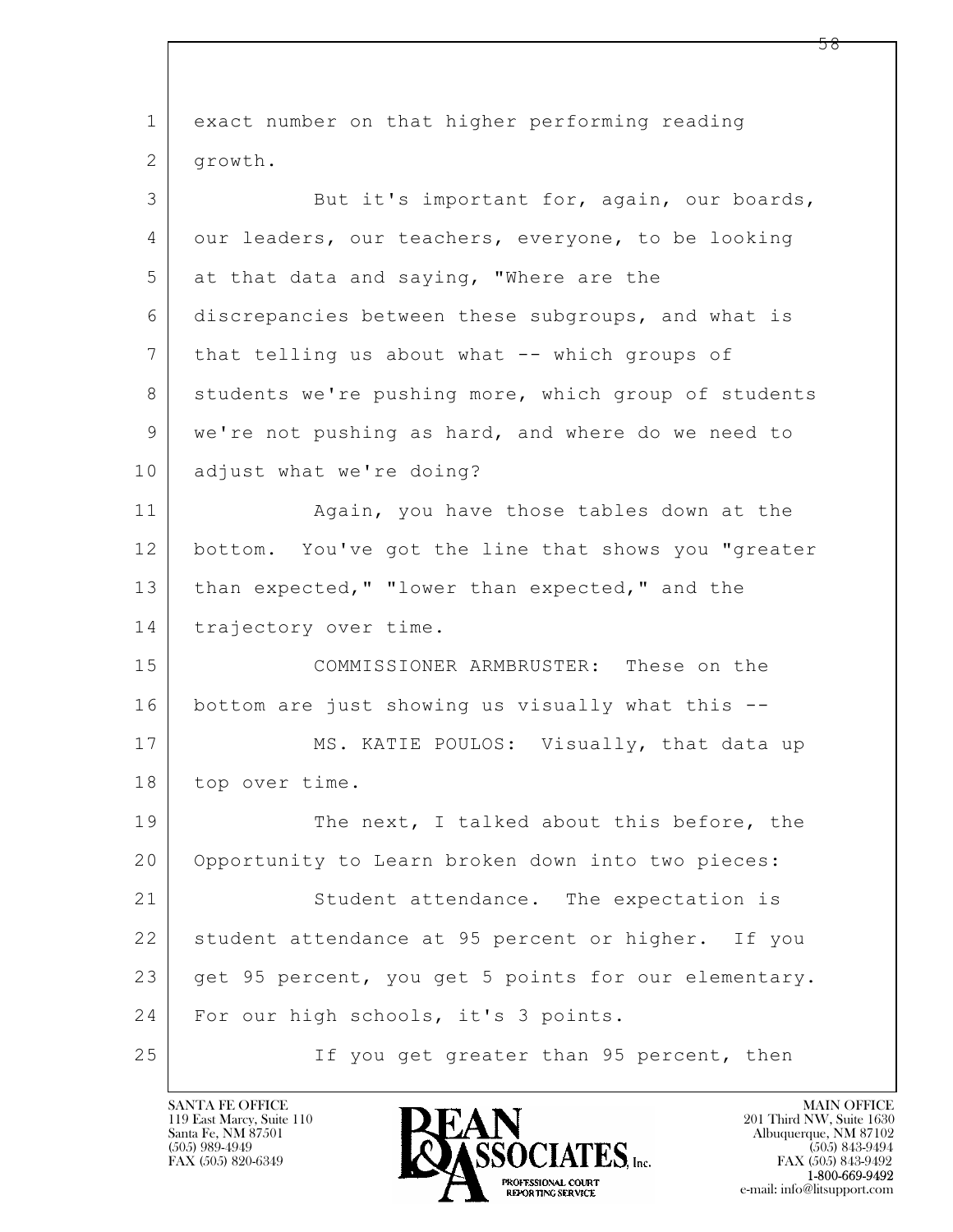$\mathbf{L}$  1 you actually have the opportunity to earn more than 2 5 points. So this is an unknown bonus point 3 opportunity. It's not a ton. But it is extra 4 points that you can get. 5 | So if you had a 99 percent, it would be 6 higher than 5 or higher than 3, depending on your 7 | grade level. 8 COMMISSIONER JOHNSTON: Is attendance data 9 only selected on the 20th, the 40th --10 MS. KATIE POULOS: No. This is daily 11 attendance, average daily attendance. 12 COMMISSIONER JOHNSTON: So this is what we 13 report in S.T.A.R.S. then? 14 MS. KATIE POULOS: Yes, it's average daily 15 attendance. Yeah. And, again, one of the things 16 that people don't think about and don't dig into as 17 much that we really encourage them to do is looking 18 across race, ethnicity, gender, and disadvantaged 19 | groups, and saying, "Is there something our 20 attendance data is telling us, and is there 21 something we can do about that?" 22 If you are serving a predominantly Native 23 population, and you are seeing that their attendance 24 | rates are really low, then have you thought about 25 your school calendar in the context of that

119 East Marcy, Suite 110<br>Santa Fe, NM 87501



FAX (505) 843-9492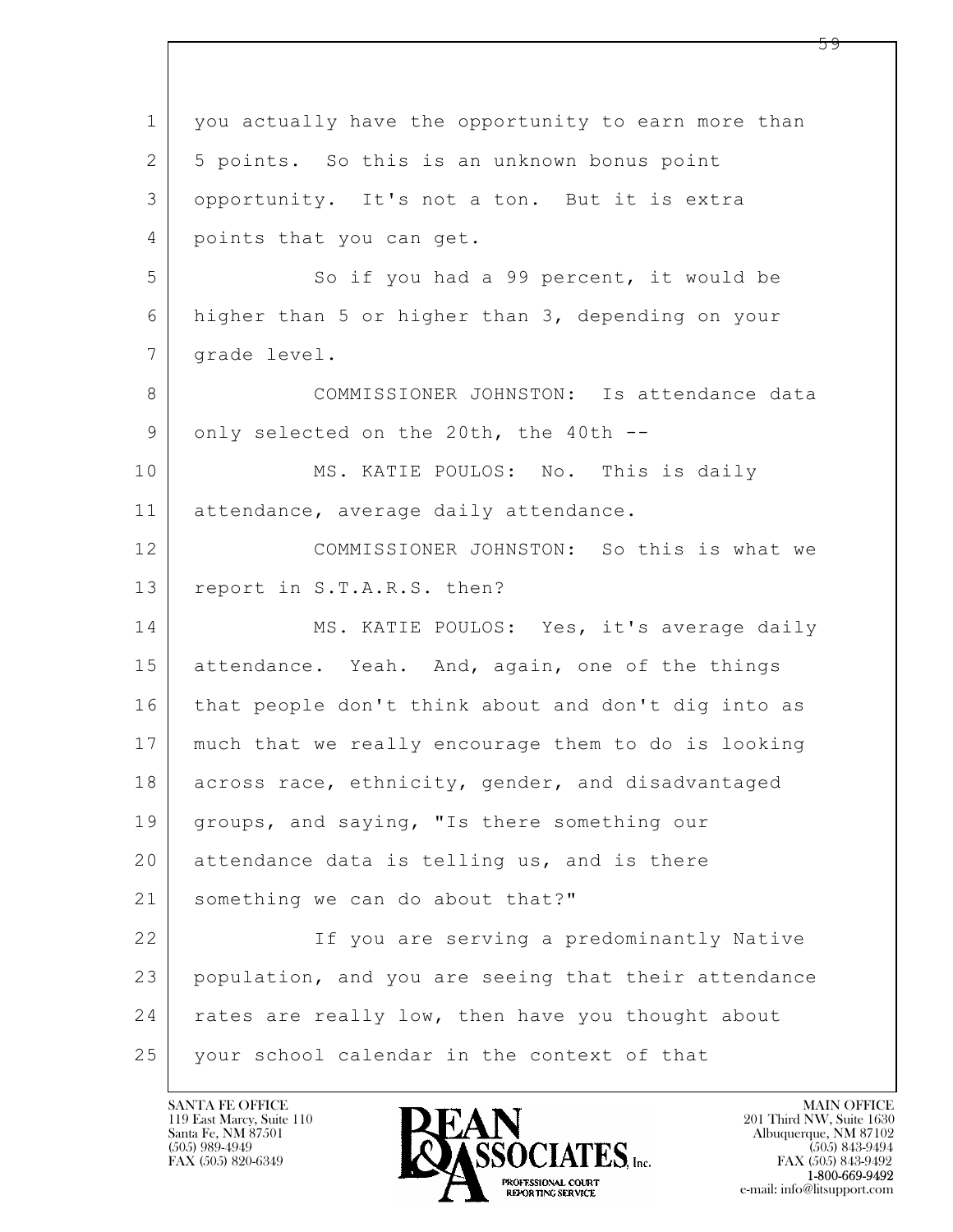$\mathbf{L}$  1 community? And if you haven't, great opportunity to 2 think about that. 3 Surveys. 10 questions, 0-to-5 scale, 4 maximum score of 50. Students in Grades K through 5 2, the family member completes. Grades 3 and above, 6 the student completes. 7 The expected average score is 45 out of 8 50 points. If you get greater than 45 out of 50 9 points as your average score, another opportunity 10 for a few extra bonus points. 11 The number of surveys never matches the 12 number of students in the school. The reason for 13 that is they're done by teacher. So you're going to 14 have a lot more surveys than number of students in 15 the school. 16 **ATTENDEE:** These bonus points stay because 17 it's part of the factor of this? Or is that some  $18$  other  $-$ 19 MS. KATIE POULOS: They're not technical 20 bonus points. So this opportunity will continue. 21 If you score more than our absolute expectation on 22 attendance or surveys, then you will be able to 23 continue to earn extra points. But the bonus points 24 | right under that that are actual bonus points added 25 | in for other things are going away under ESSA.

119 East Marcy, Suite 110<br>Santa Fe, NM 87501

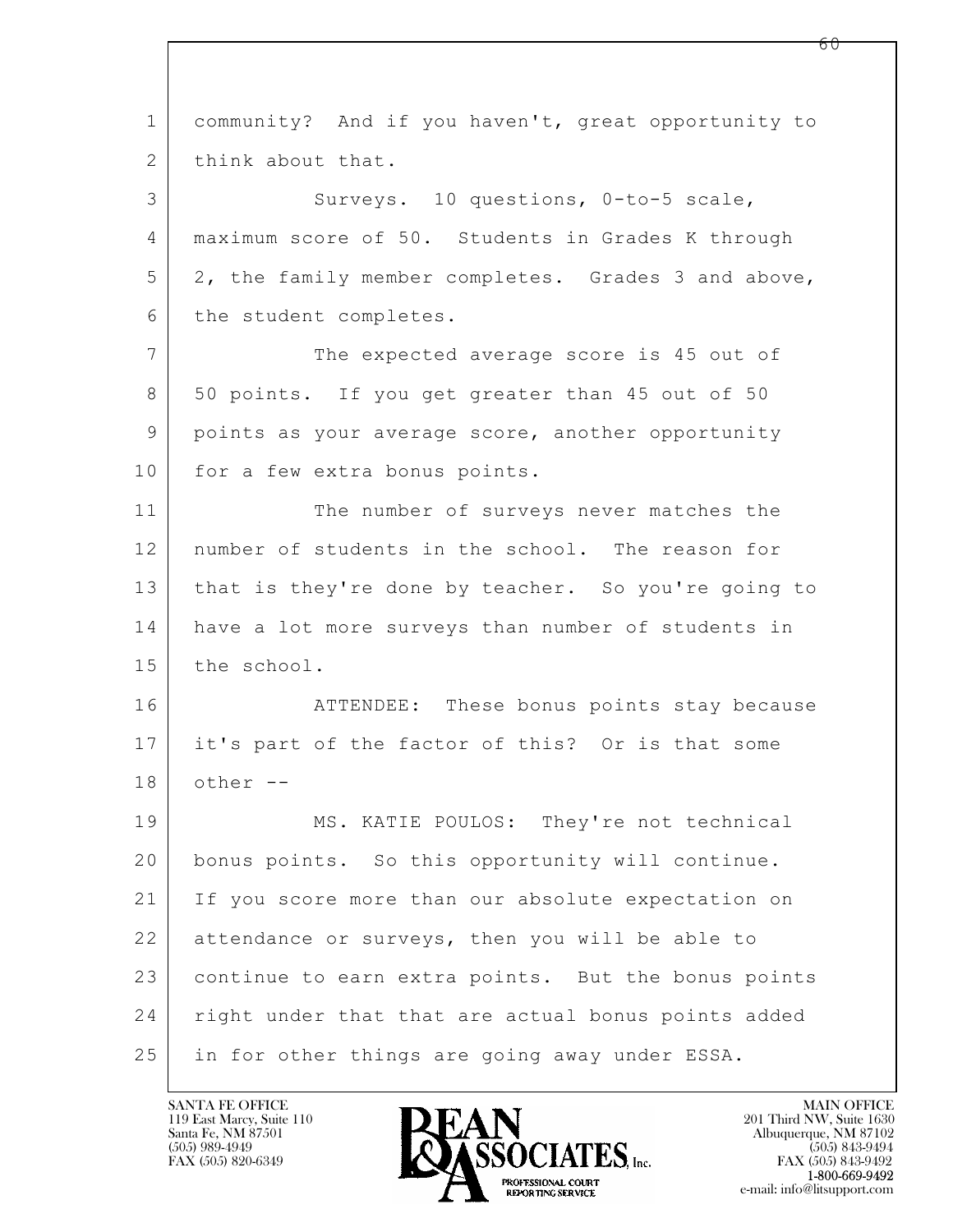$\mathbf{L}$  1 COMMISSIONER ARMBRUSTER: So explain 2 again. The surveys are supposed to be given to 3 every student or -- 4 MS. KATIE POULOS: By teacher. Because 5 it's a teacher -- 6 COMMISSIONER ARMBRUSTER: Each of us as a 7 teacher are giving it to our 25 kids is what you're 8 saying. 9 MS. KATIE POULOS: Uh-huh. 10 COMMISSIONER ARMBRUSTER: So why would we 11 not have all of them? 12 MS. KATIE POULOS: You'd probably have 13 more. So you probably have 50 kids, but they 14 complete surveys for four teachers. Then you're 15 | going to have 200 surveys, not 50 surveys. 16 COMMISSIONER ARMBRUSTER: Right. For 17 elementary, it's -- it may or may not be, because 18 | they do have different teachers, also. 19 MS. KATIE POULOS: Depending on the model. 20 | THENDEE: The model of the school, right? 21 | MS. KATIE POULOS: Yeah. 22 ATTENDEE: So -- I'm sorry. So the points 23 at the bottom, the 5 points is if they have 95 or 24 more percent? Is that when they get those -- 25 MS. KATIE POULOS: Right. If they had

119 East Marcy, Suite 110<br>Santa Fe, NM 87501

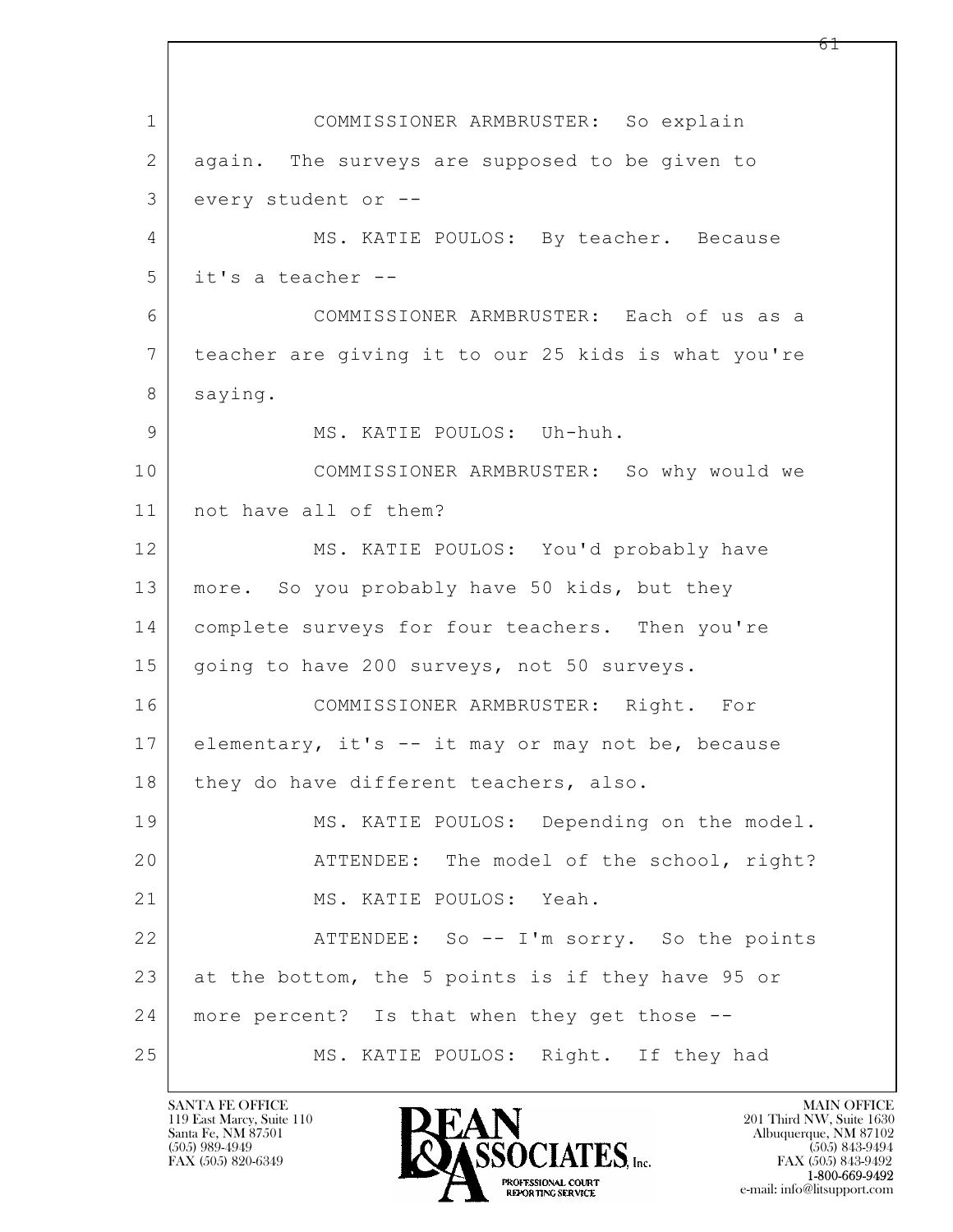$\mathbf{L}$  1 more than 95 percent student average daily 2 attendance, they would have earned more than  $3 \mid 5$  points. 4 ATTENDEE: More than 5. 5 MS. KATIE POULOS: Right. But if they 6 have less, then they would earn less than 5. If 7 they had more than a 45 average score on their 8 survey, they would have earned more than 5 points. 9 Okay. That's it for the elementary 10 schools. 11 For the high schools, I told you we have 12 Graduation Rate. We are looking at a SAM school. 13 So this will be slightly different for SAM schools 14 | than for traditional non-SAM high schools. 15 But for everybody, we look at the 16 four-year graduation rate for any student who was at 17 your school at any point in time during their high 18 | school career. How long they were at your school is 19 | going to impact the impact -- is going to affect the 20 | impact or the weight in the calculation. 21 It gets pretty complicated pretty quickly. 22 But we -- we do make sure all those students. 23 This school, for its four-year graduation 24 | rate, had a 28 percent. They could have earned --25 let's see if I can remember it -- 28 percent -- 17

119 East Marcy, Suite 110<br>Santa Fe, NM 87501



FAX (505) 843-9492 e-mail: info@litsupport.com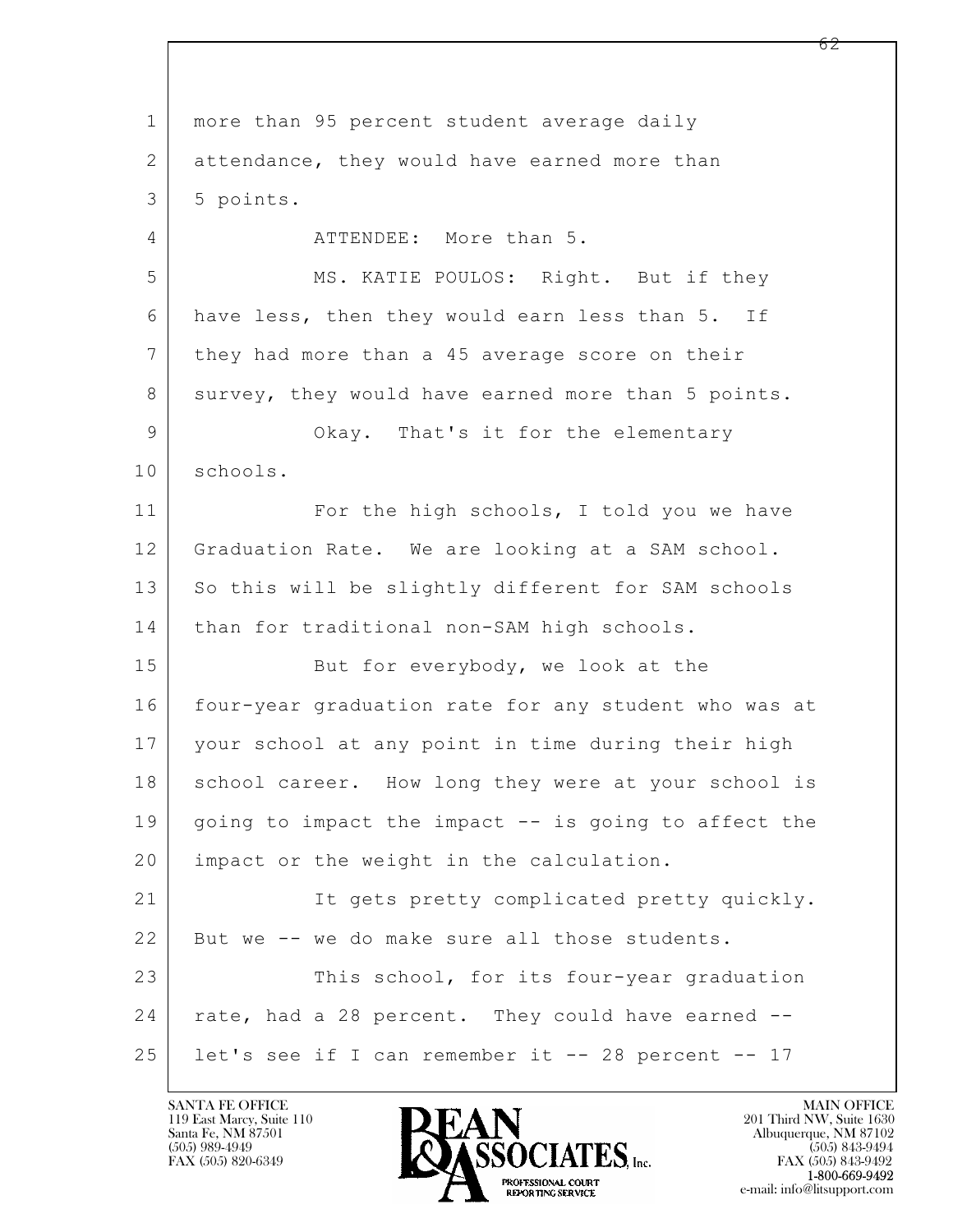| $\mathbf{1}$ | points -- I'm going to have to look at the school    |
|--------------|------------------------------------------------------|
| 2            | grade manual, because I get this confused.           |
| 3            | For their graduation rate, they can earn             |
| 4            | 8 points for their four-year graduation rate. So we  |
| 5            | take 8 times 28 percent, and we get 2.98 points,     |
| 6            | which is how many they earned.                       |
| 7            | For their five-year graduation rate, they            |
| 8            | can earn 3 points. So we take 3 points, times        |
| 9            | 37 percent, and we get 1.86 points that they earned. |
| 10           | For their six-year graduation rate, they             |
| 11           | can earn 2 points.                                   |
| 12           | And then for their growth in their                   |
| 13           | four-year graduation rate; that is, if their         |
| 14           | over-three-year average, their graduation rate is    |
| 15           | going up, they can earn up to 4 points for improving |
| 16           | their four-year graduation rate.                     |
| 17           | Really important to note, if a school has            |
| 18           | a graduation rate that is higher than 90 percent,    |
| 19           | whether their growth in that four-year graduation    |
| 20           | rate is positive or negative, they will get all 4    |
| 21           | points. They will not be penalized from going from   |
| 22           | a 98 to a 95. They will get all 4 points for that.   |
| 23           | COMMISSIONER ARMBRUSTER: So schools can              |
| 24           | get that the first year? I didn't look. Like, MAS    |
| 25           | just graduated their first class.                    |

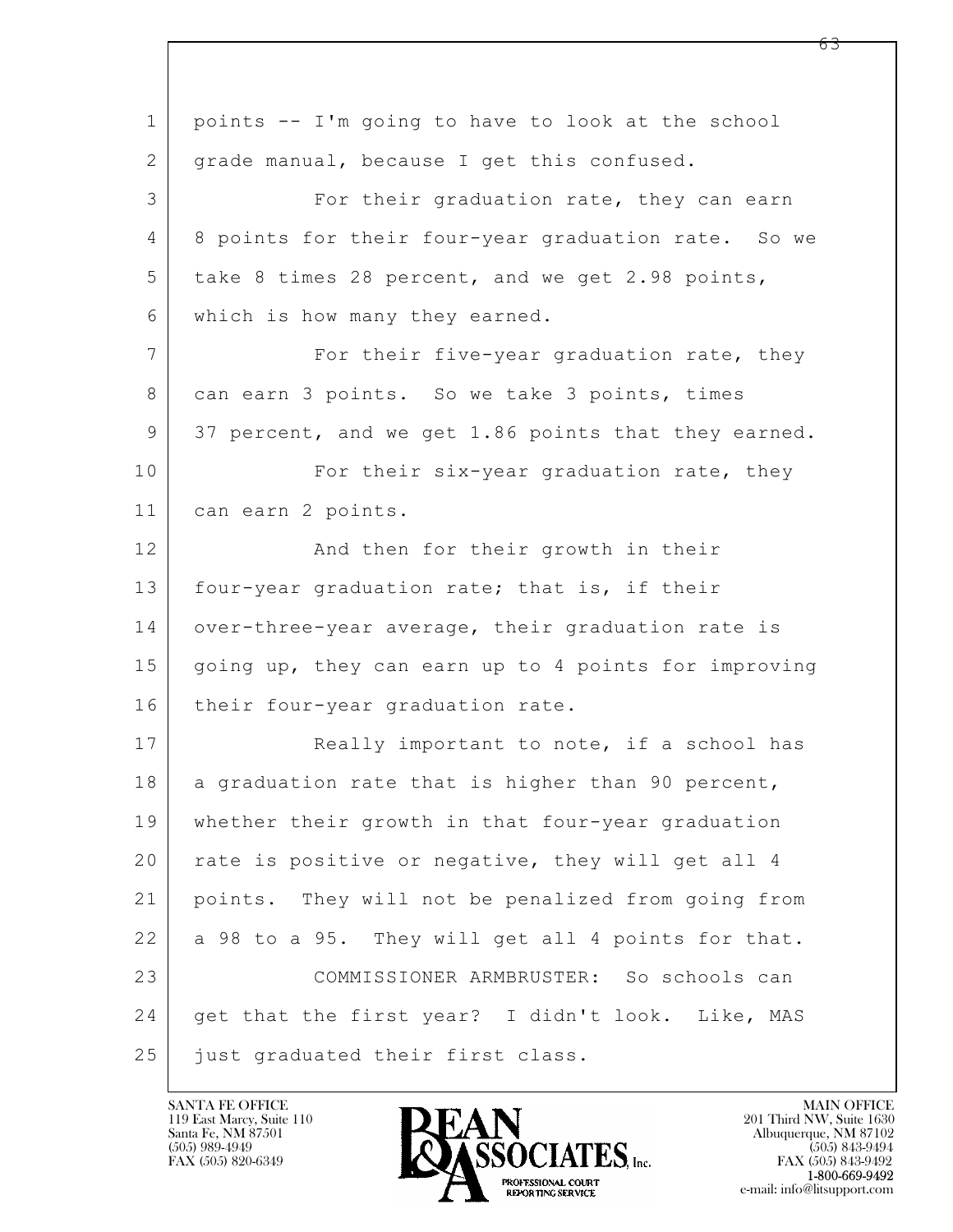$\mathbf{L}$  1 MS. KATIE POULOS: They won't, probably, 2 because they're a 4-year graduate. They won't 3 have -- that'll be the first year they've gotten it. 4 ATTENDEE: Wouldn't this year's graduates 5 be part of next year's school grade? Or am I wrong? 6 MS. KATIE POULOS: Yes. This year's 7 | graduates go into next year's school rate. 8 For SAM -- for the SAM schools, the 9 Supplemental Accountability, non-cohort graduation 10 rates augment the four-year graduation rate. 11 So we look at their four-year graduation 12 rate. And if a student was enrolled at the school 13 on the 40th day as a senior, and they graduate by 14 | the end of that year, they get counted 100 percent 15 as a graduate who was with the school. They just 16 get added in. That's how we supplement for SAM 17 schools. 18 | THENDEE: I'm sorry. 19 MS. KATIE POULOS: Any student who were 20 enrolled in the 40th day as a senior who graduates 21 by the end of the year counts as a graduate. 22 ATTENDEE: So regardless of what -- how 23 many years, or their age, or --24 MS. KATIE POULOS: Right. 25 COMMISSIONER JOHNSTON: If it's their

119 East Marcy, Suite 110<br>Santa Fe, NM 87501

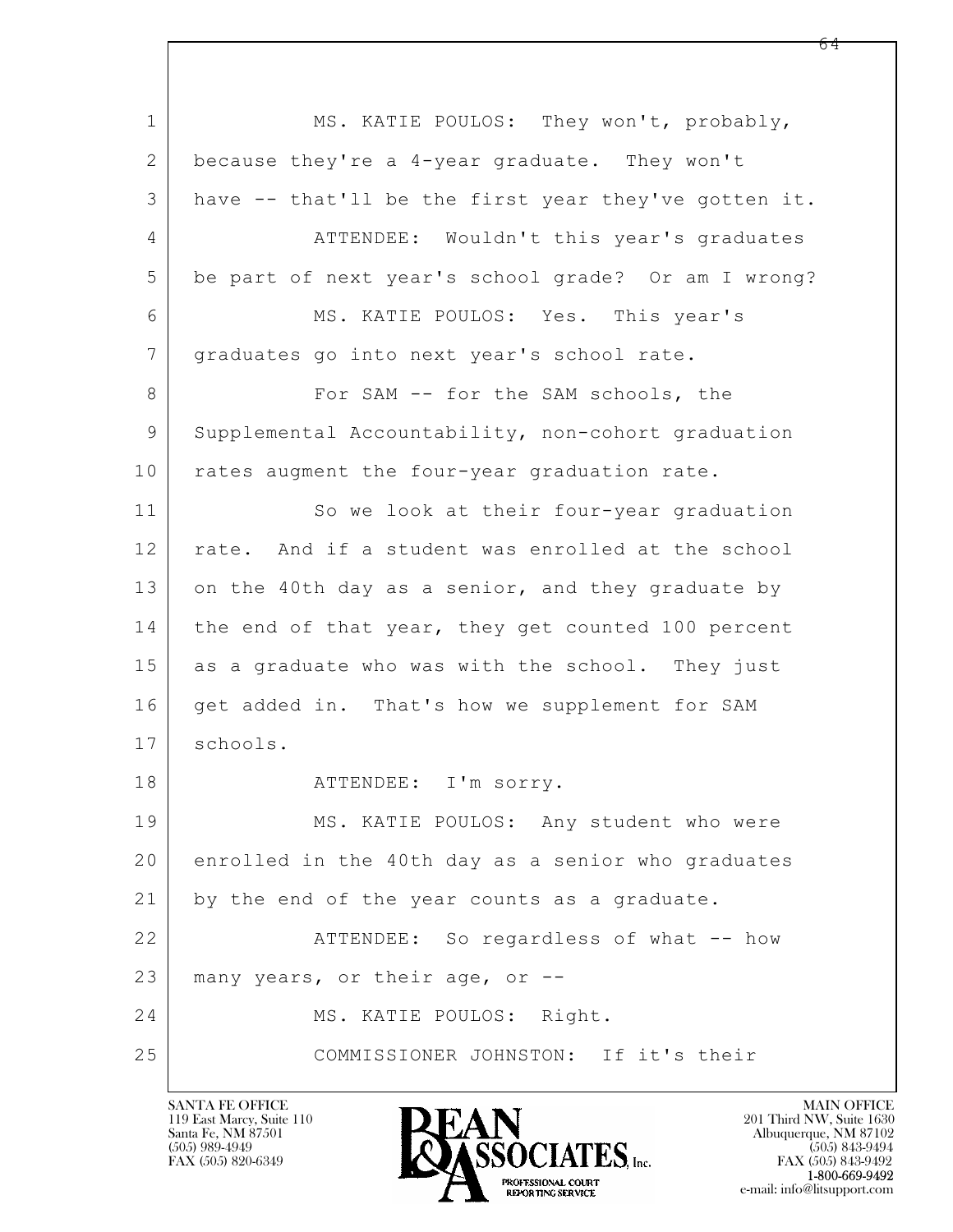$\mathbf{L}$  1 first year in your school, and they're classified as 2 a senior on the 40th day, and they graduate. 3 MS. KATIE POULOS: They count as a full 4 graduate. 5 COMMISSIONER ARMBRUSTER: So we have a  $6$  school that's a SAM school and starts in pre-K? 1,  $7 \mid 2, 3, 4.$  So that's different. 8 MS. KATIE POULOS: They really started as 9 a 9-12 school, and they were a SAM school when they 10 were doing that, very likely with new rule-making, 11 they probably won't qualify to be a SAM school 12 anymore. That's in the works right now. 13 COMMISSIONER ARMBRUSTER: Oh. Because you 14 really couldn't have a K-5 SAM school. 15 MS. KATIE POULOS: You could. It depends 16 on how you define it as a SAM school. In other 17 states, there are. And one of the things we talked 18 about is if one of the ways -- there's lots of ways 19 to do it. Percentage of students who are -- one of 20 the things we've talked about in the rule-making is 21 the percentage of students who are Level D special 22 education. 23 If it's above 50 percent, you might call 24 | that a SAM school. If the percentage of students 25 who are three or more years outside of cohort is

119 East Marcy, Suite 110<br>Santa Fe, NM 87501



FAX (505) 843-9492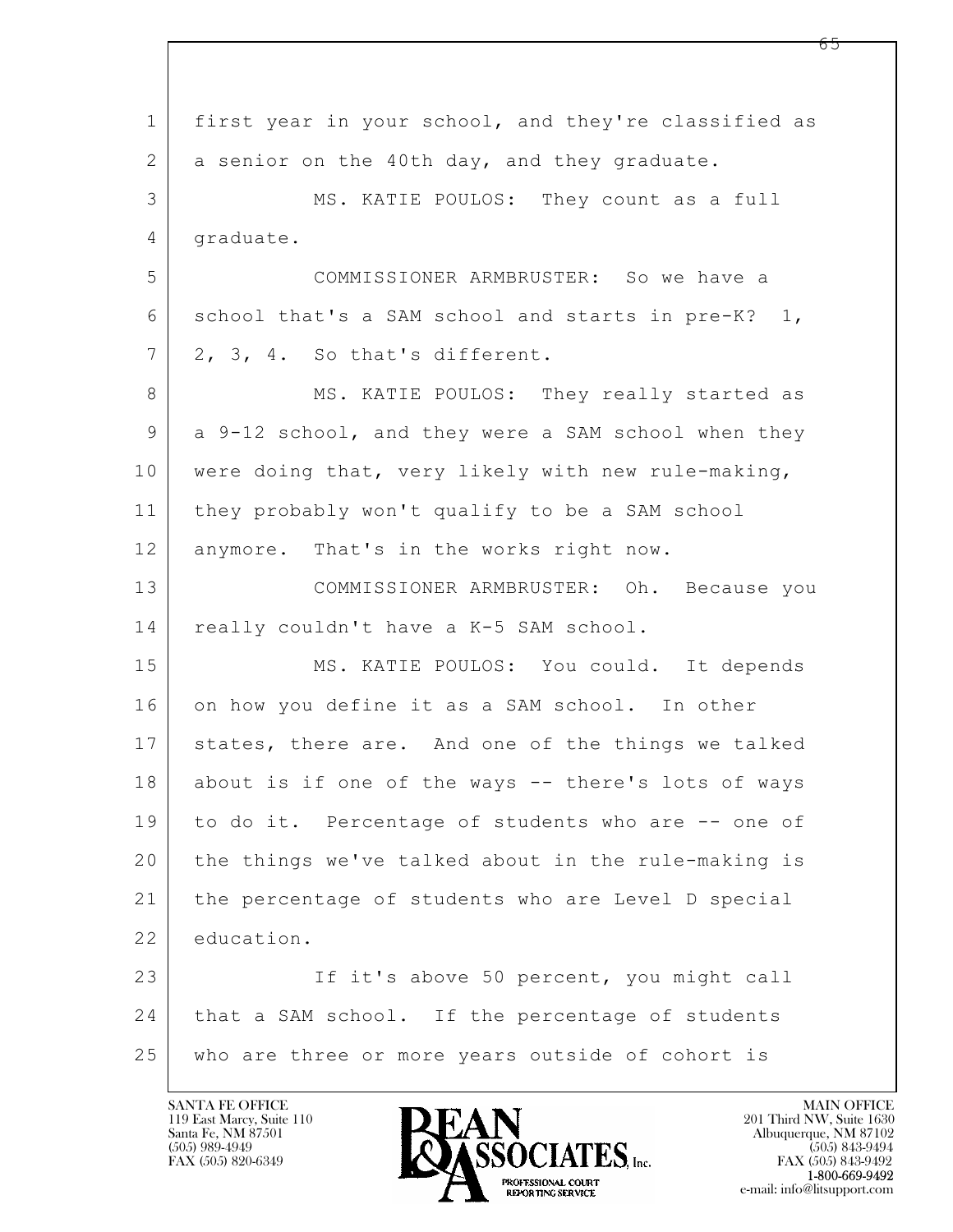$\mathbf{L}$  1 very high, that might be a SAM school. 2 | Well, if you have a lot of students who 3 have been held back, you're a K-5, but they've been 4 held back three years, we could call it that. Maybe 5 percentage of homeless. It's going to depend on how 6 you define that. 7 ATTENDEE: What does "SAM" stand for? 8 | MS. KATIE POULOS: Supplemental 9 | Accountability Model. 10 COMMISSIONER ARMBRUSTER: That explains it 11 all, huh? 12 ATTENDEE: Sure. 13 MS. KATIE POULOS: We also break down that 14 same data by the same gender, race, ethnicity 15 | subgroups. 16 COMMISSIONER CRONE: So I notice in 2018, 17 | there's an American Indian, at least one. 18 MS. KATIE POULOS: Uh-huh. 19 COMMISSIONER CRONE: So that person just 20 didn't show up. 21 MS. KATIE POULOS: Well, remember. You're 22 | talking about on the proficiency. 23 COMMISSIONER CRONE: Yeah. 24 MS. KATIE POULOS: Were they full academic 25 year, did they take the assessment? Then they get

119 East Marcy, Suite 110<br>Santa Fe, NM 87501

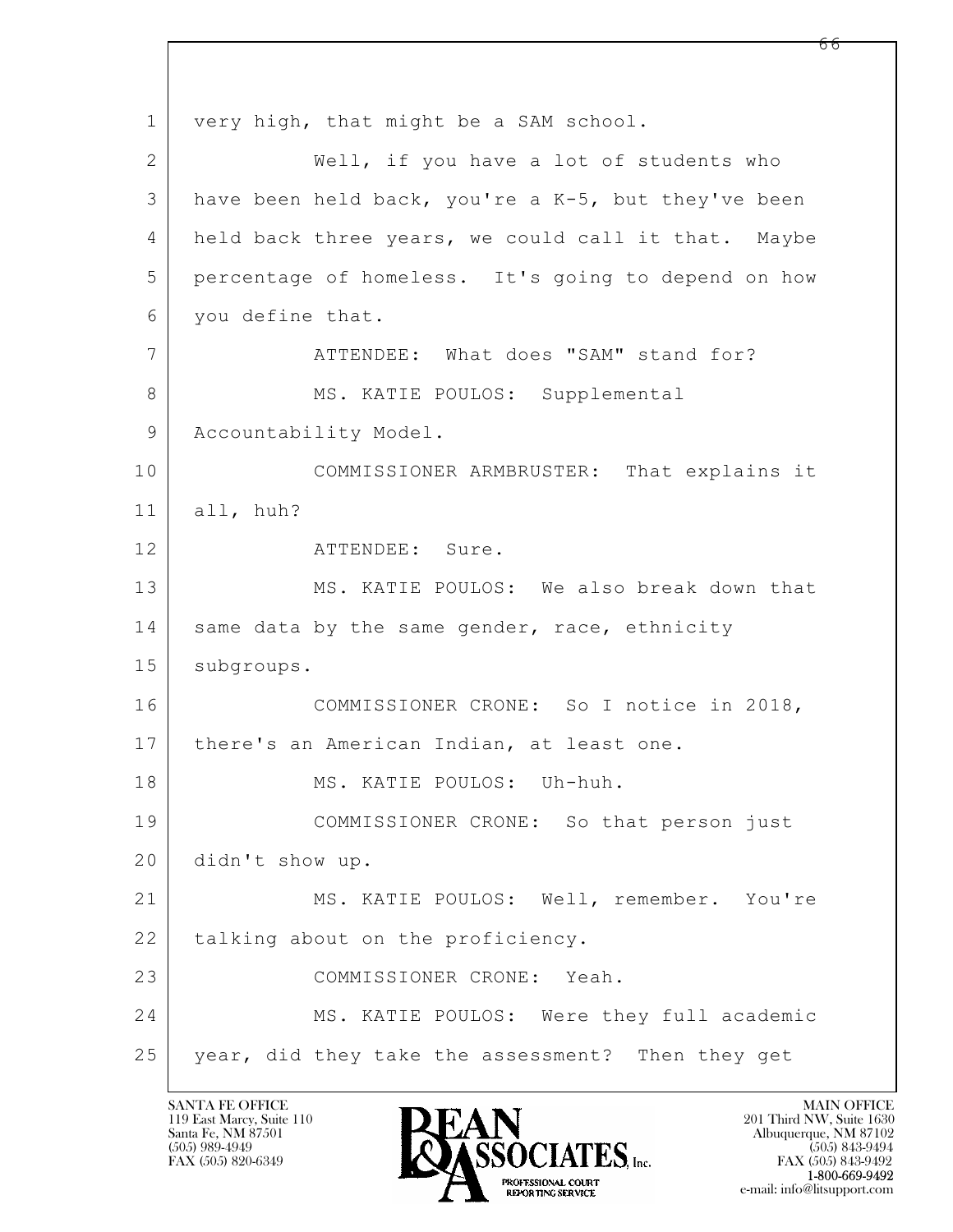$\mathbf{L}$  1 counted in the data. Also remember graduation rate 2 | lags by one year. 3 COMMISSIONER CRONE: Okay. 4 MS. KATIE POULOS: So even though this is  $5$  the 2018 report card, this is the graduating 6 class -- the four-year graduate. This is the 7 | graduating class of 2017. 8 COMMISSIONER CRONE: Okay. Makes sense. 9 MS. KATIE POULOS: Okay. So that's 10 Graduation Rate. 11 | Next, College and Career Readiness. 12 COMMISSIONER JOHNSTON: Oh, I don't find 13 | that. I'm looking in the elementary packet saying, 14 | "I'm missing a page." 15 MS. KATIE POULOS: Not for elementary, 16 it's for our high schools, right, we look at two 17 things. And you see that when you look at where we 18 | start reporting the data. 19 One, participation of the cohort; that is, 20 | last year's graduating class, what percentage of 21 last year's graduating class -- last year's 22 graduating cohort; they may not have graduated --23 participated in one or more of these College or 24 Career Readiness programs. 25 This says 17 percent. This is any student

119 East Marcy, Suite 110<br>Santa Fe, NM 87501

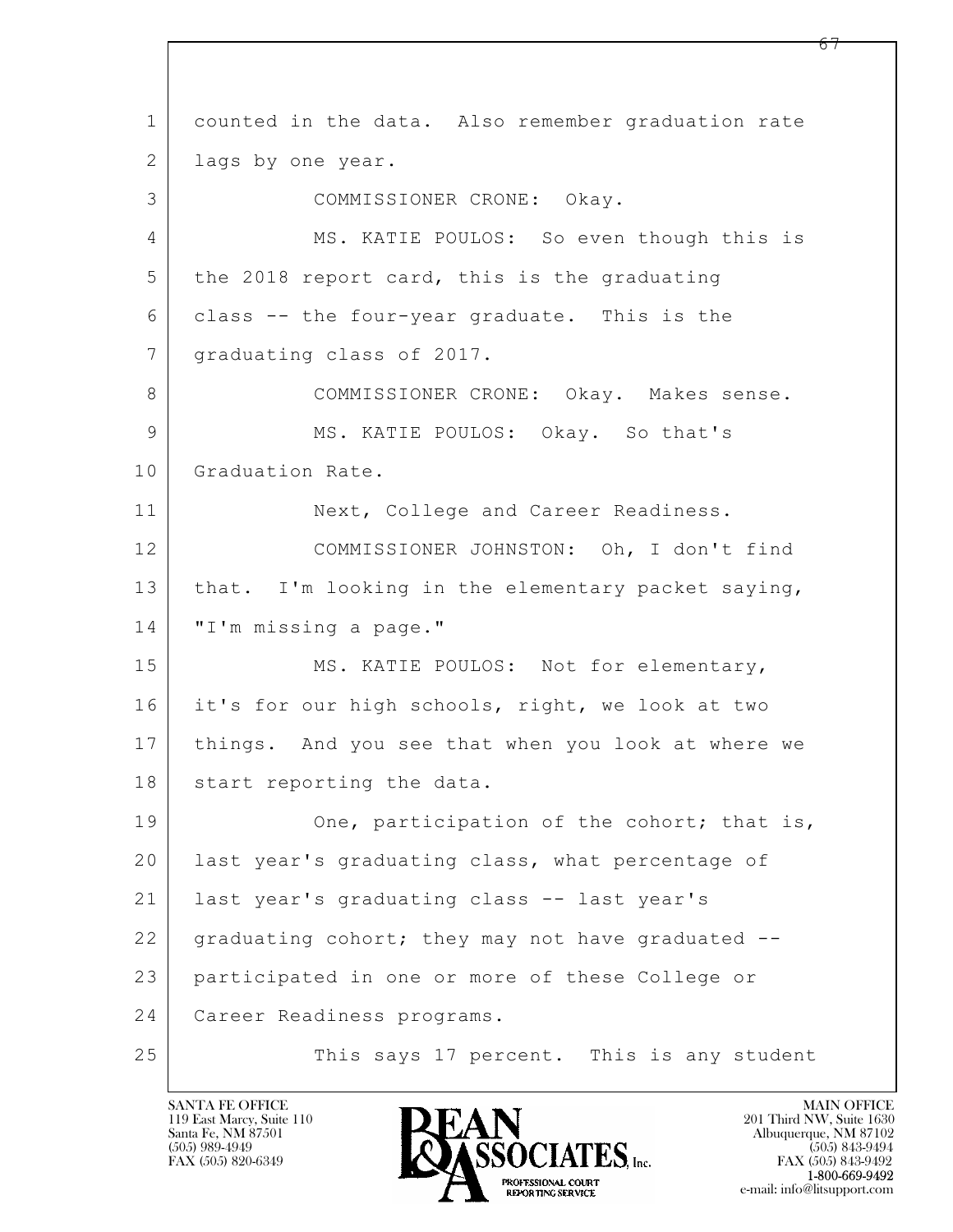$\mathbf{L}$  1 who was enrolled in the school at any point in their 2 high school career who was supposed to graduate with 3 last year's graduating class, did they participate 4 in one of these. 5 I will tell you, some people will say this 6 is a way of cheating the system. I actually think 7 it's a way of actually helping our students. 8 Somebody said it. They cheat the system, because 9 they require all of their students to take the 10 | Aspire. No, they don't. 11 COMMISSIONER JOHNSTON: I'm sorry. The 12 car finally came through at \$500. I've got to go 13 | call my husband. 14 MS. KATIE POULOS: It's not cheating the 15 system. It's giving every student the opportunity 16 to participate in College or Career Readiness by 17 making it part of your program. 18 This school, if we talk about it, just 19 developed a COMPASS -- no, AccuPlacer -- an 20 | AccuPlacer goal. If they make that part of their 21 program when a student enrolls, we administer the 22 AccuPlacer, guess what? They're going to get 23 | 100 percent of the points for this indicator for 24 participation; maybe not for success, but for 25 participation.

119 East Marcy, Suite 110<br>Santa Fe, NM 87501



FAX (505) 843-9492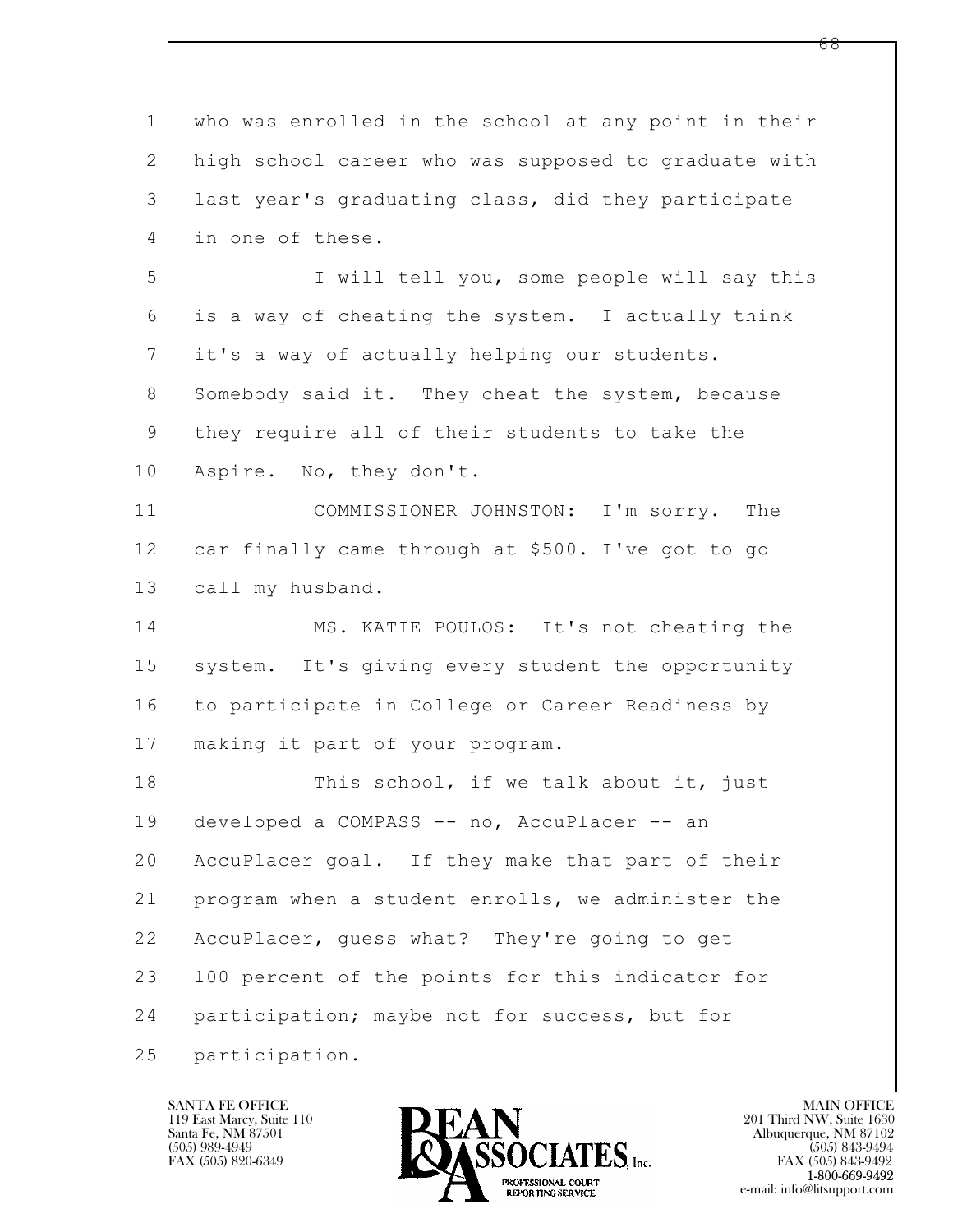$\mathbf{L}$  1 and it's not that they did it to make 2 | their grade better. They gave their students 3 exposure to a career program that helped their 4 students, just by participating, let alone by 5 success. 6 COMMISSIONER TOULOUSE: AccuPlacer tells 7 them exactly where their skill level is and what 8 they need to improve. It makes sense to --9 | MS. KATIE POULOS: And it invests them, by 10 knowing that you're invested in education. This is 11 going to be great for this school. They're going to 12 increase -- if they do that, they're going to 13 increase their score in this measure. 14 COMMISSIONER TOULOUSE: I just wish 15 WorkKeys was on here, too. 16 MS. KATIE POULOS: I believe it is, for --17 I believe it is for our SAM schools. This is 18 actually really important, because -- this is why 19 I'm going to give you the technical guide. As you, 20 as Commissioners, are negotiating the goals, know 21 that the technical guide lays out the success 22 criteria, which is different for every assessment. 23 I would encourage you not to set the Success 24 criteria with your schools that are lower than this, 25 because then you're creating a dual standard.

119 East Marcy, Suite 110<br>Santa Fe, NM 87501

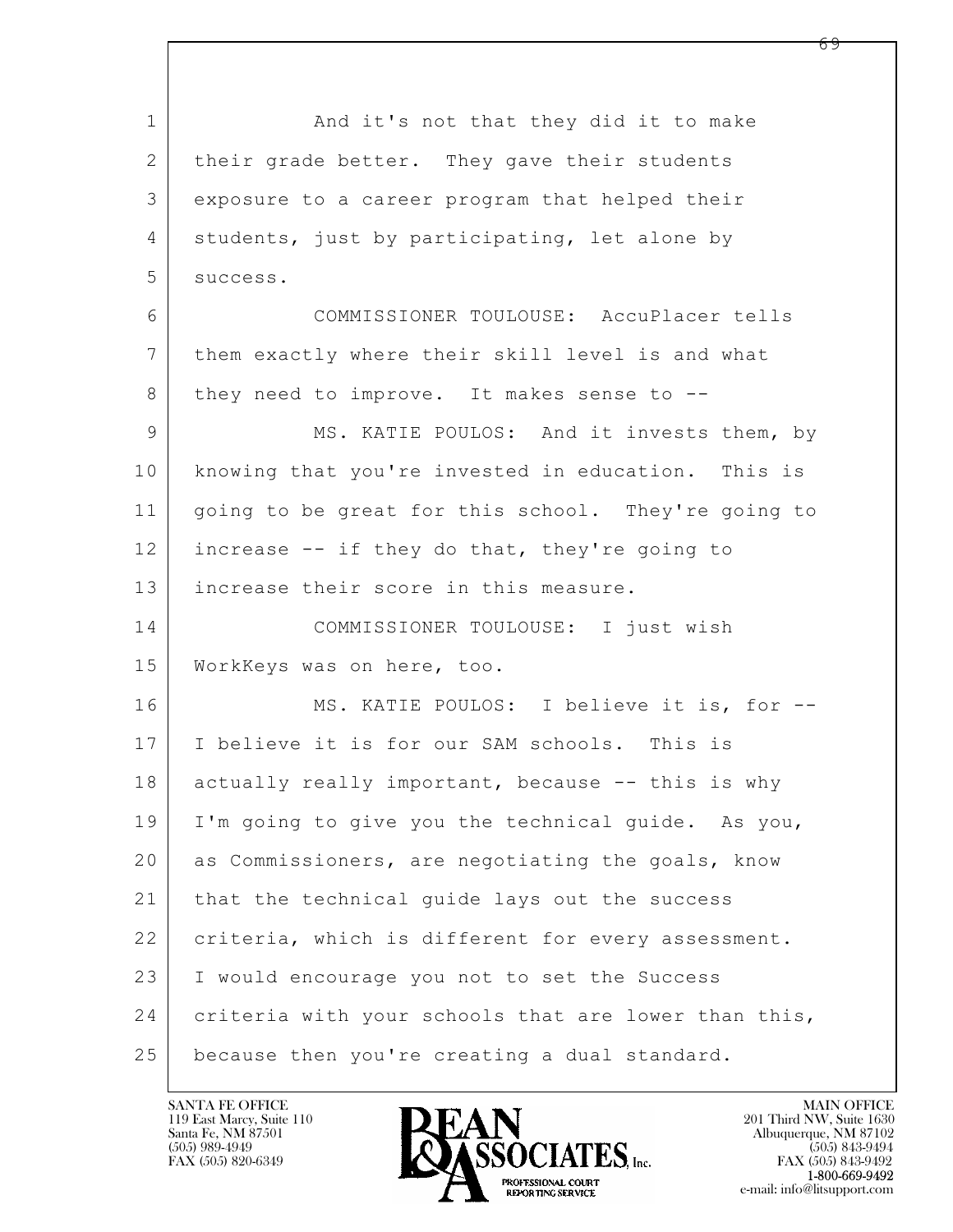$\mathbf{L}$  1 So the things that can be included, both 2 for success and participation, are AccuPlacer; ACT; 3 ACT Aspire; Advanced Placement; COMPASS; CTE Course 4 Sequences -- and you have to get a "C" or better -- 5 Dual Credit non-remedial courses, "C" or better; 6 International Baccalaureate; PSAT before November 7 2015; and PSAT after 2015. They have different 8 | success scores because they look very different. 9 | They must have made changes. SAT before March 2016; 10 | SAT after March 2016; Subject Area Tests; ACT 11 WorkKeys; TABE; and ASVAB. 12 So you said WorkKeys. 13 COMMISSIONER TOULOUSE: Yes. 14 MS. KATIE POULOS: So that is in here. 15 ATTENDEE: For all schools? Or just SAM 16 schools? 17 MS. KATIE POULOS: SAM schools are the 18 | ones that you add ACT WorkKeys, TABE, and ASVAB. 19 The minimum score required on the ACT WorkKeys, it 20 | has Applied Mathematics of 5; Listening for 21 Understanding, a 4; Reading for Information, a 5; 22 Business Writing, a 3; Applied Technology, a 3; 23 | Teamwork, a 4; Location Information, a 4. 24 For the TABE, it's Mathematics, 506; 25 | reading, 518; writing, 524. And for the ASVAB,

119 East Marcy, Suite 110<br>Santa Fe, NM 87501



FAX (505) 843-9492 e-mail: info@litsupport.com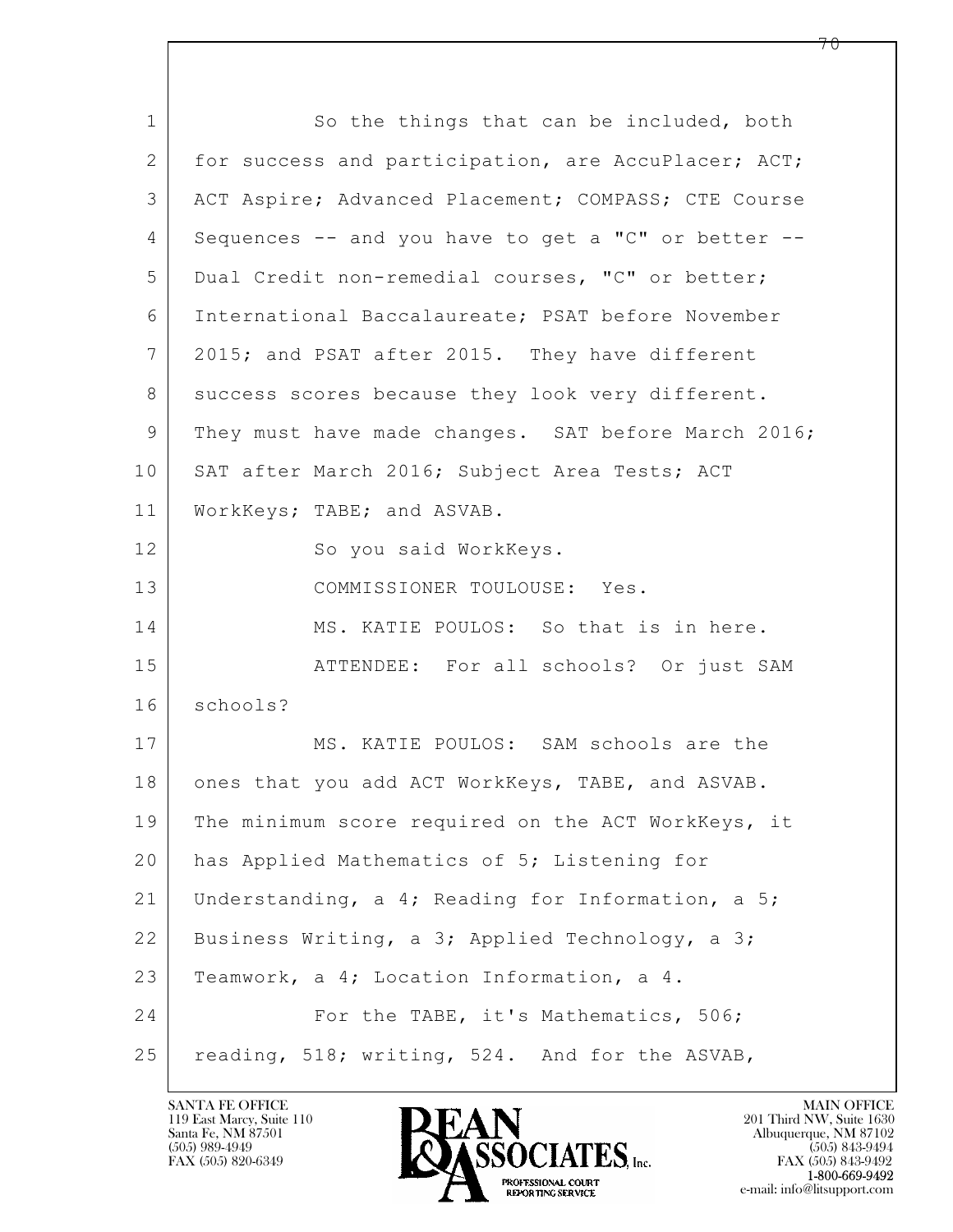$\mathbf{L}$  1 AFQT, a 31. 2 So when you're doing goals with any school 3 | that wants to talk about any of these assessments, 4 make sure you bring this with you, just so you at 5 least -- you may make a decision. But at least you 6 have the reference to be able to have that 7 discussion. 8 So, again, really important, you get 9 | success and participation. 10 Participation is worth 5 points. And it 11 would be 5 points times whatever percentage 12 participated. 13 So in this case, it's 5 points times 14 | 17 percent gives you .85 participation points. And 15 it's really easy to get 100 percent, all 5 of those 16 points, by just creating a policy in your school 17 | that says, "When students enroll, we do this. We do 18 this thing that helps them invest in their education 19 and know where they are, what they need to work on." 20 And then Success. It's the success, by 21 | hitting those targets, of those 17 percent that 22 participated. 43 percent of their 17 percent were 23 successful. And so they got 4.2340 points, which 24 was the 10 available points times 43 percent. 25 COMMISSIONER JOHNSTON: For Success,

119 East Marcy, Suite 110<br>Santa Fe, NM 87501

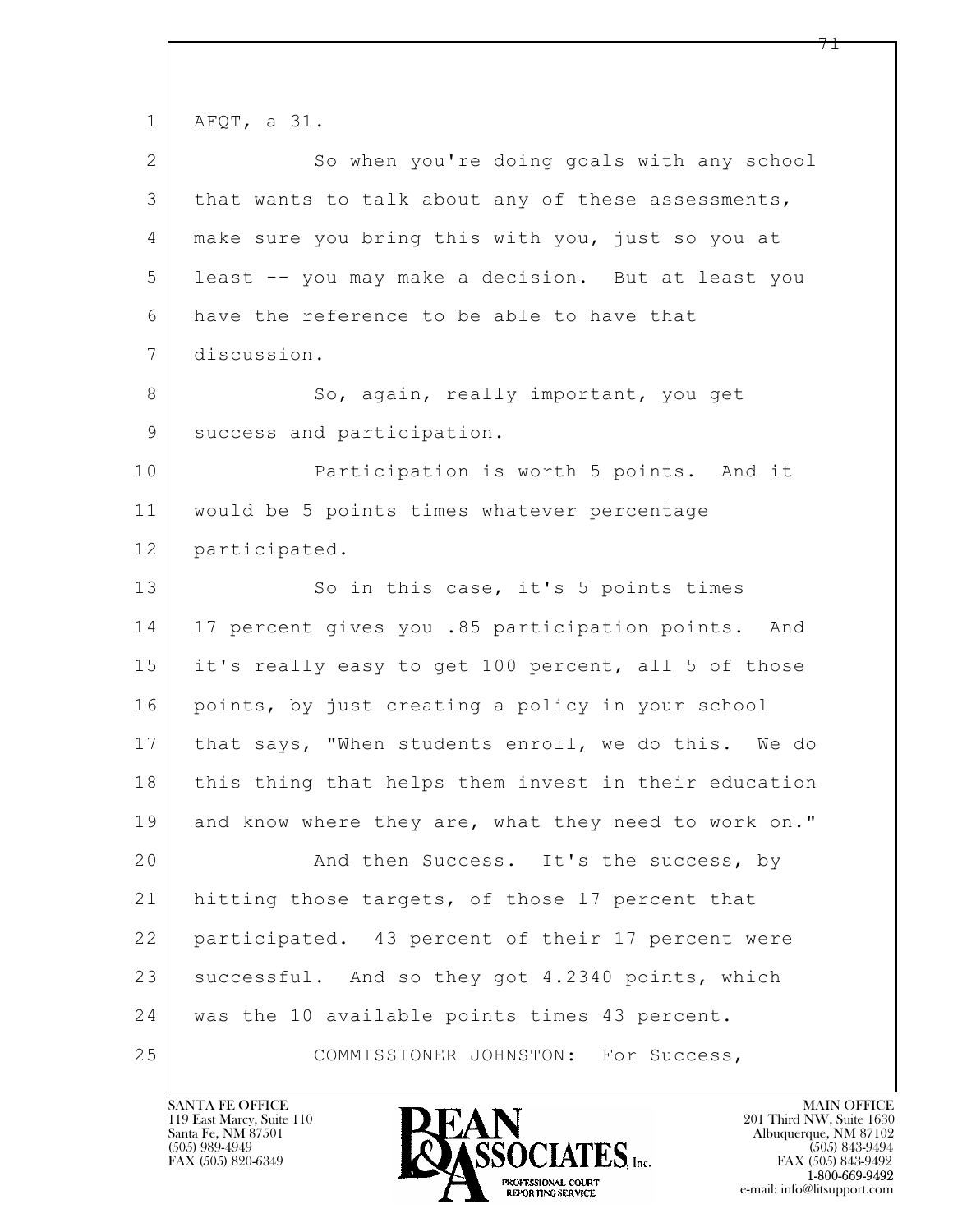$\mathbf{L}$  1 | 10 points. 2 MS. KATIE POULOS: For Success, 10 points, 3 for participation, 5 points. 4 COMMISSIONER ARMBRUSTER: So if a 5 school -- I can imagine some schools would give more 6 than one of these. For example, they might all take 7 the PSATs. They can get into that Khan Academy to 8 do that. Then they may want to be doing the 9 AccuPlacer. Doesn't that tell you where kids are on 10 some things? 11 MS. KATIE POULOS: Yes. So I think I'm 12 anticipating your question. Each student is either 13 a yes or a no on participation. They may have 14 participated in all of them; but they just count 15 once as a yes. Success, they may have participated 16 in all of them and been successful in one. They 17 | count as a success. 18 COMMISSIONER JOHNSTON: Okay. So if I 19 decide -- 20 ATTENDEE: Maybe them take them all. 21 COMMISSIONER JOHNSTON: Some schools 22 require -- the AccuPlacer and the COMPASS are your 23 junior-college entry tests. They're like junior 24 AccuPlacer and COMPASS. Those are like the ACT for 25 a trade school. And Success is when you place into

119 East Marcy, Suite 110<br>Santa Fe, NM 87501

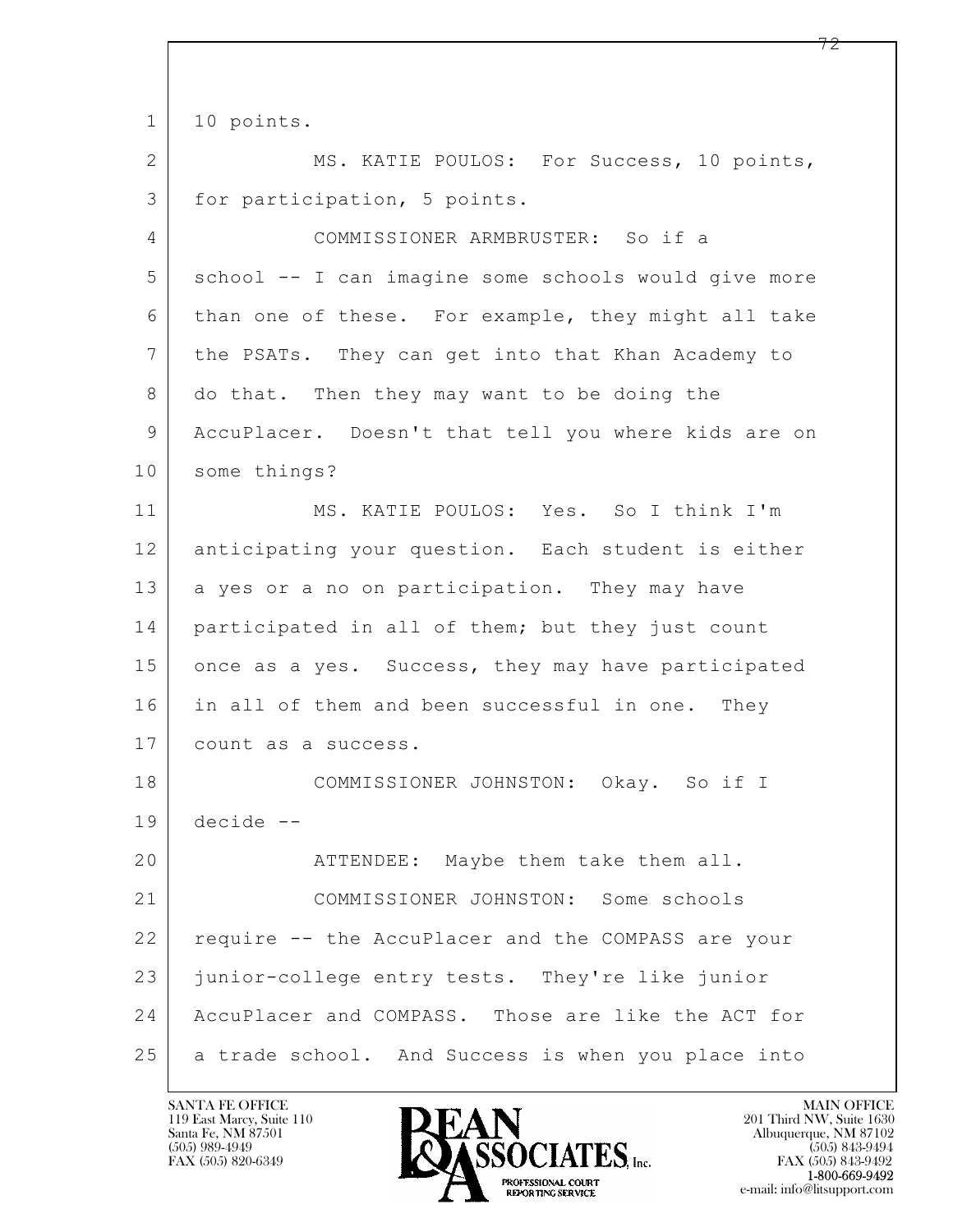$\mathbf{L}$  1 a college course; right, you-all? I don't know 2 | which. Which do you-all use? 3 COMMISSIONER CRONE: Northern uses 4 | COMPASS. I'm not -- although, you know, it's almost 5 universal that students do SAT and ACT or -- one or 6 both. 7 COMMISSIONER JOHNSTON: But for open 8 enrollment -- but for dual enrollment, they have 9 those tests, like you could take the COMPASS if you 10 wanted to enroll in one of your classes if you were 11 a student at Española High School. 12 COMMISSIONER ARMBRUSTER: So if you are a 13 | student who wants to be dually-enrolled, but you're 14 three years behind in grade level, you would know 15 that by taking one of these tests? I'm not actually 16 familiar with these tests. 17 COMMISSIONER TOULOUSE: No school is going 18 to let you take -- as a dual-enrollment, you have to 19 take either the COMPASS or the AccuPlacer. They're 20 not going to let you in. 21 COMMISSIONER JOHNSTON: You could have a 22 student -- it's like the ACT or the SAT. You could 23 have a student who is 17 years old and has earned 24 | 5 credits and does nothing, and says, "I want to 25 dually-enroll because I want to enter a trade

119 East Marcy, Suite 110<br>Santa Fe, NM 87501

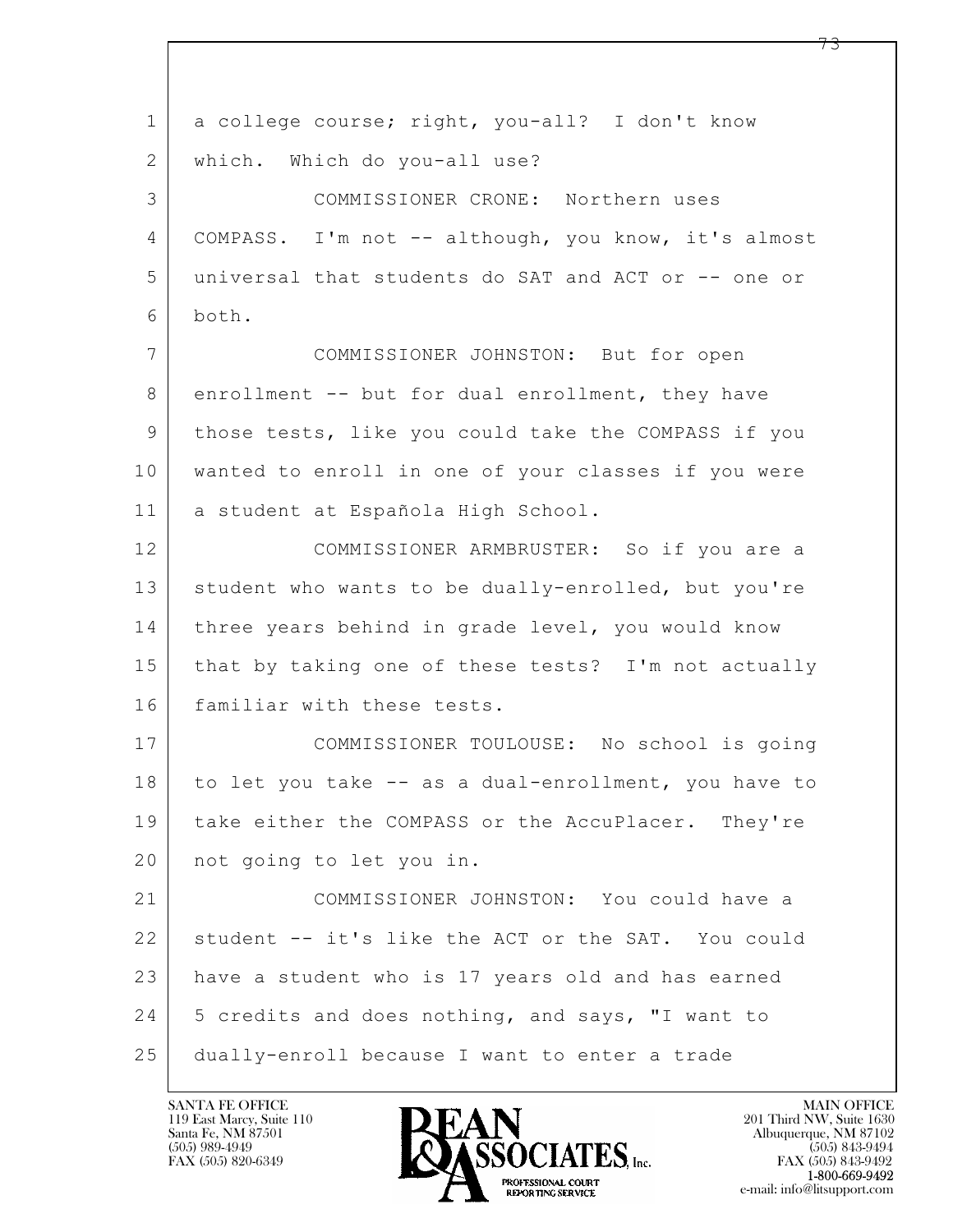$\mathbf{L}$  1 program." 2 And that mechanic program, you have to do 3 the English part of it to make sure you can read. 4 | And that student may come in and score into 5 second-semester freshman English as a reader, but 6 doesn't do anything in class. They sit there like  $7$  this. 8 It gives you a true picture. It's a very 9 | important assessment. 10 COMMISSIONER TOULOUSE: For later on, 11 WorkKeys, if you meet that minimum level, you get a 12 certificate to begin with that gives you -- go into 13 an employer, and if you've got that -- what is 14 it? -- a bronze level or whatever, it gets you into 15 the door for an entry-level job. If you get a 16 silver, that will get you a job almost anywhere. If 17 you get a gold, I don't want you to go to work with 18 that gold. Go to a four-year college and do 19 something with it. 20 | Rut just that minimum gives you a 21 certificate that any employer will take for an 22 entry-level job. That's why when -- like Cesar 23 Chavez, they encourage all of their kids to take it 24 their senior year so they can graduate, whatever 25 | their other plans are, with that certificate in

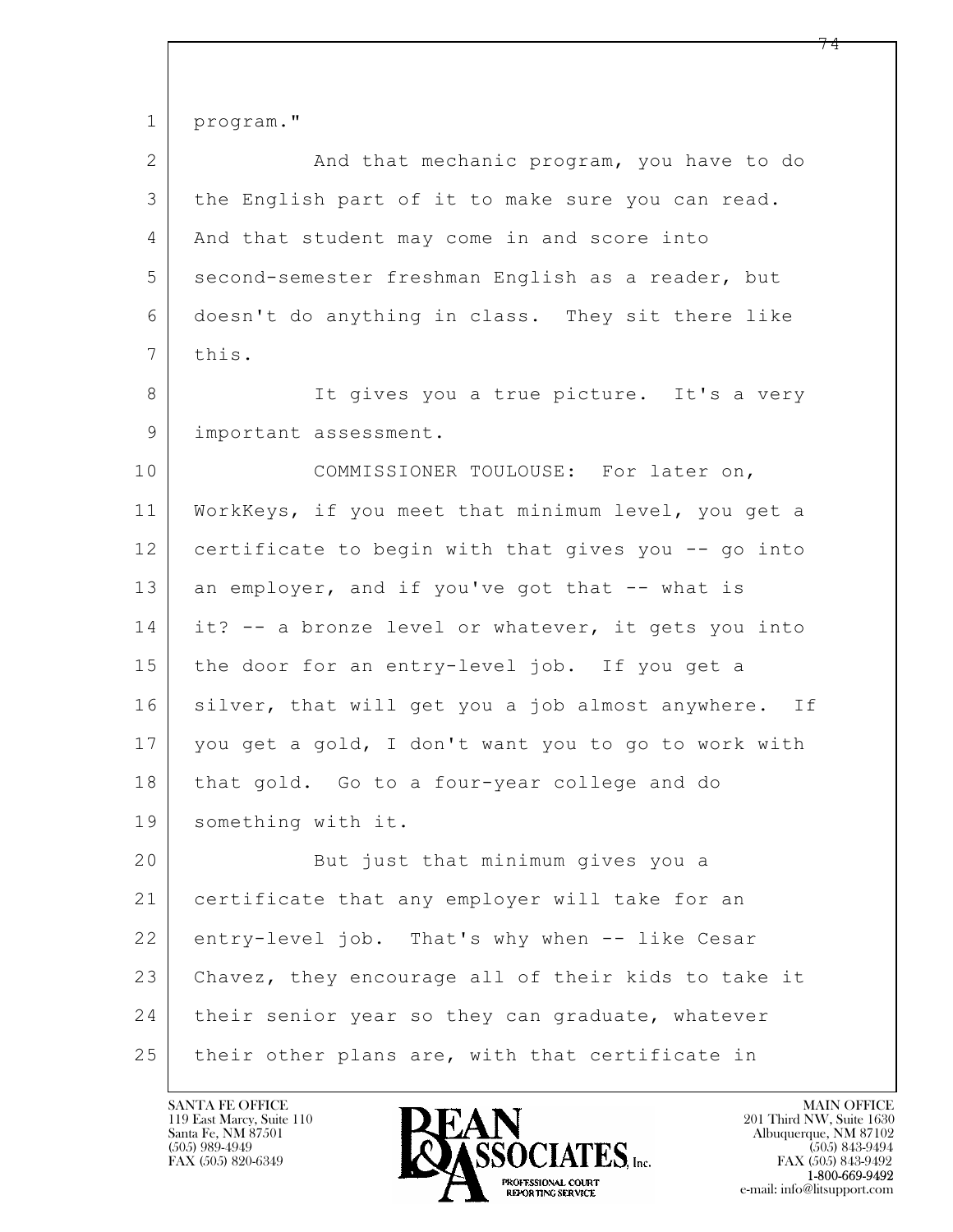| $\mathbf 1$    | hand.                                               |
|----------------|-----------------------------------------------------|
| $\overline{2}$ | MS. KATIE POULOS: But you know how they             |
| 3              | could do better in their school grade? It's not     |
| 4              | just waiting until their senior year. You have to   |
| 5              | take into account what's the right financial        |
| 6              | decision. But if they did it in freshman year --    |
| 7              | COMMISSIONER TOULOUSE: They could take              |
| 8              | it. I'm just saying in the senior year, that's part |
| 9              | of what they encourage, so that when they graduate  |
| 10             | they're also giving them, on the stage, that        |
| 11             | certificate and the recognition for having done it. |
| 12             | And about every other year, they have at            |
| 13             | least one student with a gold. And almost every     |
| 14             | year, those are full scholarship to a New Mexico    |
| 15             | school. I haven't seen them go out of state,        |
| 16             | because these are usually the students who aren't   |
| 17             | looking to go out of state, but get a full-ride     |
| 18             | scholarship to New Mexico or New Mexico State.      |
| 19             | COMMISSIONER JOHNSTON: All right. Katie,            |
| 20             | here I need some remediation. "The percentage of    |
| 21             | the school's cohort of 2017 participating in each." |
| 22             | MS. KATIE POULOS: Yeah.                             |
| 23             | COMMISSIONER JOHNSTON: I have no idea --            |
| 24             | that little -- that means "less than"?              |
| 25             | MS. KATIE POULOS: Yes. It means --                  |

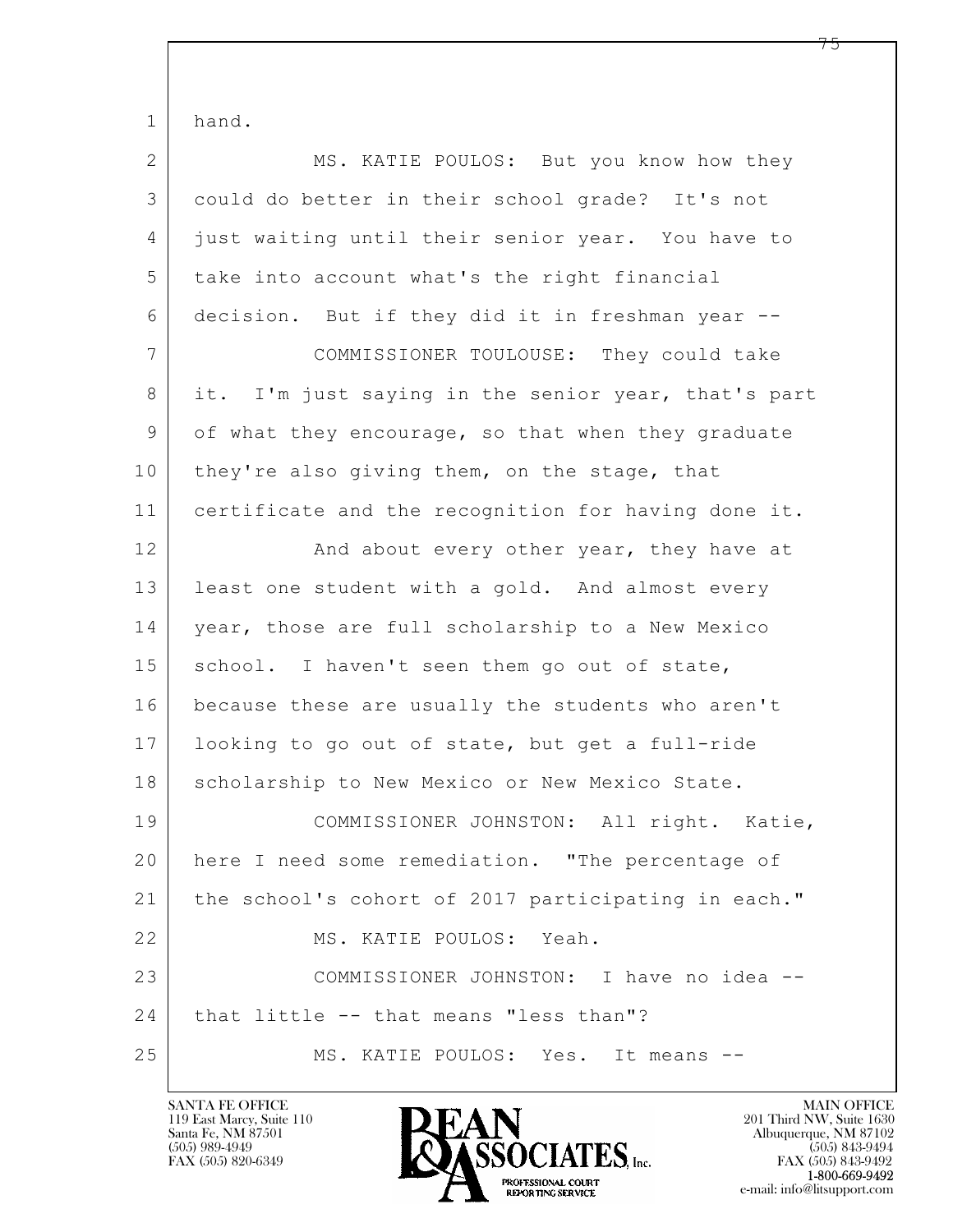$\mathbf{L}$  1 COMMISSIONER JOHNSTON: I'm sorry. You're  $2$  dealing  $-$ 3 MS. KATIE POULOS: Facing left, the point 4 is to the left. 5 COMMISSIONER JOHNSTON: I know what that 6 means. I've got that much. 7 MS. KATIE POULOS: Just making sure. 8 COMMISSIONER JOHNSTON: That's about as 9 far as I have. 10 | MS. KATIE POULOS: Less than or equal to. 11 | The line underneath it is "or equal to." 12 COMMISSIONER JOHNSTON: What does that "1" 13 mean? 14 MS. KATIE POULOS: Less than or equal to 15 | 1 percent of that cohort did that. That's because,  $16$  again, if we  $-$ 17 COMMISSIONER JOHNSTON: They 18 | concentrated -- that tells me, at this level, what 19 the students at this school took. 20 MS. KATIE POULOS: Yeah. 21 COMMISSIONER JOHNSTON: Now, what is the 22 | SAM School Supplemental? 23 MS. KATIE POULOS: That is -- you weren't 24 in the room when I said that. That is -- no, that's 25 okay -- the ASVAB, the WorkKeys, and the TABE.

119 East Marcy, Suite 110<br>Santa Fe, NM 87501

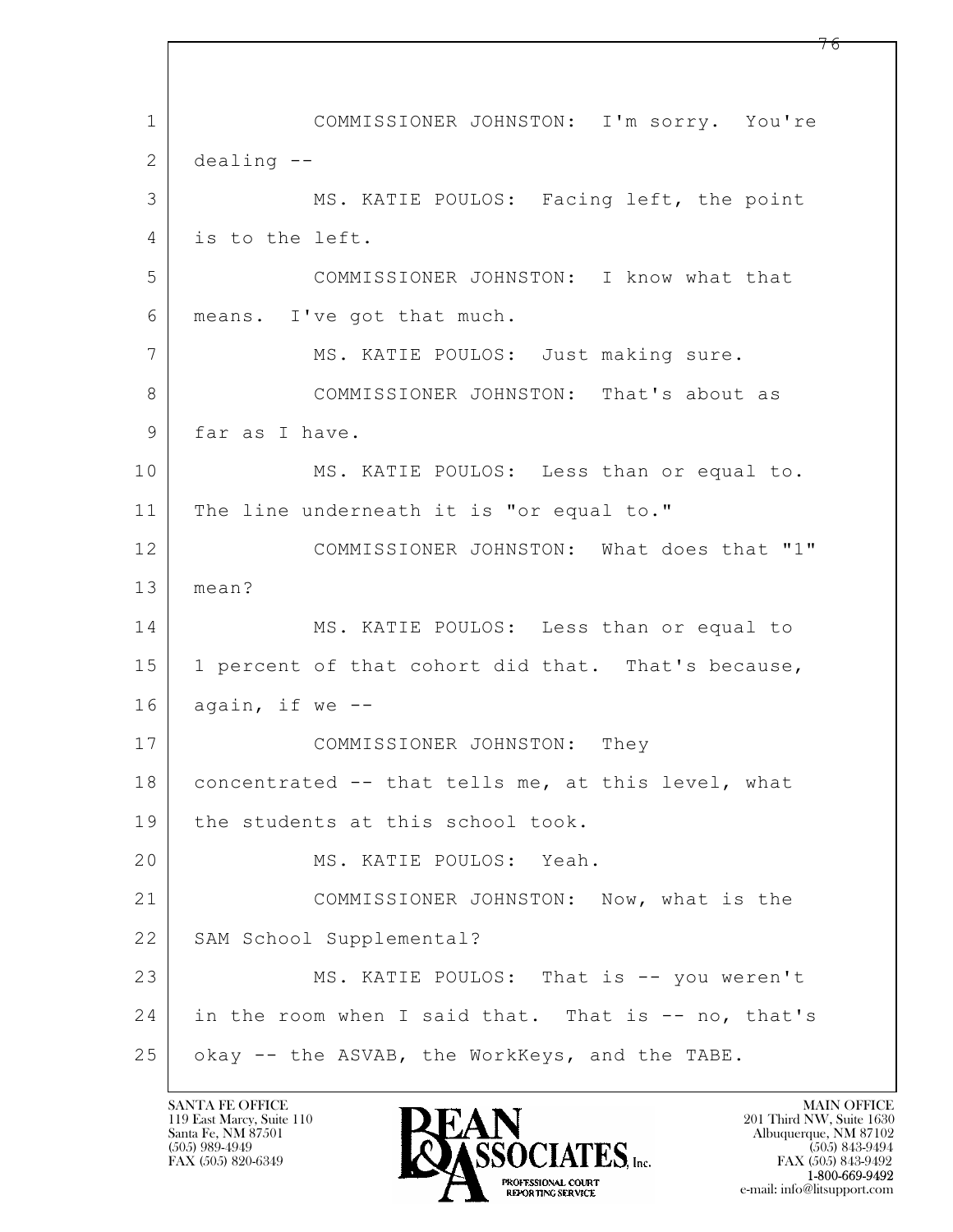$\mathbf{L}$  1 This has been confusing. This was the 2 discussion we had with Estancia Valley. They were 3 looking at this data right here, the color-coded 4 data. They were saying, "This is -- we're only 5 getting credit for our participation." 6 No, no, no, no, no. That was the only 7 thing we broke down by subgroup. 8 You get the points for Success. We take 9 into account both Success and Participation, both of 10 | those. We just didn't break down Success here, 11 probably because we ended up having to blur all -- 12 or almost all of that data. So this just doesn't 13 | make sense to report it that way. 14 COMMISSIONER JOHNSTON: So what this shows 15 me is that the ELL students all were taking one of 16 | the -- the supplemental assessments. 17 MS. KATIE POULOS: Yes, that's correct;  $18$  because we got  $-$  well  $-$  13. 19 COMMISSIONER JOHNSTON: And if you look at 20 the other areas, yeah. So they are focusing in on 21 one, which gives me a trend at my level, which -- 22 okay, that's cool. 23 MS. KATIE POULOS: Again, I would -- if I 24 were one of those school leaders, I would make it 25 part of my process that when a student enrolls,

119 East Marcy, Suite 110<br>Santa Fe, NM 87501

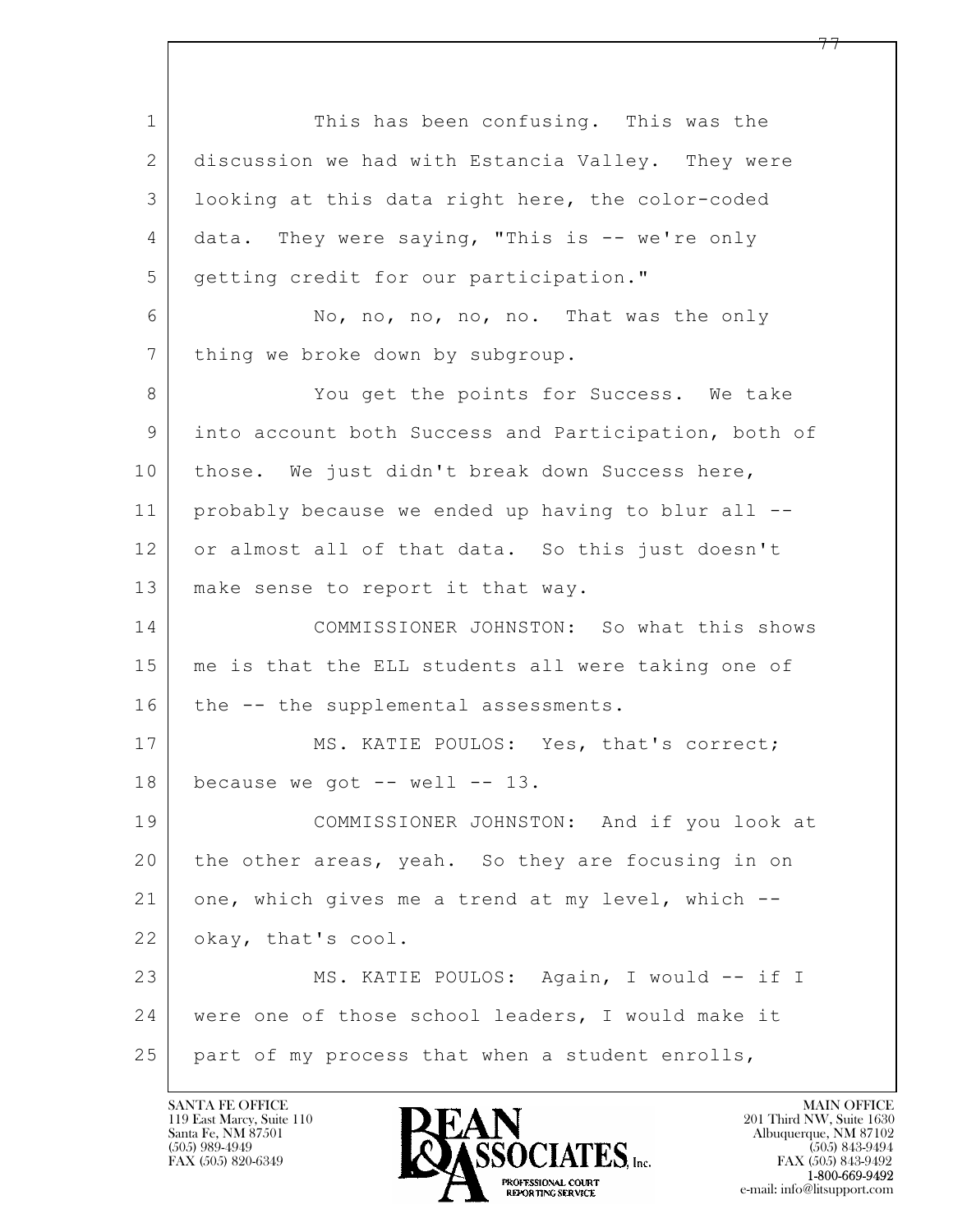$\mathbf{L}$  1 their first month, whatever, right, on the 120th 2 day, whatever it is, we have a practice of 3 administering one of these; because we automatically 4 | get all 5 points, and then whatever points for 5 Success. And that's helpful. 6 But it's also, when you think about it, 7 the choice you're going to make is going to help 8 drive your program. Because if we're taking 9 AccuPlacer, or we're taking WorkKeys, right, we're 10 saying, "This is important. We're investing right 11 | now. This is what your score is. This is where 12 we're going to get you," something to set goals for 13 | and something to drive toward. 14 COMMISSIONER JOHNSTON: That's called your 15 Next Step plan? And they go, "What?" What's a Next 16 Step plan? 17 MS. KATIE POULOS: Then the next page is a 18 quick summary of proficiency over time. 19 Two things that I brought for you. The 20 School Grading Technical Guide, which is thick, 21 | there's a lot of statistics in it. I jump over that 22 part and literally just ignore it, because it's too 23 much for me, even. 24 But there are important things in there, 25 like that chart about the College and Career

119 East Marcy, Suite 110<br>Santa Fe, NM 87501

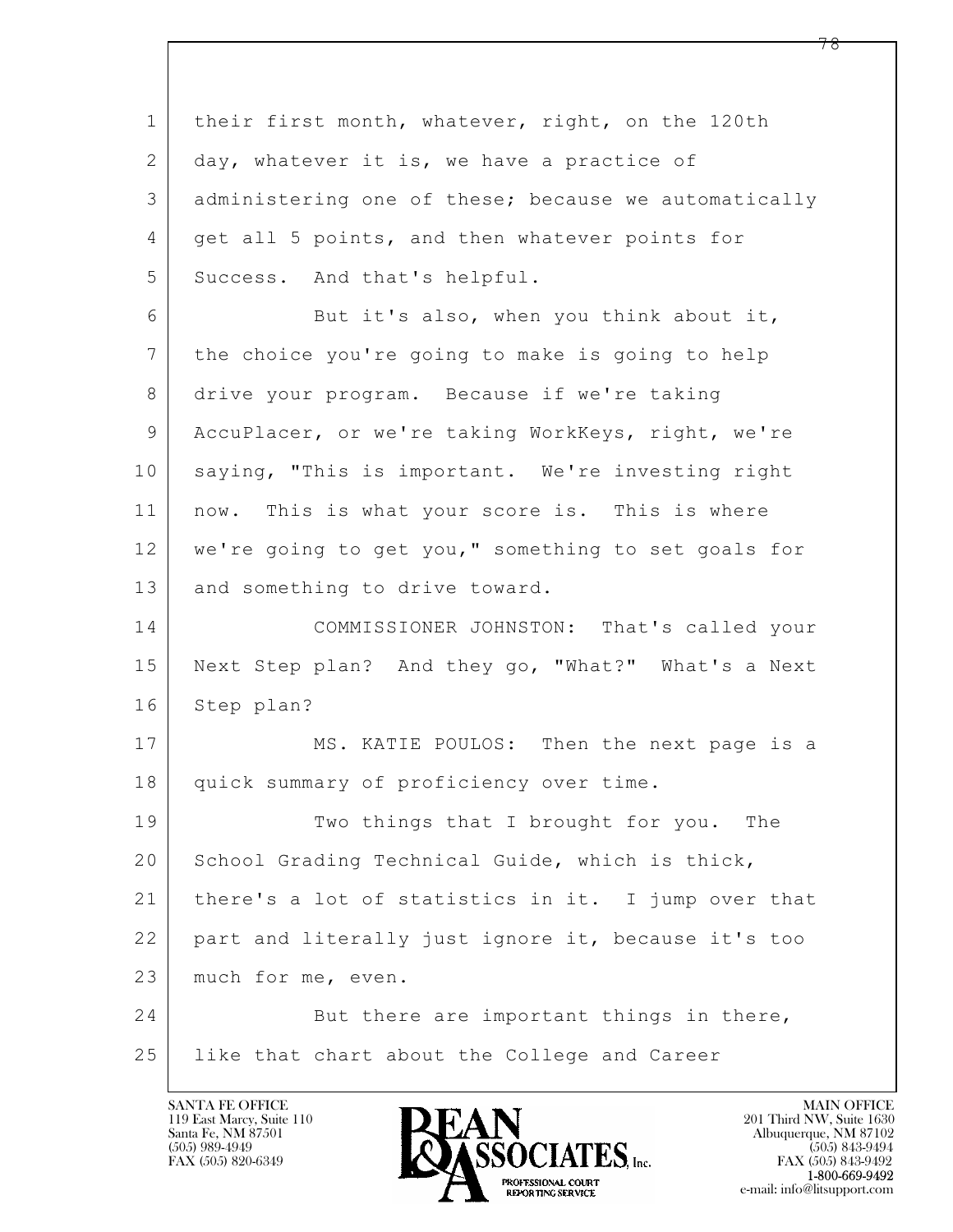$\mathbf{L}$  1 Readiness Indicator and what the minimum required 2 scores are for Success, like what those indicators 3 are, a really complicated bit of statistics about 4 how we calculate everything. The technical detail 5 is in there. 6 Complicated. Worth it, though. Just as 7 you scan through the things that you understand, it 8 will help you. And then also School Grading Basic 9 FAQs. 10 COMMISSIONER JOHNSTON: Well -- and I 11 | really appreciate that you included Page 19, for  $12$  those of us  $-$ 13 MS. KATIE POULOS: I'm going to see what's 14 on Page 19. 15 COMMISSIONER JOHNSTON: That formula was 16 for me, I'm sure, so that I could figure this out 17 when I have to get confirmation on "less than" and 18 | "more than." 19 COMMISSIONER ARMBRUSTER: I always have to 20 think about what it is. 21 COMMISSIONER JOHNSTON: I remember in the 22 old manual, the equation was at the top of the page. 23 It went about three-quarters -- I was looking for it 24 in here. 25 MS. KATIE POULOS: So there's FAQs here.

119 East Marcy, Suite 110<br>Santa Fe, NM 87501

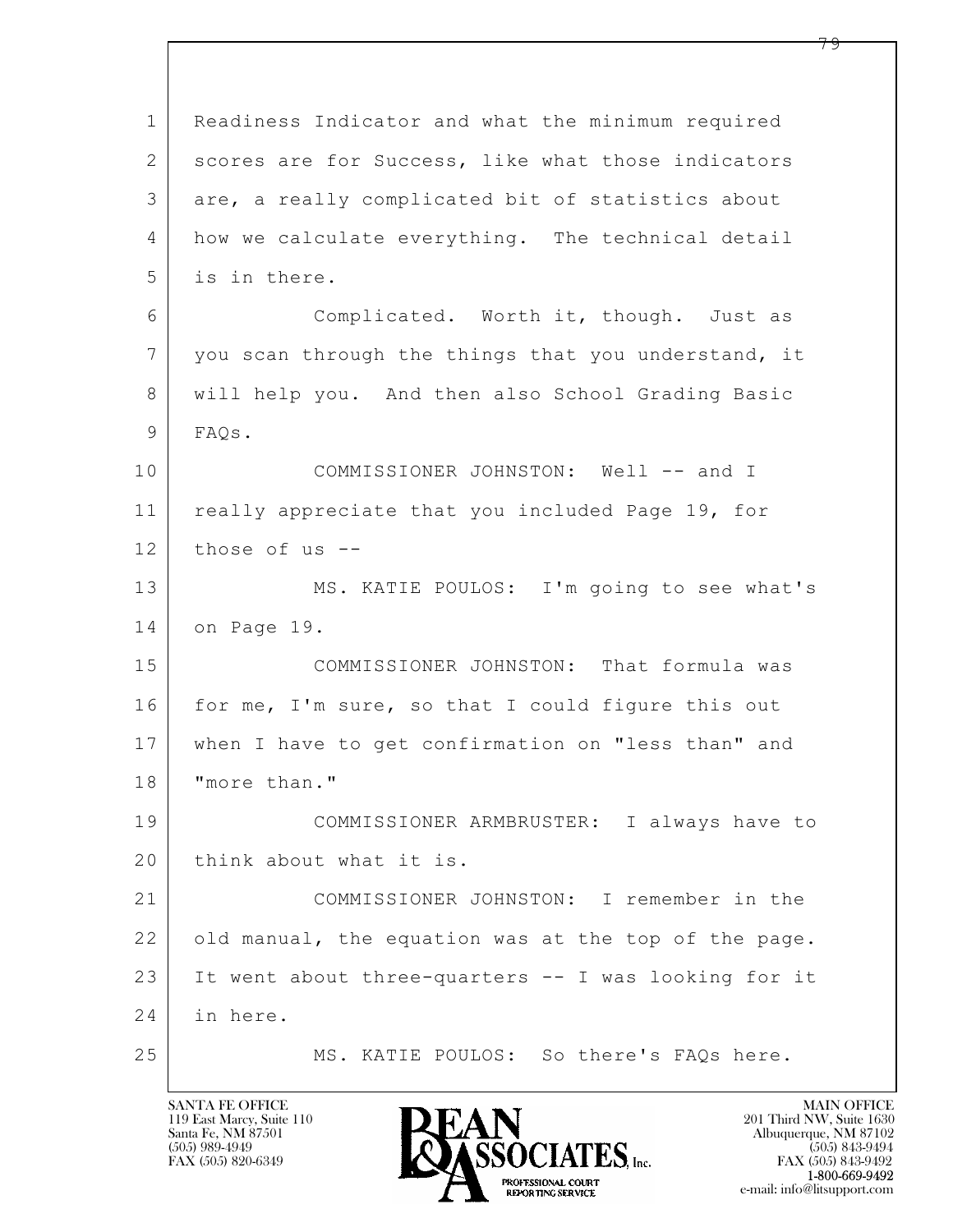| If you want to read through them or read through the |
|------------------------------------------------------|
| questions, if there's anything you want us to talk   |
| about, we can.                                       |
| COMMISSIONER ARMBRUSTER: I have a                    |
| question. Although I don't see it on Page 18; but I  |
| have seen it on other ones, where it will show you   |
| this little chart and say, "As compared with         |
| 42 similar schools." And then there was a little     |
| thing, and you could click this website and find     |
| those 42 schools. But every time I've clicked, I've  |
| never gotten it.                                     |
| MS. KATIE POULOS: It's an Excel sheet. I             |
| will tell you that we found that schools -- a couple |
| of districts, not even schools, districts -- could   |
| not, no matter how many times we said it, understand |
| that even though we were printing it on this, it was |
| not in the calculations. So we just stopped          |
| printing it on this, because we just couldn't get    |
| them to understand that it was not part of the       |
| calculations.                                        |
| And I think there have been discussions              |
| about the usefulness of that data. It was intended   |
| to be helpful. It was intended for schools that are  |
| at the lower part of those subgroups of schools to   |
| say, "What other schools are surveying a similar     |
|                                                      |

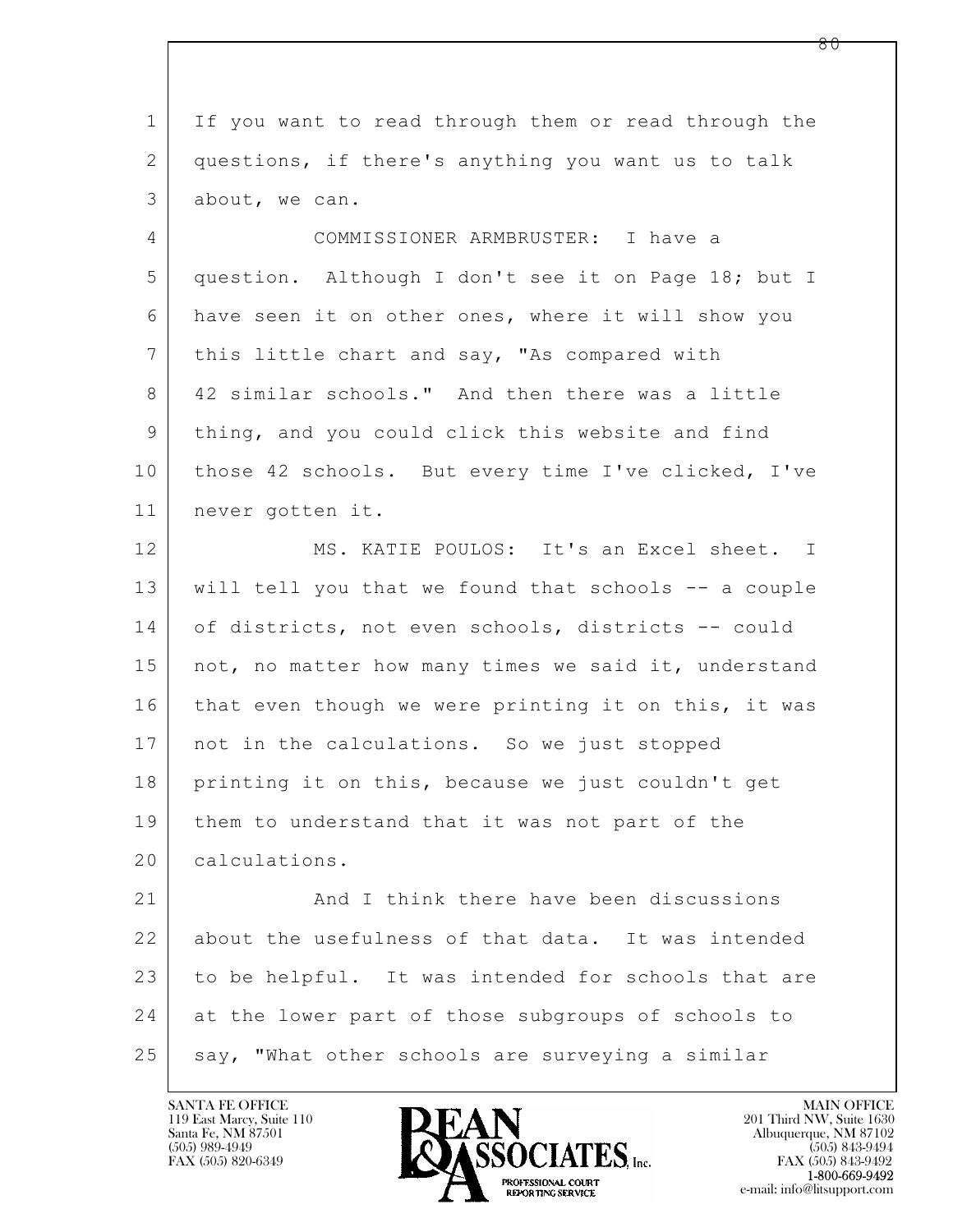$\mathbf{L}$  1 population that I could go and learn from?" 2 | T don't think it played out as well. So I 3 think we're stopping, and we're revisiting that. So 4 | that's why you're not seeing it here. 5 COMMISSIONER JOHNSTON: That's the list of 6 similar schools? I'm sorry. I had to -- 7 | MS. KATIE POULOS: A couple of things I 8 did want to preview for you about ESSA -- and I have 9 to look it up. Number one, higher emphasis on 10 proficiency. So that is going to be changing. 11 We said right now, growth is 65 percent of 12 the school grade for elementary and 40 percent of 13 the school grade for high schools. That growth is 14 probably going to drop, because we're putting a 15 heavier emphasis on proficiency. It is going to be 16 harder to get an "A." 17 No. 2, science will be incorporated into 18 | the school grades. 19 | And No. 3, specifically looking at English 20 Language Proficiency and reclassification of English 21 Learners is going to be the part of the school 22 | grade. 23 So how well -- how effectively are our 24 schools educating our English Learners and moving 25 them toward proficiency? I don't think that goal is

119 East Marcy, Suite 110<br>Santa Fe, NM 87501



 $FAX (505) 843-9492$ <br>1-800-669-9492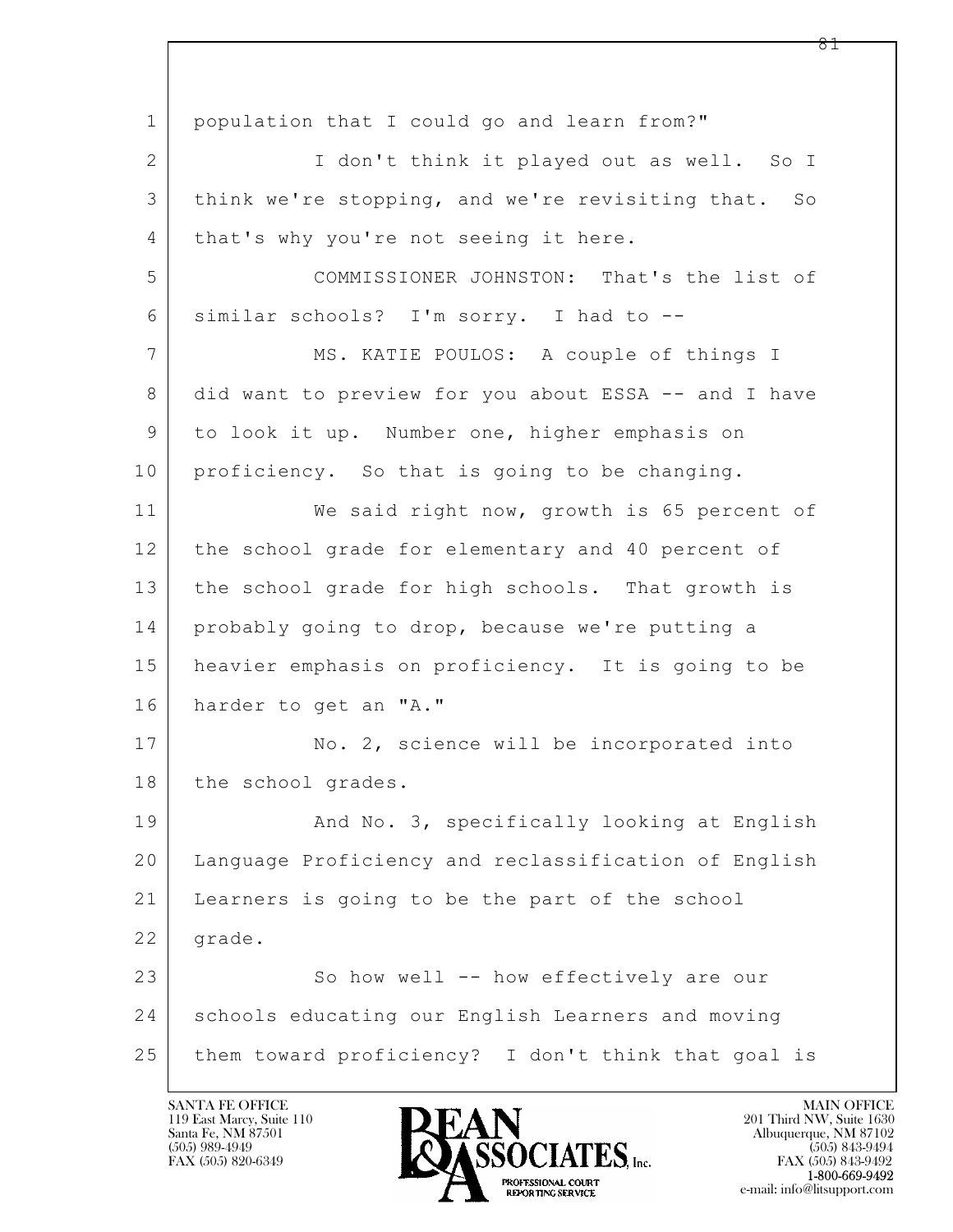| $\mathbf{1}$   | based on a straight English language proficiency.    |
|----------------|------------------------------------------------------|
| 2              | Instead, I think it's a growth-to-proficiency        |
| 3              | measure that will be part of the school grades       |
| 4              | moving forward.                                      |
| 5              | COMMISSIONER JOHNSTON: And -- okay.                  |
| 6              | COMMISSIONER ARMBRUSTER: Talking about               |
| $\overline{7}$ | making it proficient, in a test that tests English?  |
| 8              | Or that they're going to be proficient in just       |
| 9              | reading and math? What is that?                      |
| 10             | MS. KATIE POULOS: No, it's the ACCESS.               |
| 11             | It's the ACCESS assessment, which is the assessment  |
| 12             | of English language proficiency for English          |
| 13             | Learners.                                            |
| 14             | COMMISSIONER TOULOUSE: They're supposed              |
| 15             | to get to there in five years or something like      |
| 16             | that?                                                |
| 17             | MS. KATIE POULOS: I think that's the                 |
| 18             | goal. So it's progress toward that five-year.        |
| 19             | COMMISSIONER JOHNSTON: And all of this               |
| 20             | work that you're talking about with ESSA will        |
| 21             | continue as we move through this next election cycle |
| 22             | with all of the changes.                             |
| 23             | MS. KATIE POULOS: I do not have a crystal            |
| 24             | ball. I am not a psychic. We have an ESSA plan       |
| 25             | that has been approved by the U.S. federal           |

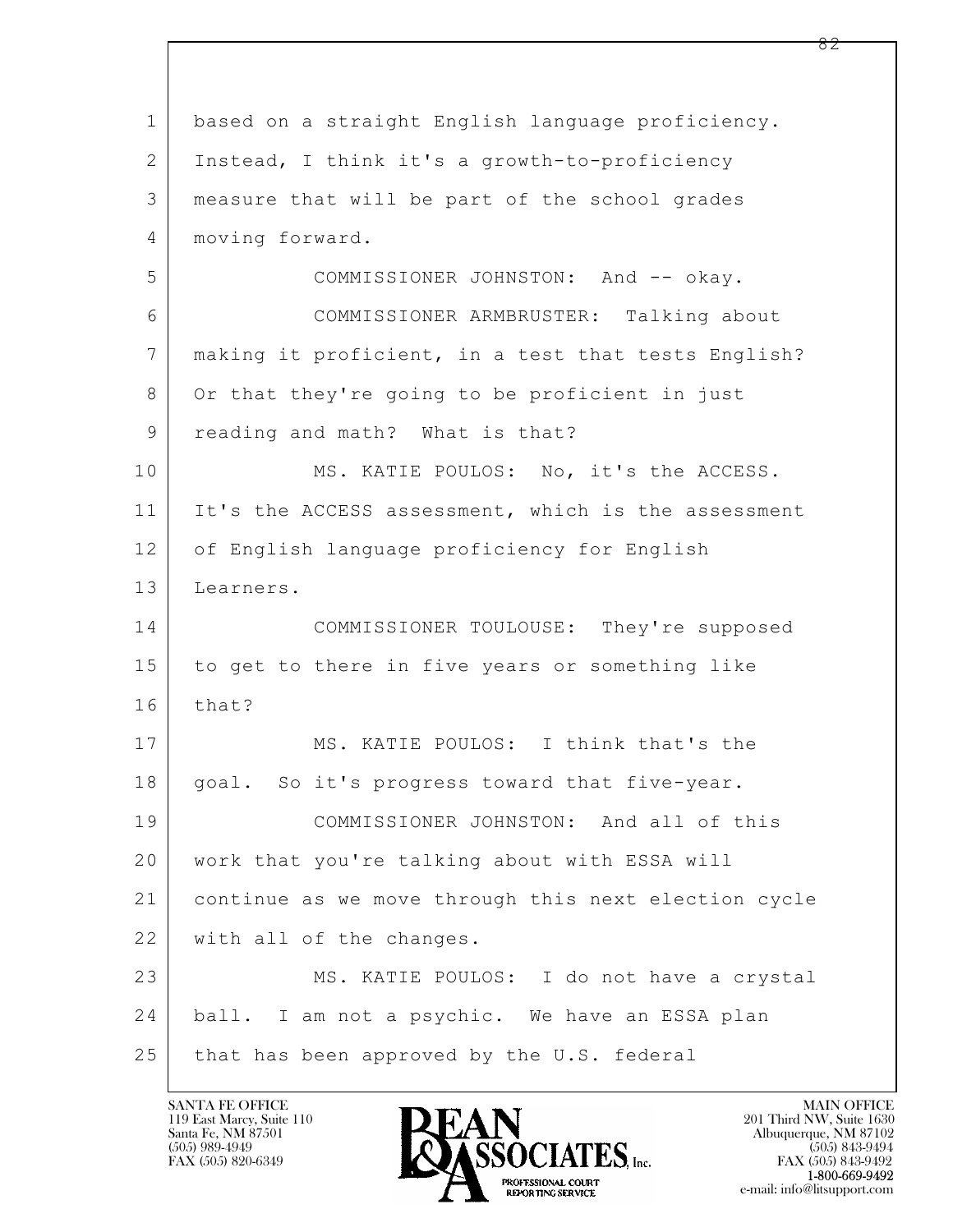$\mathbf{L}$  1 | government. That's all I can say. 2 COMMISSIONER JOHNSTON: But clarify this 3 for me. The majority of staff at the Public 4 Education Department, PED, are State employees 5 whose -- the worker bees who are doing this work are 6 at a level where they will be steady in employment. 7 They're not exempt employees there. 8 MS. KATIE POULOS: There is a whole lot of 9 | PED that is not exempt employees. 10 COMMISSIONER JOHNSTON: That's what I'm 11 saying. 12 MS. KATIE POULOS: I will also say that --13 and this is important. At least on my team, there 14 are a whole lot of team at PED who do work because 15 they are dedicated --16 COMMISSIONER JOHNSTON: That's right. 17 | MS. KATIE POULOS: -- to students. 18 There's no reason to do this if you are not 19 dedicated to students. 20 COMMISSIONER JOHNSTON: Yes. 21 MS. KATIE POULOS: And they do work 22 because they believe in the work they've been doing 23 for students. 24 COMMISSIONER JOHNSTON: They wouldn't do 25 it for what we pay people if they didn't.

119 East Marcy, Suite 110<br>Santa Fe, NM 87501

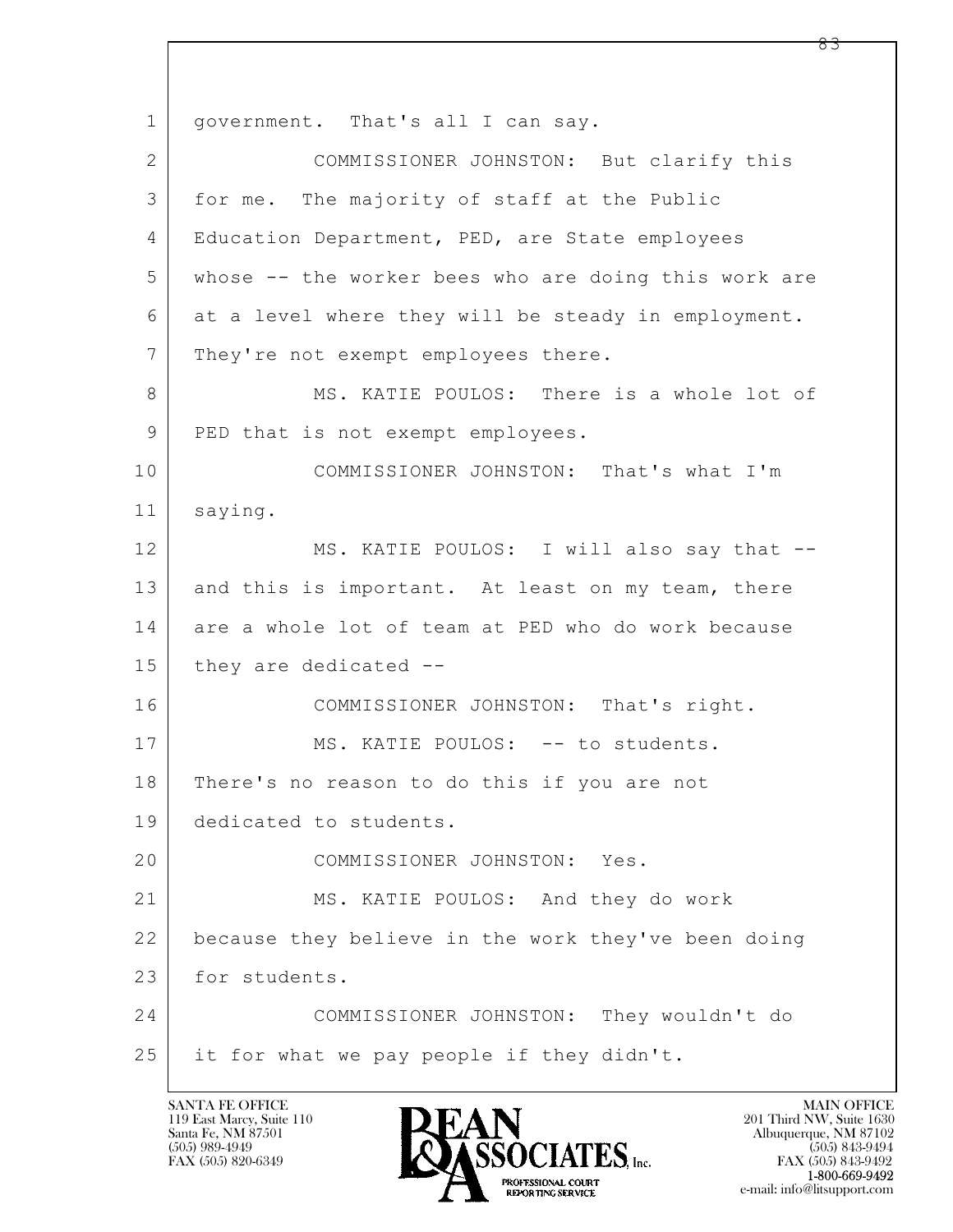$\mathbf{L}$  1 MS. KATIE POULOS: And if there is 2 somebody else who comes in to say they are not going 3 to do the work that a lot of people in this building 4 believe in or stand behind, there's a big likelihood 5 that people in this building will say, "I'm not 6 going to stick around and do work I don't believe 7 in." 8 COMMISSIONER JOHNSTON: I want to make 9 sure I'm right, and this is going to continue. The 10 level at which this work is done is the committed 11 staff you're talking about who will be here. 12 COMMISSIONER ARMBRUSTER: Yes. That's 13 | kind of what you're saying. 14 COMMISSIONER TOULOUSE: Every change in 15 | administration, though, is a whole new book. I've 16 gone through a large number of those. 17 COMMISSIONER JOHNSTON: But at the school 18 level, principals, superintendents -- 19 | superintendents, principals, teachers, will --20 they're going to want to stay with this. It would  $21$  be chaos to  $-$ -22 COMMISSIONER TOULOUSE: But it's, still, 23 everybody goes through it. Every new secretary 24 wants their own people -- every new governor wants 25 their own people. Doesn't matter. It's the same

119 East Marcy, Suite 110<br>Santa Fe, NM 87501



 $FAX (505) 843-9492$ <br>1-800-669-9492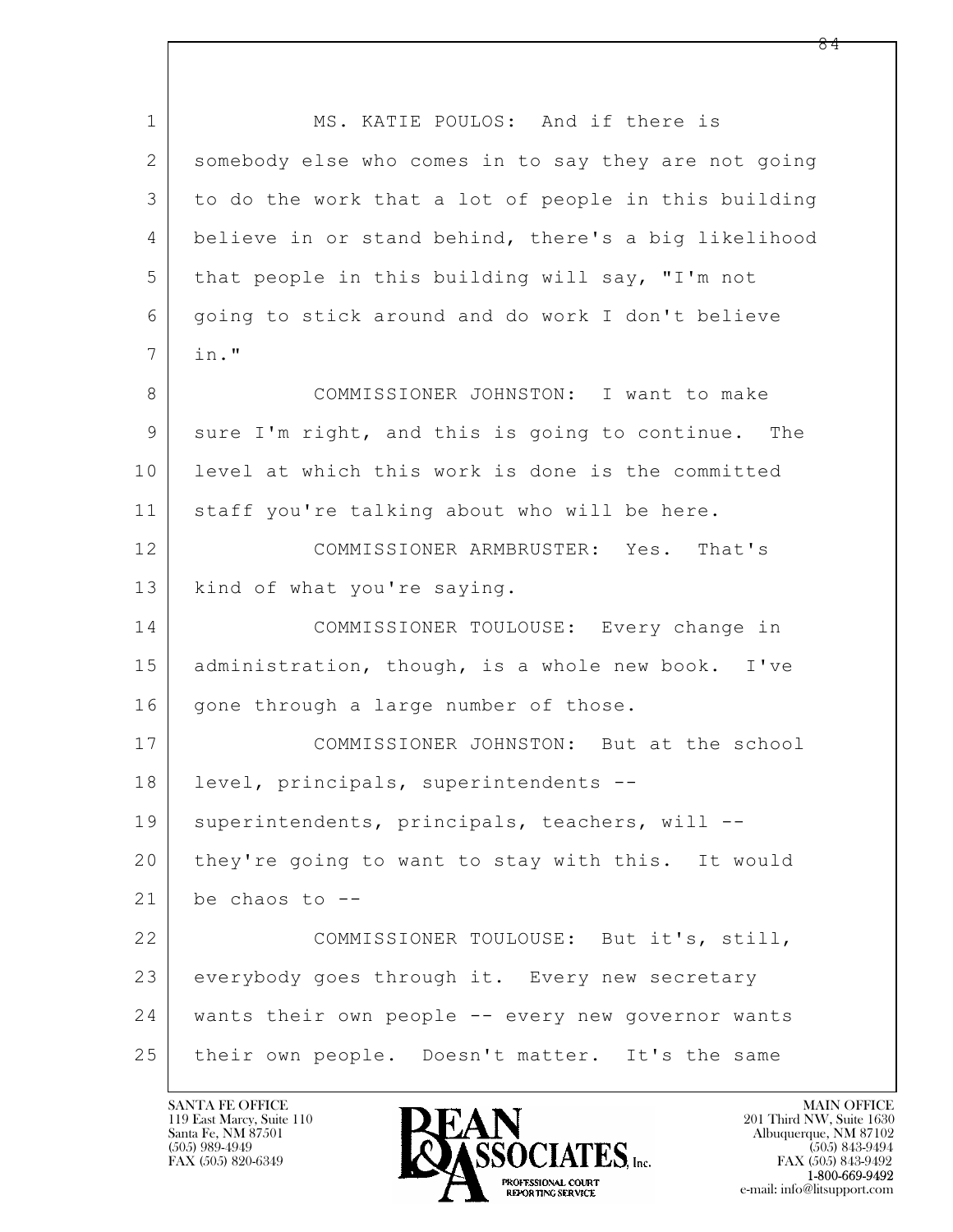$\mathbf{L}$  1 party, another party. And each new secretary wants 2 | their own people. And then there are different 3 agendas set. Sometimes it stays the same; sometimes 4 it doesn't. 5 The best ones come in and don't do 6 anything for six months, except figure it out. 7 Unfortunately, that doesn't happen very often. Most 8 people come in, just like all of us did when we were 9 elected to this Commission, thinking we knew what it 10 was. And we -- and you find out very quickly it's 11 different. And they want to start changing 12 instantly, because they're sure they know it, and 13 | they don't want to listen. 14 But the good ones spend that six months, 15 at least, figuring it out. And, hopefully, whoever 16 comes in as governor next will do that in most of 17 the agencies that they will be giving secretaries 18 to. 19 But that's just how it works. I mean, I 20 | spent 30 years. 21 COMMISSIONER CRONE: It's the same in 22 higher ed. As soon as a new secretary came in, they 23 changed the funding formula. And it's still not 24 | settled. Eight years later, it's still not settled. 25 COMMISSIONER TOULOUSE: Same thing with

119 East Marcy, Suite 110<br>Santa Fe, NM 87501

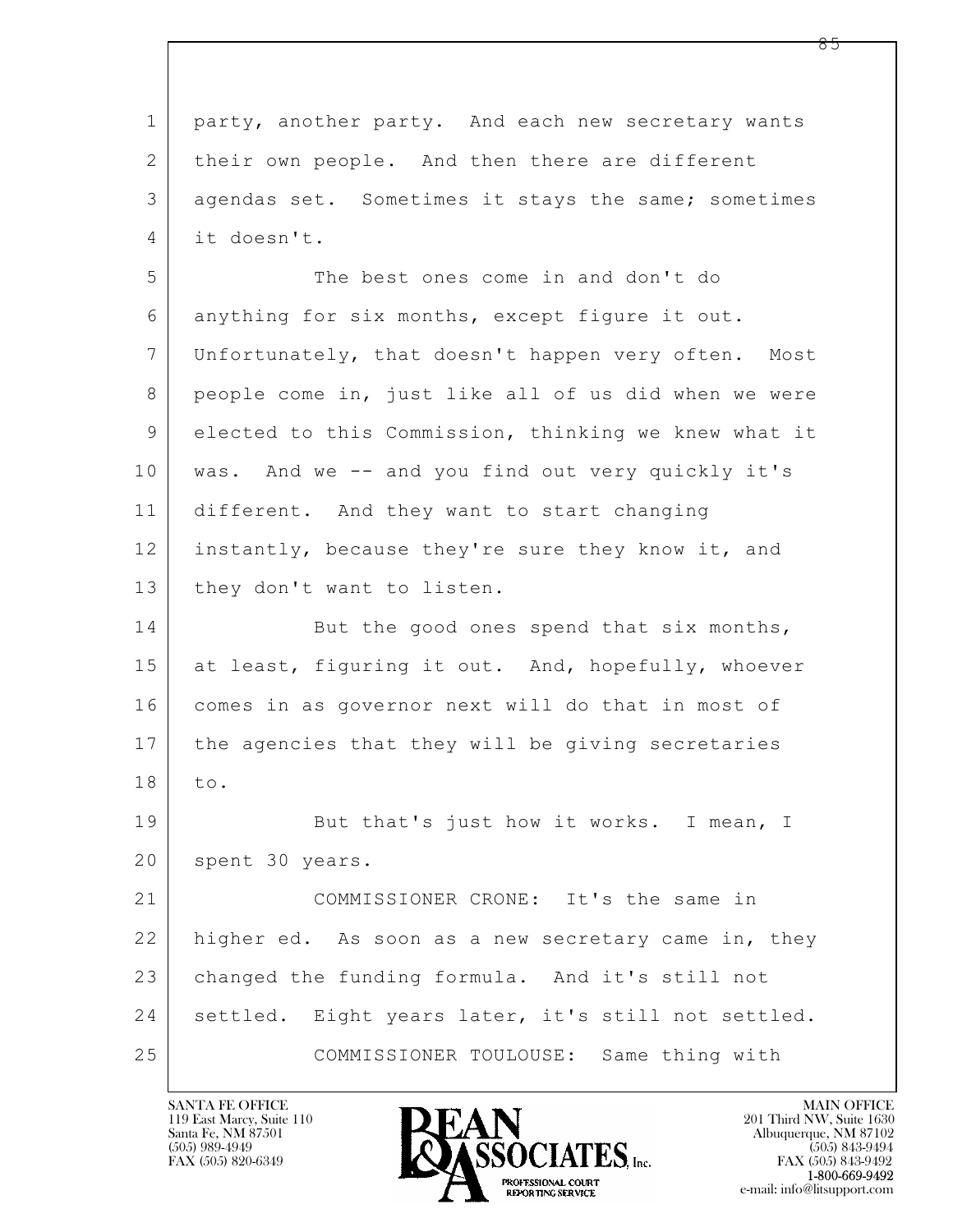$\mathbf{L}$  1 the school. You get the same new president at the 2 | school. You get --3 COMMISSIONER CRONE: [Deleted text.] 4 Strike that. Delete. 5 COMMISSIONER JOHNSTON: I guess this is 6 really the last time we'll sit with you. But we 7 will sit -- 8 MS. KATIE POULOS: I hope many of you find 9 themselves wherever I land in Boston. You will sit 10 | with me for dinner. 11 COMMISSIONER JOHNSTON: In this capacity. 12 But the staff of the Charter School Division, we 13 will sit with them. And I would like to thank them 14 for all of the work that they have done. 15 | And you know what? I need to thank the 16 | LESC also, because while we don't always agree, I 17 see a lot of depth and thought and energy that goes 18 | in and positiveness that goes into this. 19 | Cause you all are doing the work. We 20 just keep on doing this; so --21 COMMISSIONER TOULOUSE: And we welcome our 22 newest LESC person. 23 That's not Kevin anymore. 24 LESC REPRESENTATIVE: I can go by "Kevin," 25 if you want.

119 East Marcy, Suite 110<br>Santa Fe, NM 87501

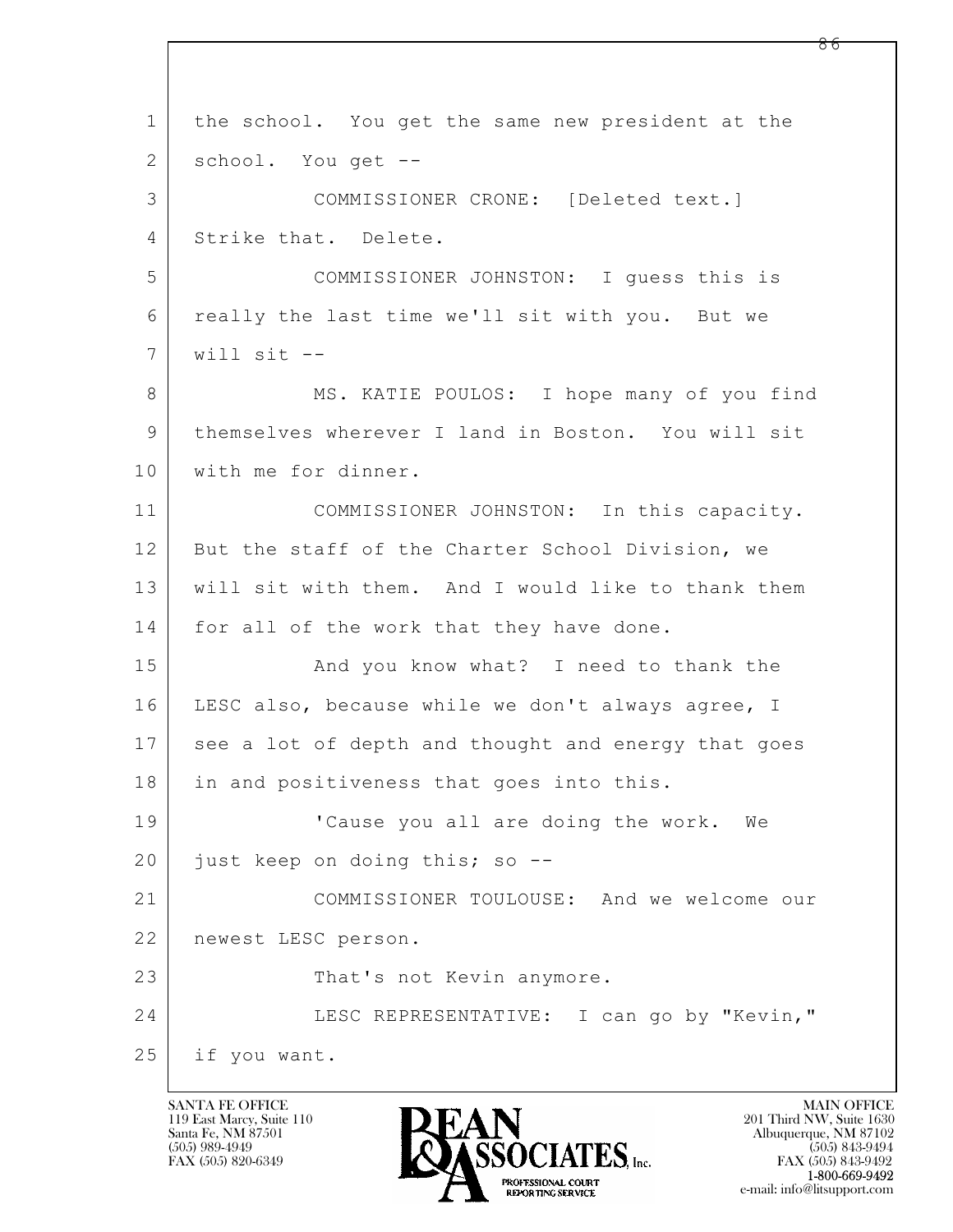$\mathbf{L}$  SANTA FE OFFICE MAIN OFFICE MAIN OFFICE MAIN OFFICE MAIN OFFICE 119 East Marcy, Suite 110<br>Santa Fe, NM 87501 Santa Fe, NM 87501 Albuquerque, NM 87102  $\sum_{\text{FAX (505) 889-4949}} \sum_{\text{FAX (505) 843-9492}} \sum_{\text{FAX (505) 843-9492}} \sum_{\text{FAX (505) 843-9492}}$ 1 COMMISSIONER TOULOUSE: But you never can 2 | grow that mustache. 3 MS. KATIE POULOS: Any other questions? 4 Was that helpful? 5 COMMISSIONER JOHNSTON: To me, it -- 6 COMMISSIONER CRONE: So all those floating 7 children. 8 MS. KATIE POULOS: Eventually, we put them 9 back in their seats. 10 COMMISSIONER CRONE: Whatever they take 11 that gets them floating, does that factor into it? 12 COMMISSIONER JOHNSTON: That's a Stephen 13 | King novel right there. I'm thinking, "Oh, boy." I 14 | thought you were still talking about assessments. 15 | Absolutely, it's based on the assessments they take. 16 (A discussion was held off the record.) 17 MS. KATIE POULOS: I think we're done. 18 (Proceedings concluded at 2:18 p.m.) 19 20 21 22 23 24 25

FAX (505) 843-9492 1-800-669-9492 e-mail: info@litsupport.com